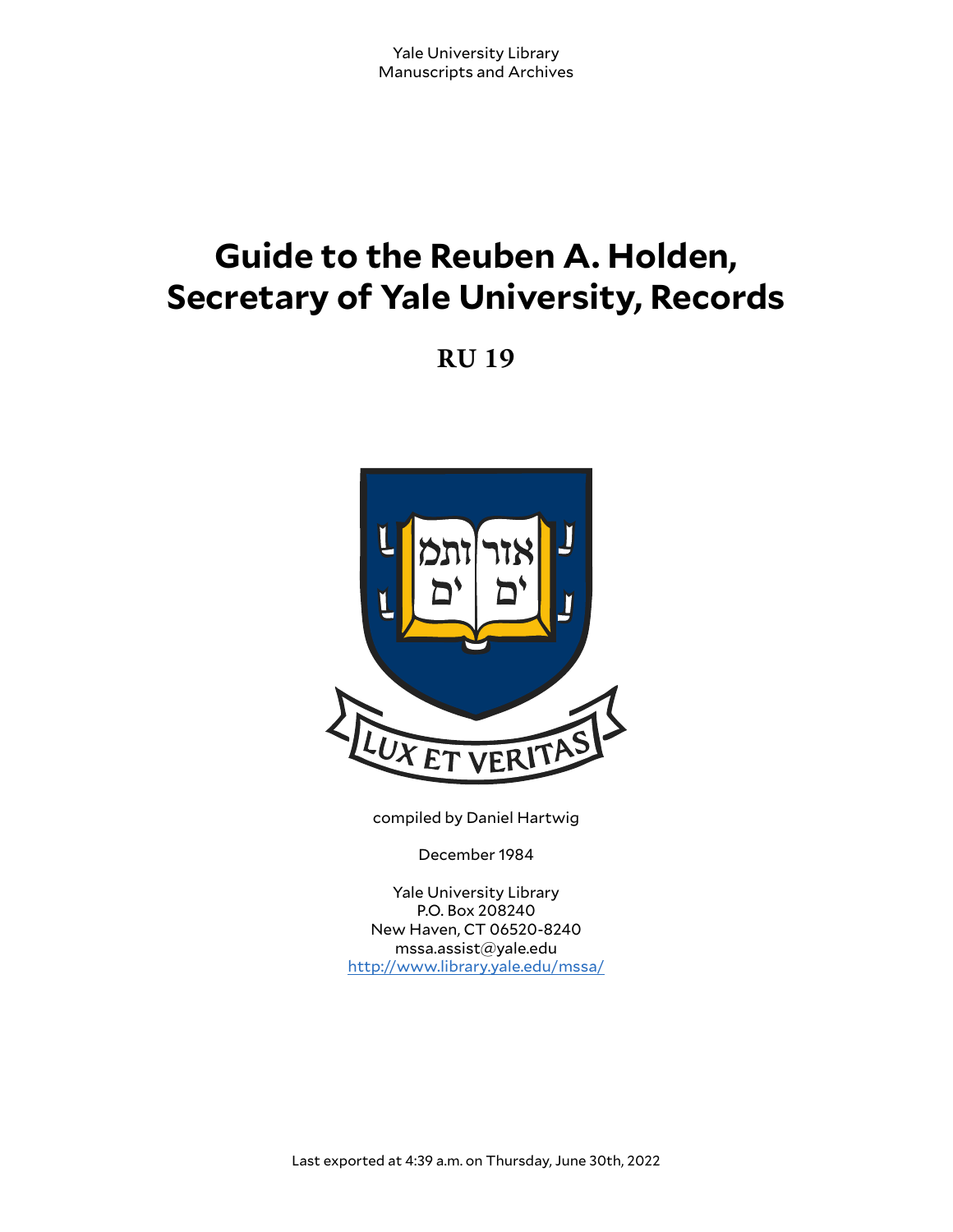# **Table of Contents**

| Series I: Assistant to the President and Associate Secretary: Subject Correspondence Files, 1931-1972 (bulk: |  |
|--------------------------------------------------------------------------------------------------------------|--|
|                                                                                                              |  |
| Series II: University Secretary: General Correspondence and Subject File, 1901-1972 1953-1971  14            |  |
|                                                                                                              |  |
|                                                                                                              |  |
|                                                                                                              |  |
|                                                                                                              |  |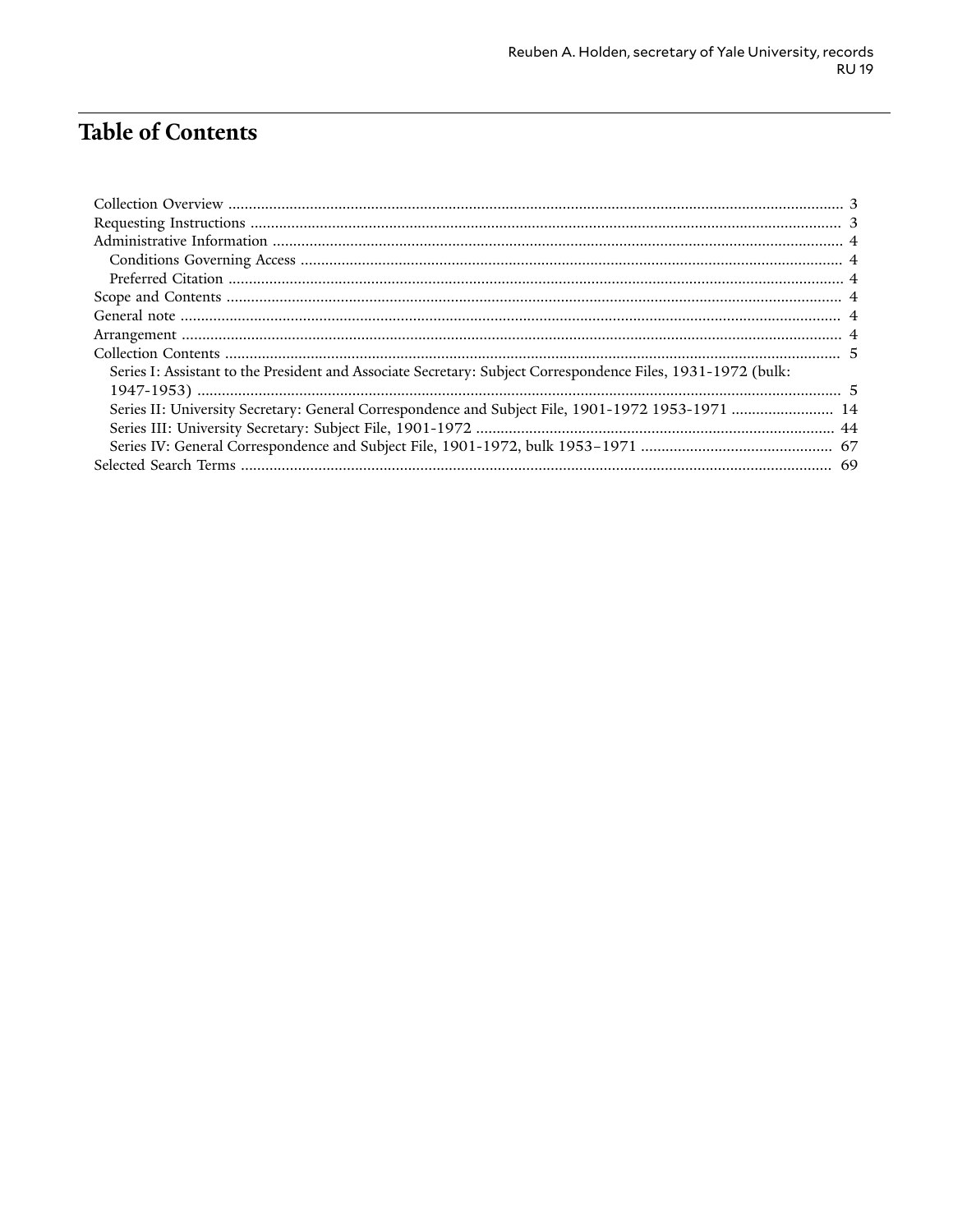# <span id="page-2-0"></span>**Collection Overview**

- **REPOSITORY:** Manuscripts and Archives Yale University Library P.O. Box 208240 New Haven, CT 06520-8240 mssa.assist@yale.edu <http://www.library.yale.edu/mssa/>
- **CALL NUMBER:** RU 19
	- **CREATOR:** Yale University. Office of the Secretary
		- **TITLE:** Reuben A. Holden, secretary of Yale University, records

**DATES:** 1901-1972

- **PHYSICAL DESCRIPTION:** 145.25 linear feet
	- **LANGUAGE:** English

**SUMMARY:** The records primarily document the ongoing functions of the Yale secretary's office, 1953-1971, during Reuben A. Holden's tenure as secretary. Series III includes the materials most closely associated with these functions, such as comprehensive files of annual and special reports, as well as documentation on Yale commencement ceremonies, honorary degree recipients, lectureships, prizes and scholarships, the university council committee, buildings dedication and use, and special events at Yale or in conjunction with New Haven, Connecticut. Series II more generally consists of materials on alumni activities, the Yale Corporation, academic departments, professional schools, Yale institutes, and various standing and ad hoc committees and councils. Series II also includes general alphabetical correspondence files. The records included in Series I document Holden's years as assistant to the president and associate secretary during 1947-1953, especially his involvement with alumni relations.

**ONLINE FINDING AID:** To cite or bookmark this finding aid, please use the following link: [https://](https://hdl.handle.net/10079/fa/mssa.ru.0019) [hdl.handle.net/10079/fa/mssa.ru.0019](https://hdl.handle.net/10079/fa/mssa.ru.0019)

### <span id="page-2-1"></span>**Requesting Instructions**

To request items from this collection for use in the Manuscripts and Archives reading room, please use the request links in the HTML version of this finding aid, available at [https://hdl.handle.net/10079/fa/](https://hdl.handle.net/10079/fa/mssa.ru.0019) [mssa.ru.0019](https://hdl.handle.net/10079/fa/mssa.ru.0019).

To order reproductions from this collection, please go to [http://www.library.yale.edu/mssa/](http://www.library.yale.edu/mssa/ifr_copy_order.html)  $i$ fr\_copy\_order.html. The information you will need to submit an order includes: the collection call number, collection title, series or accession number, box number, and folder number or name.

Key to the container abbreviations used in the PDF finding aid:

b. box

f. folder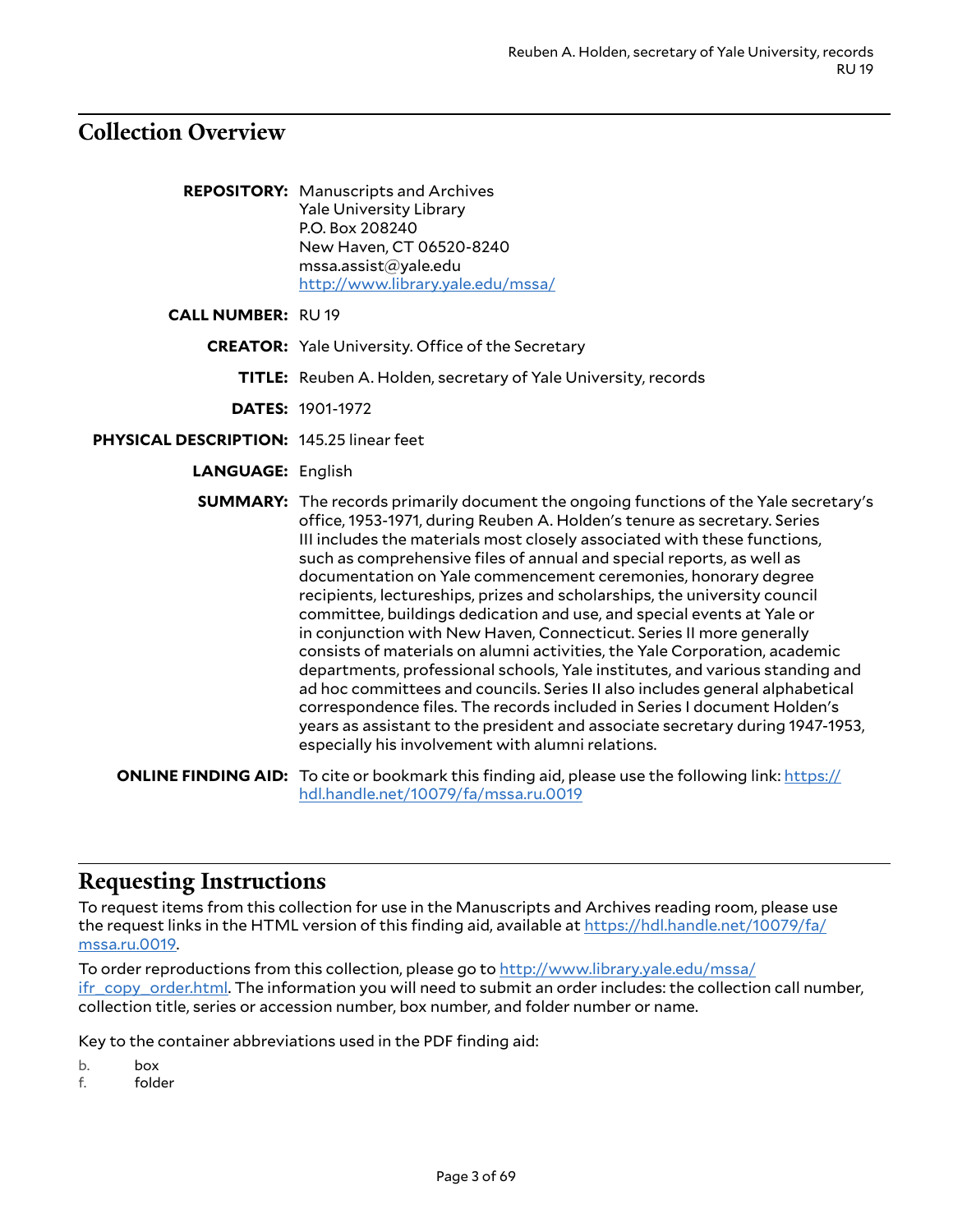# <span id="page-3-0"></span>**Administrative Information**

# <span id="page-3-1"></span>**Conditions Governing Access**

Access to the records is partially restricted. See Collection Contents for details.

Some records in this finding aid have been redacted, as they include student names, donor names, and other restricted data. These records will not appear in the published finding aid.

# <span id="page-3-2"></span>**Preferred Citation**

Reuben A. Holden, Secretary of Yale University, Records (RU 19). Manuscripts and Archives, Yale University Library.

# <span id="page-3-3"></span>**Scope and Contents**

The records primarily document the ongoing functions of the Yale secretary's office, 1953-1971, during Reuben A. Holden's tenure as secretary. Series III includes the materials most closely associated with these functions, such as comprehensive files of annual and special reports, as well as documentation on Yale commencement ceremonies, honorary degree recipients, lectureships, prizes and scholarships, the university council committee, buildings dedication and use, and special events at Yale or in conjunction with New Haven, Connecticut. Series II more generally consists of materials on alumni activities, the Yale Corporation, academic departments, professional schools, Yale institutes, and various standing and ad hoc committees and councils. Series II also includes general alphabetical correspondence files. The records included in Series I document Holden's years as assistant to the president and associate secretary during 1947-1953, especially his involvement with alumni relations.

# <span id="page-3-4"></span>**General note**

Forms part of Yale Record Group 4-A (YRG 4-A), Records of the Yale secretary's office.

### <span id="page-3-5"></span>**Arrangement**

The records are arranged as follows: I. Assistant to the President and Associate Secretary: Subject-Correspondence File, 1931-1972. II. University Secretary: General Correspondence and Subject File, 1901-1972. III. University Secretary: Subject File, 1929-1971. IV. General Correspondence and Subject File, 1911-1971.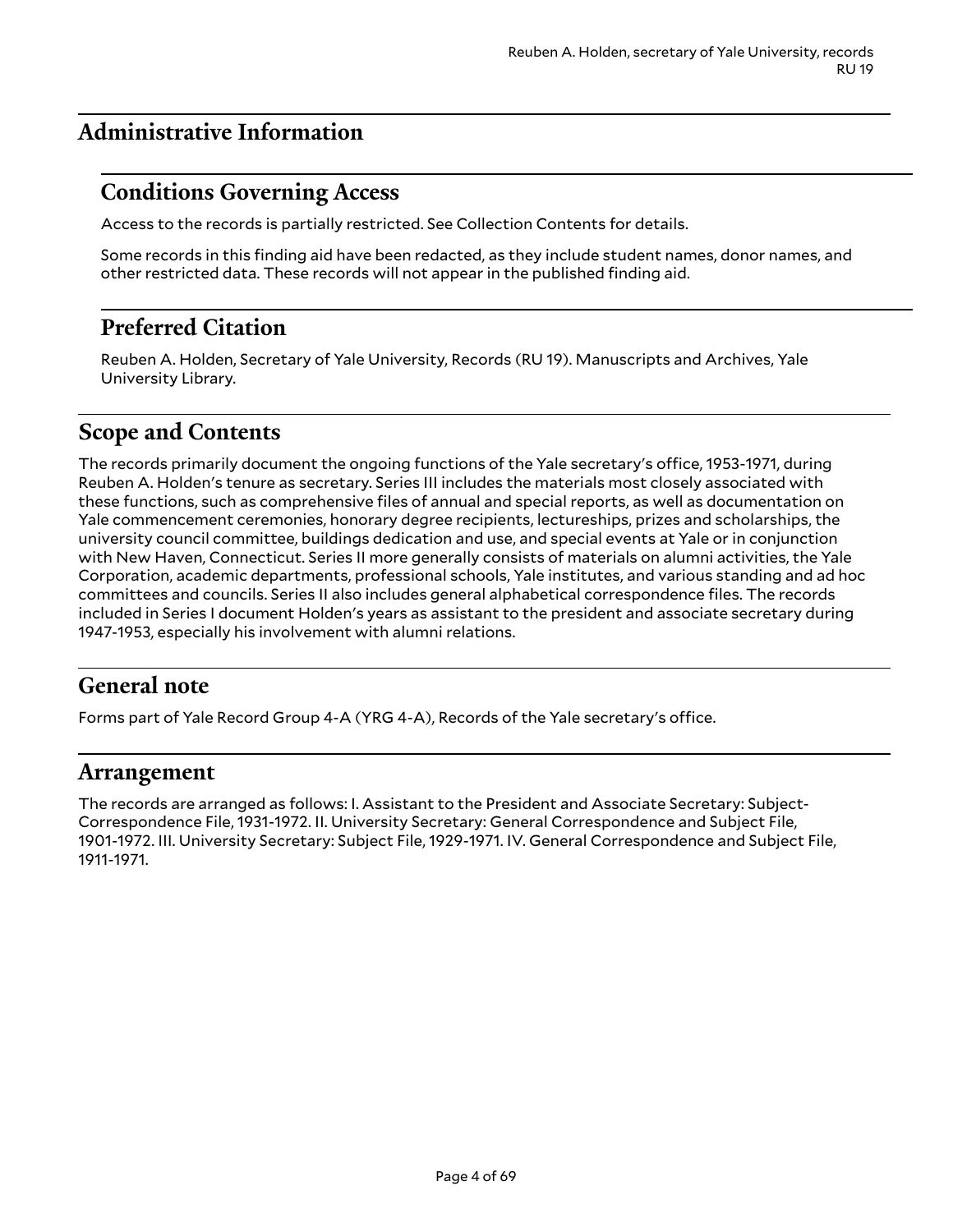# <span id="page-4-1"></span><span id="page-4-0"></span>**Collection Contents Series I: Assistant to the President and Associate Secretary: Subject Correspondence Files, 1931-1972 (bulk: 1947-1953)**

| b. 1, f. 1-2   | Academic freedom                                    | 1949-1953 |
|----------------|-----------------------------------------------------|-----------|
| b. 1, f. 3     | Admissions and enrollment: inquiries and complaints | 1947-1948 |
| b. 1, f. 4     | Admissions                                          | 1952-1953 |
| b. 1, f. 5     | Airplane accident                                   | 1949      |
| b. 1, f. 6     | Air Science and Tactics, Department of              | 1950-1953 |
| b. 2, f. 7     | Alpha Phi Omega                                     | 1947-1952 |
| b. 2, f. 8     | Alumni, Local Associations of                       | 1947      |
|                | Alumni Board                                        |           |
| b. 2, f. 9-12  | 1947-1953                                           | 1947-1953 |
| b. 2, f. 13    | College affiliates                                  | 1948      |
| b. 2, f. 14    | Committee on Written Material                       | 1953      |
| b. 2, f. 15    | Members                                             | 1946-1949 |
| b. 2, f. 16-18 | Reports                                             | 1947-1952 |
| b. 2, f. 19    | Reports and minutes                                 | 1952-1953 |
| b. 3, f. 20    | <b>Survey Committee</b>                             | 1951-1952 |
| b. 3, f. 21-23 | Alumni Day                                          | 1948-1953 |
| b. 3, f. 24    | Alumni fellow candidates                            | 1949-1951 |
| b. 3, f. 25-26 | Alumni Fund                                         | 1951-1954 |
| b. 3, f. 27    | Alumni Fund: annual reports of                      | 1947-1951 |
| b. 3, f. 28-29 | Alumni Magazine                                     | 1948-1952 |
| b. 3, f. 30    | Alumni Records, Office of                           | 1948-1954 |
| b. 3, f. 31    | Alumni Relations: suggestions for improvement of    | 1947-1949 |
| b. 3, f. 32    | Alumni Relations: Western States Committees on      | 1947-1948 |
| b. 3, f. 33    | Alumni trips                                        | 1952-1953 |
|                | American Alumni Council                             |           |
| b. 4, f. 34-36 | 1947-1953                                           | 1947-1953 |
| b. 4, f. 37    | publications                                        | 1947-1948 |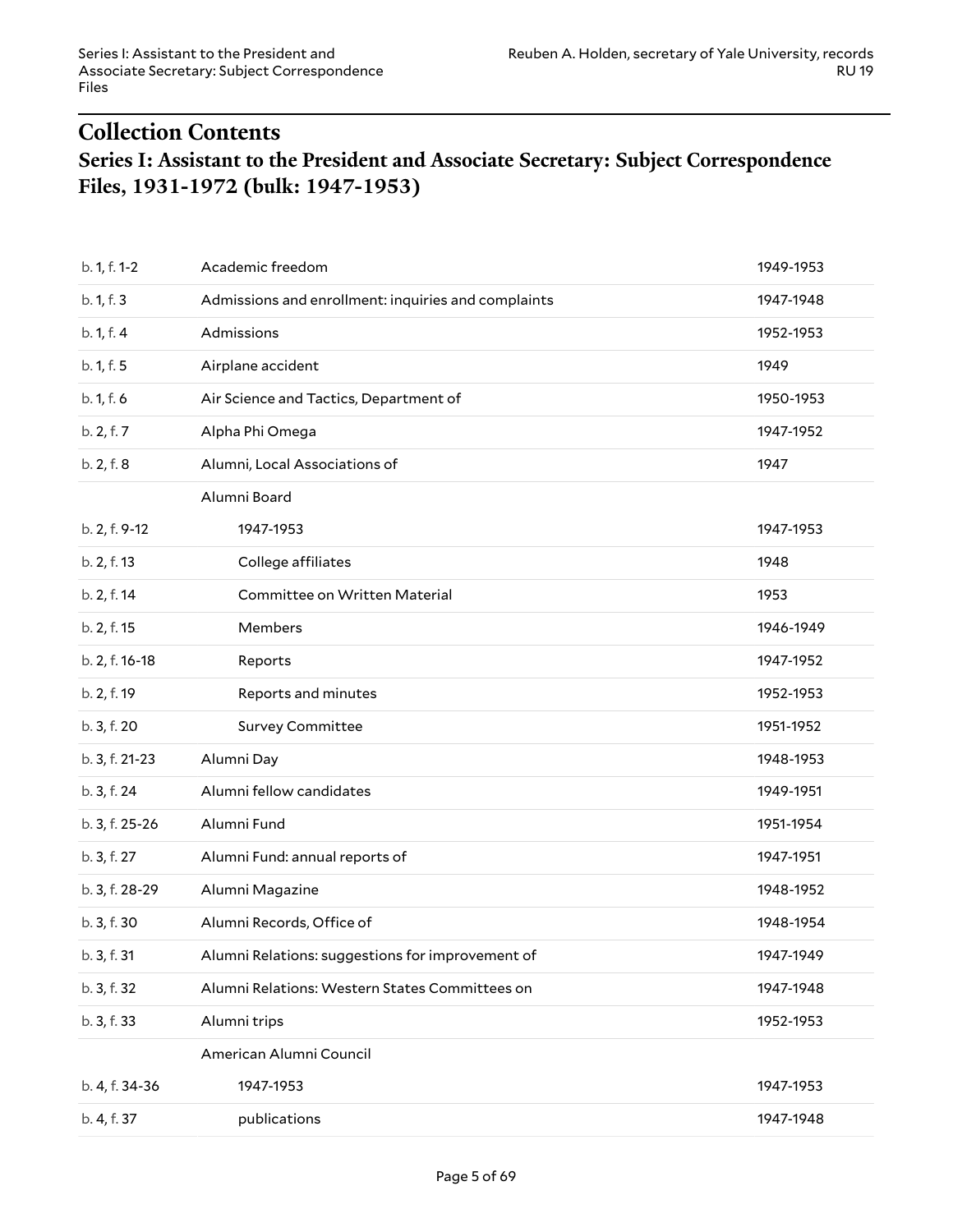| b. 4, f. 38    | Angell, President Emeritus James R.                                       | 1949      |
|----------------|---------------------------------------------------------------------------|-----------|
| b. 4, f. 39    | Anniversaries                                                             | 1947-1951 |
| b. 4, f. 40-41 | Anniversary, Yale's Two Hundred and Fiftieth                              | 1951-1952 |
| b. 4, f. 42    | Anniversary, Yale's Two Hundred and Fiftieth: press and magazine releases | 1951      |
| b. 5, f. 43    | Arkansas, Yale Club of                                                    | 1948-1950 |
| b. 5, f. 44    | Art and Architecture, School of                                           | 1951-1953 |
| b. 5, f. 45    | Art Gallery                                                               | 1951-1953 |
| b. 5, f. 46    | Astronomy, Department of                                                  | 1950-1951 |
| b. 5, f. 47-48 | Athletic Association                                                      | 1947-1953 |
| b. 5, f. 49    | Athletics, Harvard-Yale-Princeton Committee on                            | 1950-1951 |
| b. 5, f. 50    | Audio-Visual Center                                                       | 1952-1953 |
| b. 5, f. 51    | Bergen County, Yale Alumni Association of                                 | 1947-1951 |
| b. 5, f. 52    | Birmingham, Yale Alumni Association of                                    | 1947-1949 |
| b. 5, f. 53    | Boston, Yale Alumni Association of                                        | 1948-1949 |
| b. 5, f. 54    | <b>Budget Committee, Yale University</b>                                  | 1947-1950 |
| b. 5, f. 55    | <b>Budget Drive, Yale University</b>                                      | 1951      |
| b. 5, f. 56    | Buildings, use of                                                         | 1953      |
| b. 5, f. 57    | Business Manager, Office of the                                           | 1951-1953 |
| b. 6, f. 58    | Central New York, Yale Club of                                            | 1949      |
| b. 6, f. 59    | Central Ohio, Yale Club of                                                | 1949-1951 |
| b. 6, f. 60    | Chicago, Yale Club of                                                     | 1947-1953 |
| b. 6, f. 61    | China Institute                                                           | 1949-1952 |
| b. 6, f. 62    | Christian Association                                                     | 1949-1952 |
| b. 6, f. 63    | Church of Christ in Yale University                                       | 1949-1951 |
| b. 6, f. 64    | Cincinnati, Yale Club of                                                  | 1947-1950 |
| b. 6, f. 65    | Civil Defense                                                             | 1951-1953 |
| b. 6, f. 66    | Class gift fund                                                           | 1949-1953 |
| b. 6, f. 67    | Class insurance                                                           | 1948      |
| b. 6, f. 68    | <b>Class Reunion Bureau</b>                                               | 1948-1951 |
| b. 6, f. 69    | <b>Class Secretaries</b>                                                  | undated   |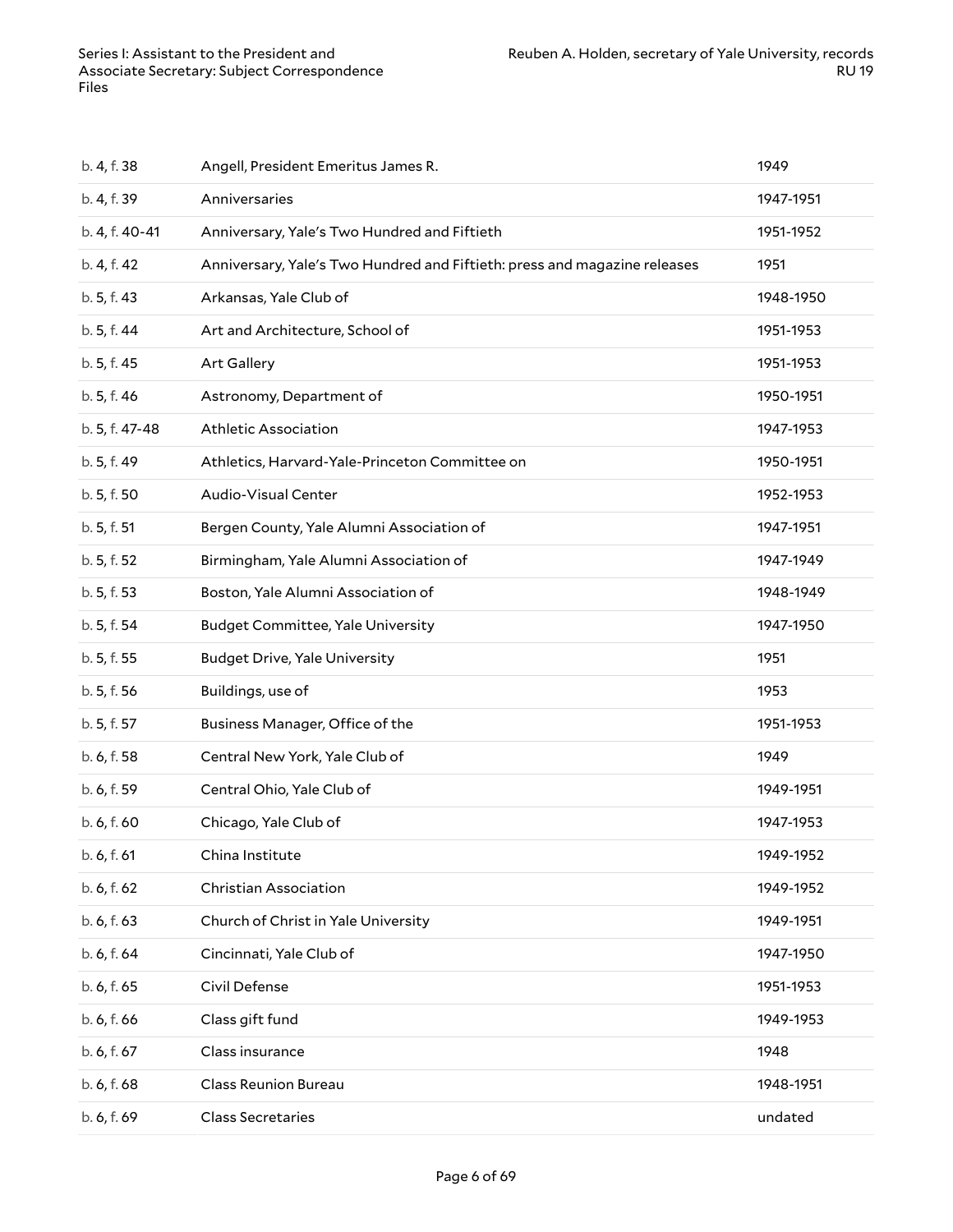| b. 6, f. 70      | <b>Class Secretaries Association</b>                  | 1950-1953 |
|------------------|-------------------------------------------------------|-----------|
| b. 6, f. 71      | Class Secretaries Association: reports and minutes    | 1945-1953 |
| b. 6, f. 72      | Cleveland, Yale Alumni Association of                 | 1947-1950 |
| b. 7, f. 73-74   | Colleges and Schools: other                           | 1949-1952 |
| b. 7, f. 75      | Colorado, Yale Alumni Association of                  | 1950      |
| b. 7, f. 76      | Columbia University                                   | 1949-1952 |
| b. 7, f. 77      | Congregational Churches, General Council of           | 1951-1953 |
| b. 7, f. 78      | Connecticut Hall: Hummel, Kimball, Orr                | 1953      |
| b. 7, f. 79      | Connecticut Hall: restoration of                      | 1953      |
| b. 7, f. 80      | Connecticut Valley, Yale Club of Massachusetts        | 1949-1951 |
| b. 7, f. 81-82   | Coordinating Officer, Military, Naval and Air Affairs | 1949-1953 |
| b. 7, f. 83-84   | Correspondence with Yale Classes                      | 1947-1953 |
| b. 8, f. 85      | Country Day School                                    | 1950-1952 |
| b. 8, f. 86      | Courses and departments                               | 1949-1952 |
| b. 8, f. 87      | Cuba, Yale Association in                             | 1948-1949 |
| b. 8, f. 88      | <b>Daily News</b>                                     | 1948-1952 |
| b. 8, f. 89      | Dallas, Yale Club of                                  | 1948-1949 |
| b. 8, f. 90      | Davenport College                                     | 1948-1951 |
| b. 8, f. 91      | Dayton, Yale Club of                                  | 1949      |
| b. 8, f. 92      | Defense and Mobilization, Committee on                | 1950-1951 |
| b. 8, f. 93      | Delaware, Yale Alumni Association of                  | 1948-1950 |
| b. 8, f. 94      | Divinity School                                       | 1948-1953 |
| b. 8, f. 95      | Donner, Robert                                        | 1949      |
| b. 9, f. 96      | Donner, Robert                                        | 1950-1952 |
| b. 9, f. 97      | Drama School                                          | 1950-1953 |
| b. 9, f. 98      | <b>Dramatic Association</b>                           | 1948-1950 |
| b. 9, f. 99      | Dwight Hall                                           | 1948-1953 |
| b. 9, f. 100     | Eastern Fairfield County, Yale Club of                | 1948-1951 |
| b. 9, f. 101-102 | Economics, Department of                              | 1947-1952 |
| b. 9, f. 103     | Educational supervision in the colleges               | 1931-1948 |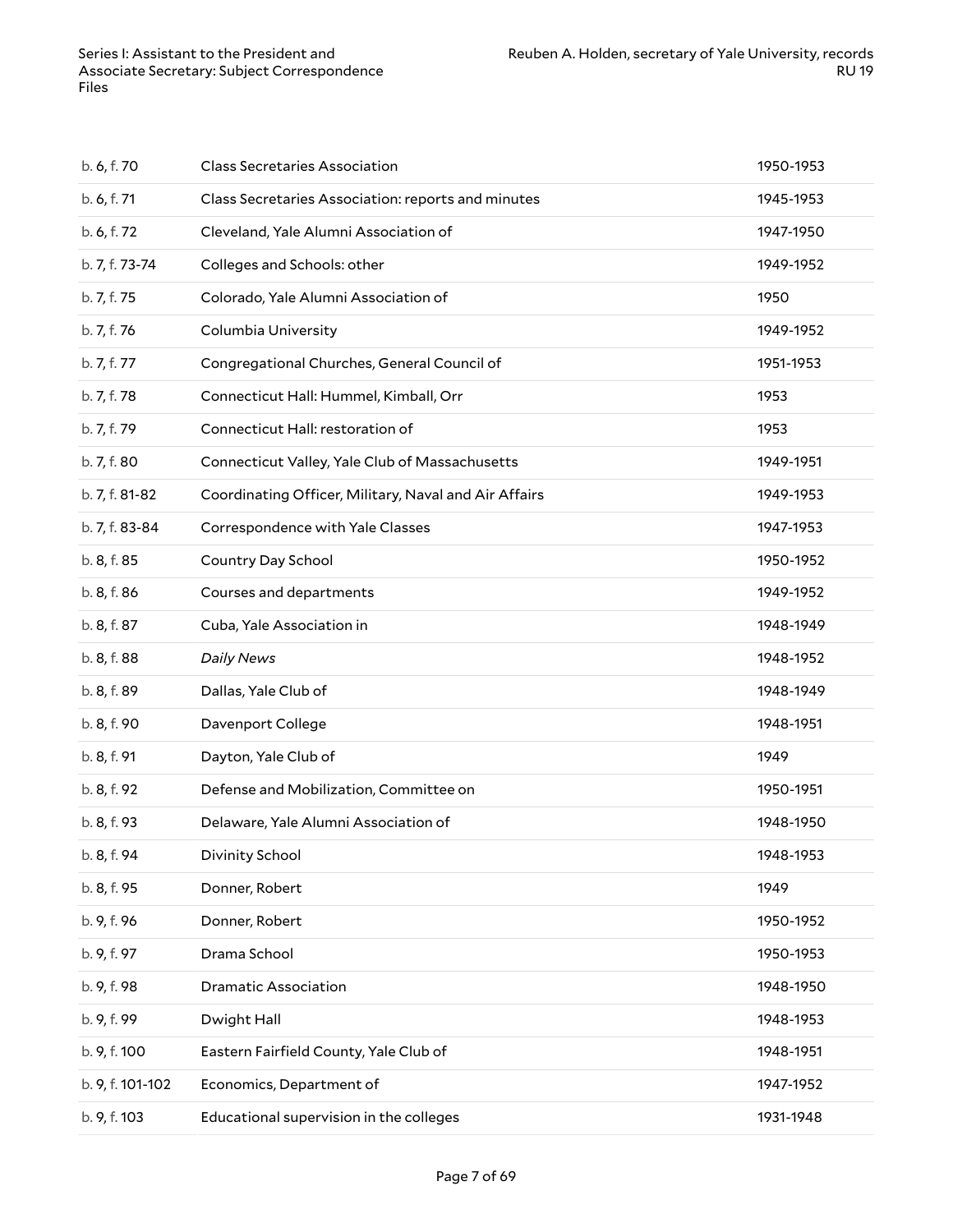| b. 9, f. 104  | Emerson, Thomas I                     | 1948-1951 |
|---------------|---------------------------------------|-----------|
| b. 9, f. 105  | Endowment and Gifts, Committee on     | 1950-1952 |
| b. 9, f. 106  | Engineering, School of                | 1948-1953 |
| b. 10, f. 107 | <b>Enrolled students</b>              | 1948-1953 |
| b. 10, f. 108 | Equipment, Office of                  | 1947-1950 |
| b. 10, f. 109 | Erie, Yale Alumni Association of      | 1949      |
| b. 10, f. 110 | Eta Chapter of Zeta Psi Association   | 1952-1953 |
| b. 10, f. 111 | Expense account reports               | 1947-1953 |
| b. 10, f. 112 | Faculty appointments and retirements  | 1953-1954 |
| b. 10, f. 113 | Faculty Club                          | 1954      |
| b. 10, f. 114 | Faculty deferment                     | 1950-1953 |
| b. 10, f. 115 | <b>Faculty lists</b>                  | 1952-1953 |
| b. 10, f. 116 | Faculty tea ushers                    | 1949-1950 |
| b. 10, f. 117 | Fine Arts, School of                  | 1947-1951 |
| b. 10, f. 119 | Foreign nationals                     | 1951-1953 |
| b. 10, f. 120 | Forestry, School of                   | 1950-1953 |
| b. 10, f. 121 | Freshman counselors                   | 1949-1953 |
| b. 10, f. 122 | Geology, Department of                | 1948-1952 |
| b. 10, f. 123 | Gibbs, Josiah Willard                 | 1939      |
| b. 10, f. 124 | Gifts                                 | 1953      |
| b. 10, f. 125 | Glee Club                             | 1948-1952 |
| b. 10, f. 126 | Grace New Haven Community Hospital    | 1953      |
| b. 10, f. 127 | Graduate School                       | 1948-1953 |
| b. 10, f. 128 | Greenwich, Yale Alumni Association of | 1947-1951 |
| b. 10, f. 129 | Griswold, A. Whitney: correspondence  | 1950-1953 |
| b. 10, f. 130 | Griswold, A. Whitney: inauguration of | 1950      |
| b. 11, f. 131 | Hartford, Yale Alumni Association of  | 1947-1949 |
| b. 11, f. 132 | <b>Harvard University</b>             | 1947-1953 |
| b. 11, f. 133 | Hawaii, Yale Alumni Association of    | 1948      |
| b. 11, f. 134 | Health, University Department of      | 1951-1953 |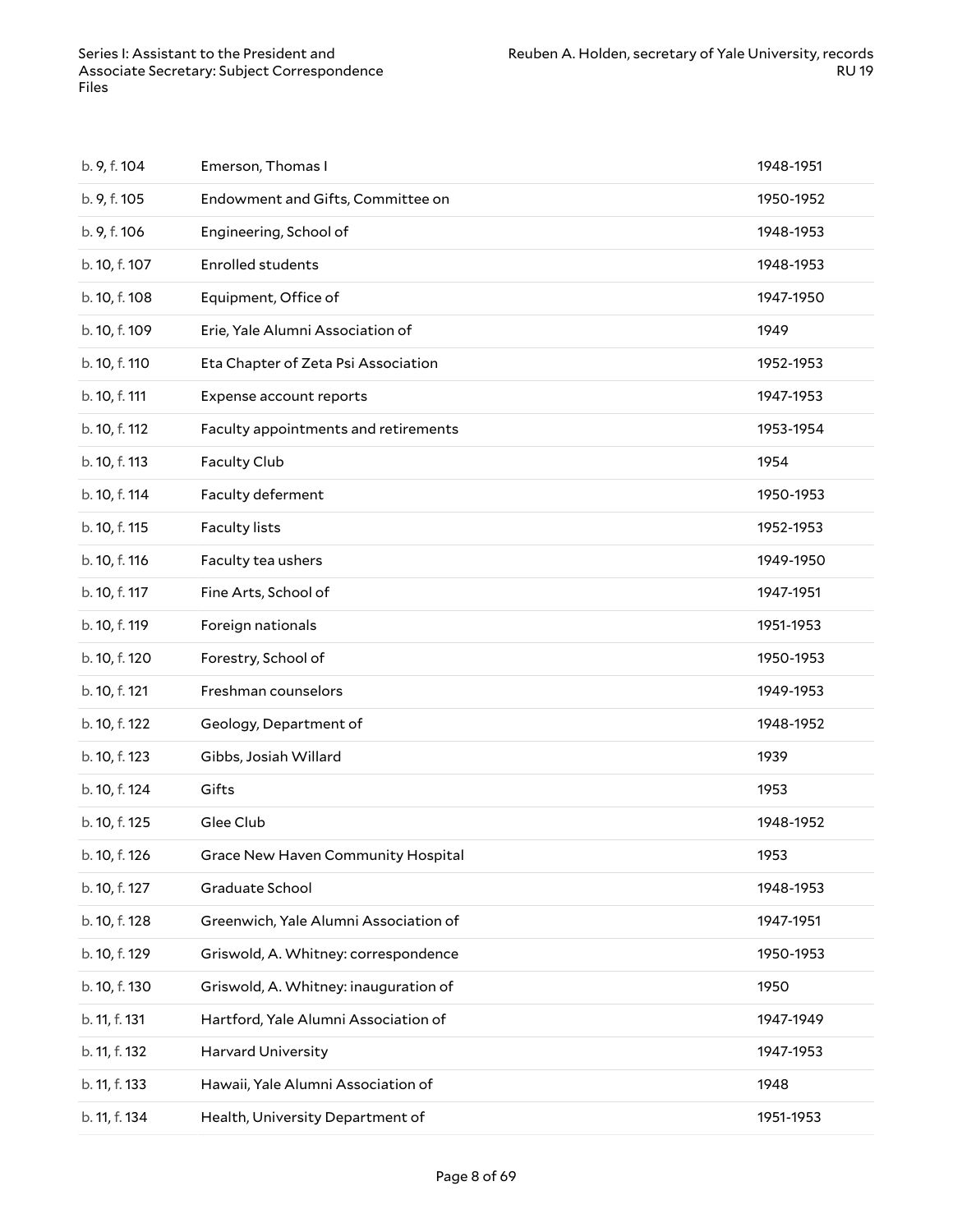| b. 11, f. 135     | History, Department of                                          | 1947-1953 |
|-------------------|-----------------------------------------------------------------|-----------|
| b. 11, f. 136     | Honorary Degrees, Committee on                                  | 1947-1950 |
| b. 11, f. 137     | Human Relations Council of New Haven                            | 1951-1953 |
| b. 11, f. 138     | Important people                                                | undated   |
| b. 11, f. 139     | Inland Empire, Yale Association of                              | 1947-1950 |
| b. 11, f. 140     | Inquiries for jobs at Yale and elsewhere                        | 1951-1953 |
| b. 11, f. 141     | Institute of Far Eastern Languages                              | 1950-1952 |
| b. 11, f. 142     | Institute of International Studies                              | 1947-1951 |
| b. 11, f. 143     | Kansas City, Yale Club of                                       | 1947-1952 |
| b. 11, f. 144     | Kentucky, Yale Alumni Association of                            | 1947-1951 |
| b. 11, f. 145-146 | Law, School of                                                  | 1947-1953 |
| b. 11, f. 147     | Library                                                         | 1948-1953 |
| b. 12, f. 148     | Long Island, Yale Alumni Association of                         | 1949-1950 |
| b. 12, f. 149     | Louisiana, Yale Alumni Association of                           | 1948      |
| b. 12, f. 150     | Maryland, Yale Alumni Association of                            | 1949-1950 |
| b. 12, f. 151     | Master of Arts in Teaching Program                              | 1952-1953 |
| b. 12, f. 152     | Medicine, School of                                             | 1947-1953 |
| b. 12, f. 153     | Memorials: Committee on Memorial Quadrangle                     | 1947-1948 |
| b. 12, f. 153A    | <b>Memorial Services</b>                                        | 1969-1972 |
| b. 12, f. 154     | Memphis, Yale Club of                                           | 1947-1951 |
| b. 12, f. 155     | Mercer County, Yale Club of                                     | 1949-1951 |
| b. 12, f. 156     | Miami, Yale Club of                                             | 1948-1949 |
| b. 12, f. 157     | Michigan, Yale Alumni Association of                            | 1947-1953 |
| b. 12, f. 158     | Military and Naval Affairs                                      | 1949-1952 |
| b. 12, f. 159     | Military and Naval Affairs: Forty-first Strategic Infantry Unit | 1948-1950 |
| b. 12, f. 160-161 | Military Science and Tactics, Department of                     | 1947-1953 |
| b. 12, f. 162-163 | Miscellaneous conferences                                       | 1947-1952 |
| b. 12, f. 164     | Miscellaneous letters                                           | 1947-1953 |
| b. 12, f. 165     | Montclair, Yale Club of                                         | 1948-1949 |
| b. 12, f. 166     | Mory's Association                                              | 1948-1953 |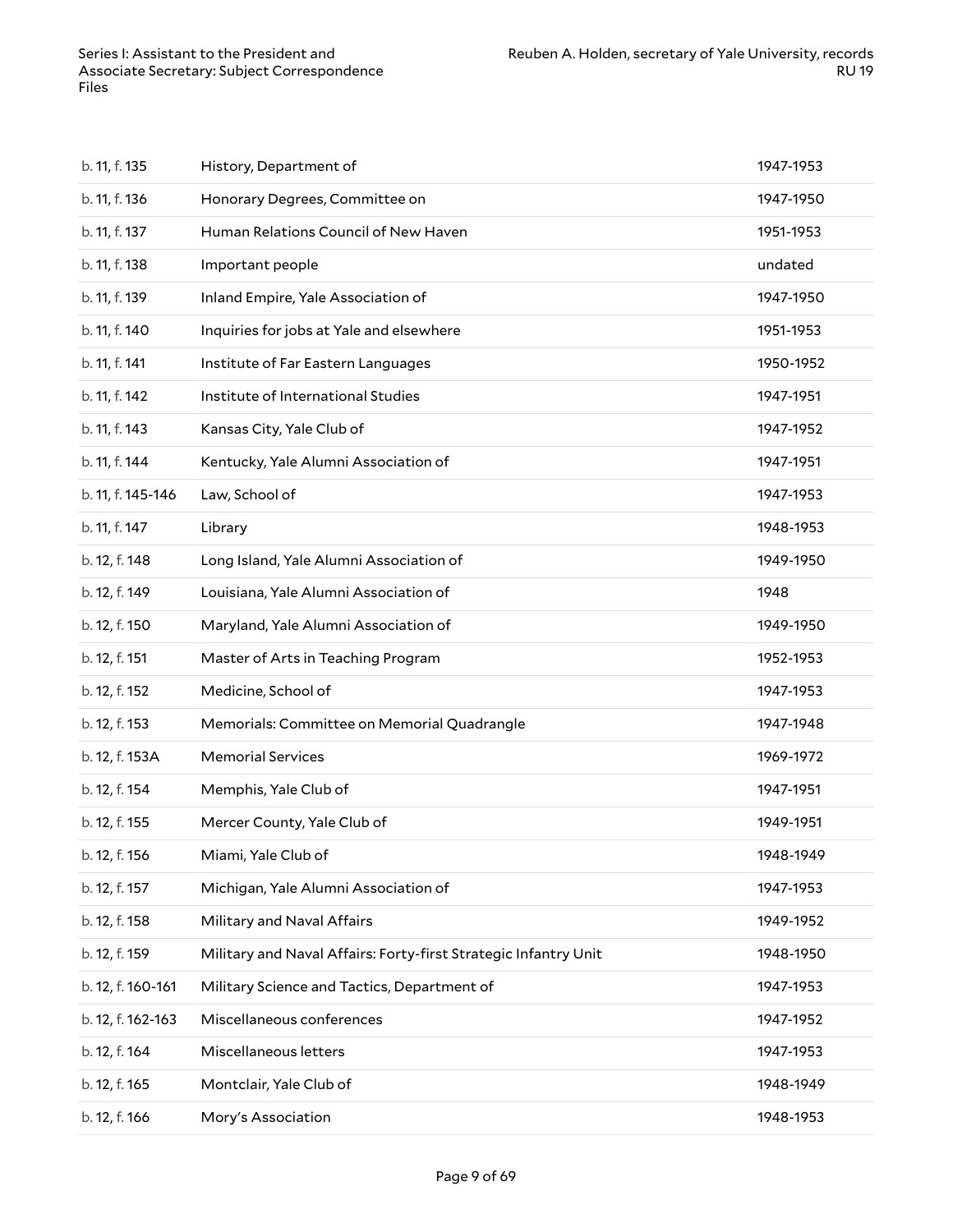| b. 13, f. 167     | Music, School of                                  | 1948-1953 |
|-------------------|---------------------------------------------------|-----------|
| b. 13, f. 168     | National Student Association                      | 1949-1953 |
| b. 13, f. 169     | Naval Science and Tactics, Department of          | 1949-1956 |
| b. 13, f. 170     | Negroes                                           | 1947-1949 |
| b. 13, f. 171     | New Britain, Yale Club of                         | 1948      |
| b. 13, f. 172     | New Haven, City of                                | 1952      |
| b. 13, f. 173     | New Haven Colleges                                | 1951-1952 |
| b. 13, f. 174-175 | New Haven, Yale Club of                           | 1947-1953 |
| b. 13, f. 176     | News Bureau                                       | 1947-1953 |
| b. 13, f. 177-178 | New York, Yale Club of                            | 1947-1953 |
| b. 14, f. 179-180 | Northeastern Institute                            | 1947-1953 |
| b. 14, f. 181     | Northeastern New York, Yale Alumni Association of | 1947-1949 |
| b. 14, f. 182     | Northwest, Yale Alumni Association of             | 1947-1950 |
| b. 14, f. 183     | Northern California, Yale Alumni Association of   | 1947-1950 |
| b. 14, f. 184     | Northwestern Connecticut, Yale Club of            | 1947-1950 |
| b. 14, f. 185     | North Georgia, Yale Club of                       | 1947-1949 |
| b. 14, f. 186     | Nursing, School of                                | 1948-1953 |
| b. 14, f. 187     | Oklahoma, Yale Club of                            | 1948-1949 |
| b. 14, f. 188     | Oregon, Yale Alumni Association of                | 1947-1953 |
| b. 14, f. 189     | Organization Committee on University              | 1951      |
| b. 14, f. 190     | Peabody Museum                                    | 1948-1951 |
| b. 14, f. 191     | Personnel Office                                  | 1948-1953 |
| b. 14, f. 192     | Phi Beta Kappa                                    | 1947-1953 |
| b. 14, f. 193     | Philadelphia, Yale Club of                        | 1947-1952 |
| b. 15, f. 194     | Physics, Department of                            | 1948-1951 |
| b. 15, f. 195     | Pittsburgh, Yale Club of                          | 1947-1950 |
| b. 15, f. 196     | Placement and vocational guidance                 | 1947-1951 |
| b. 15, f. 197     | Placement service                                 | 1947-1952 |
| b. 15, f. 198     | Political Science, Department of                  | 1951-1952 |
| b. 15, f. 199     | President, Assistant to                           | 1952-1953 |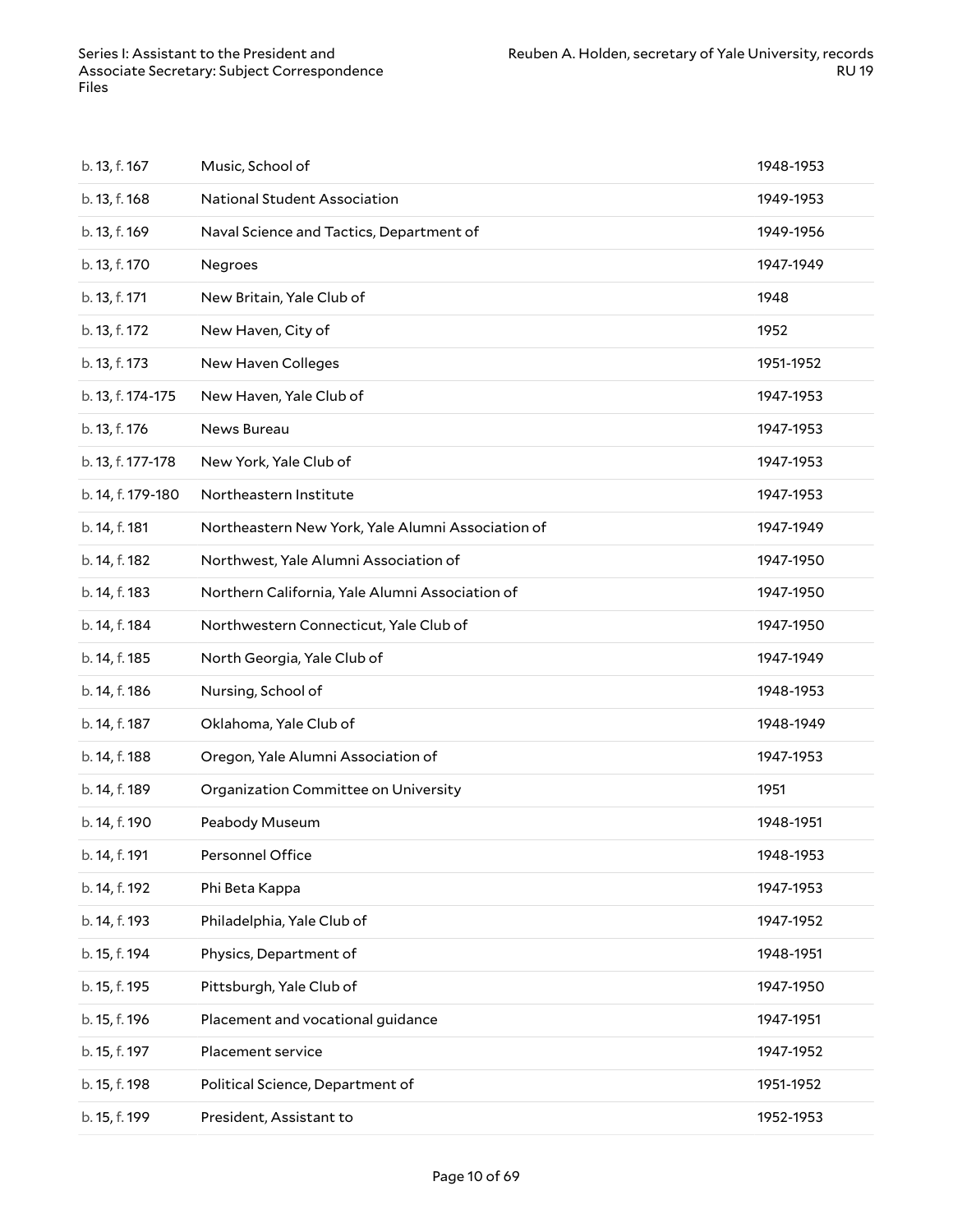| b. 15, f. 200     | President, Memoranda to (Mr. Seymour)           | 1947-1950 |
|-------------------|-------------------------------------------------|-----------|
| b. 15, f. 201     | President's report                              | 1947-1952 |
| b. 15, f. 202     | <b>Princeton University</b>                     | 1947-1950 |
| b. 15, f. 203     | Professional School Alumni Publications         | 1948-1951 |
| b. 15, f. 204     | Projects, Committee on the Authorization of     | 1948-1950 |
| b. 15, f. 205     | Proposed fair educational practices legislation | 1951-1953 |
| b. 15, f. 206     | Provost's Office                                | 1949-1953 |
| b. 15, f. 207     | Publicity                                       | 1947-1950 |
| b. 16, f. 208     | Radio and television                            | 1951-1953 |
| b. 16, f. 209-211 | Recommendations, letters of                     | 1940-1953 |
| b. 16, f. 212     | Relations with other countries                  | 1947-1953 |
| b. 16, f. 213     | Reprint of Mr. (Edward S.) Noyes' article       | 1947      |
| b. 16, f. 214     | Requisitions                                    | 1951-1952 |
| b. 16, f. 215-216 | <b>Restaurant Institute</b>                     | 1950-1953 |
| b. 16, f. 217     | Restaurant Institute of Connecticut             | 1947-1950 |
| b. 16, f. 218     | Reunion booklet                                 | 1945-1948 |
| b. 16, f. 219     | Rhode Island, Yale Alumni Association of        | 1948-1953 |
| b. 17, f. 220     | River Plate, Yale Club of the                   | 1947      |
| b. 17, f. 221     | Rostow incident                                 | 1948      |
| b. 17, f. 222     | R.O.T.C., Faculty Advisory Committee on         | 1947-1953 |
| b. 17, f. 223     | St.Louis, Yale Club of                          | 1947-1951 |
| b. 17, f. 224     | Scholarship: fellows and loans                  | 1950-1951 |
| b. 17, f. 225     | Scholarship: Memorial Campaign                  | 1948-1949 |
| b. 17, f. 226     | Scholarship: student appointments               | 1953-1954 |
| b. 17, f. 227     | Selective Service                               | 1950-1951 |
| b. 17, f. 228     | Service Bureaus                                 | 1949-1952 |
| b. 17, f. 229     | Seymour, President Charles                      | 1949-1951 |
| b. 17, f. 230     | Shanghai, Yale Club of                          | 1948      |
| b. 17, f. 231     | Sheffield Scientific School                     | 1947-1950 |
| b. 17, f. 232     | Sociology, Department of                        | 1949-1951 |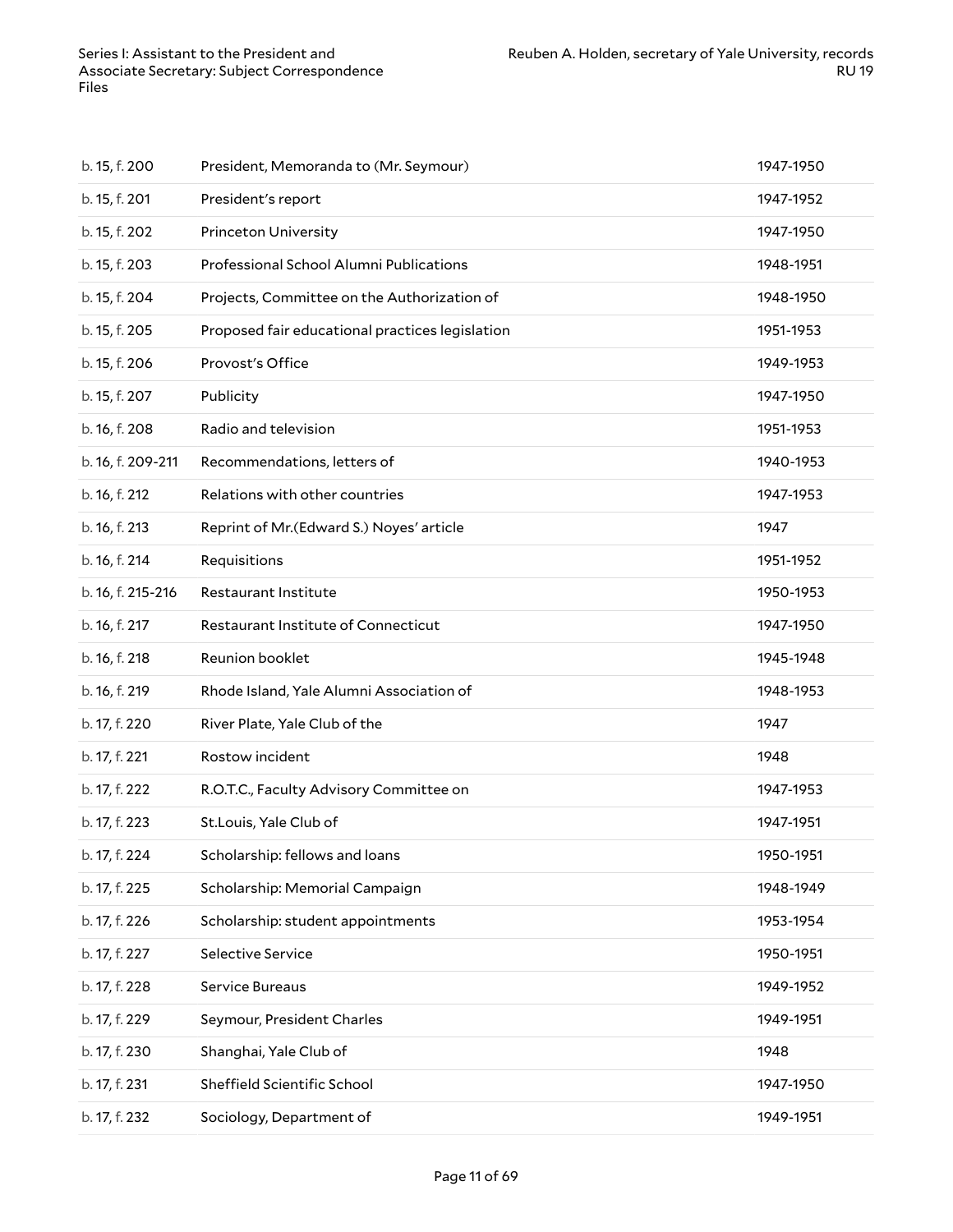| b. 17, f. 233     | Southeastern Texas, Yale Club of                   | 1948-1949 |
|-------------------|----------------------------------------------------|-----------|
| b. 17, f. 234     | Southern California, Yale Club of                  | 1947-1950 |
| b. 17, f. 235     | Southern Texas, Yale Club of                       | 1948-1949 |
| b. 18, f. 237     | Summer sessions                                    | 1949-1951 |
| b. 18, f. 238     | Summit Country (Ohio), Yale Alumni Association of  | 1951      |
| b. 18, f. 239     | Topeka, Yale Club of                               | 1948-1949 |
| b. 18, f. 240     | <b>Transitory Application Conference</b>           | 1953      |
| b. 18, f. 241     | Treasurer's Office                                 | 1947-1953 |
| b. 18, f. 242     | Tucson, Yale Club of                               | 1947-1950 |
| b. 18, f. 243-244 | Undergraduate Activities                           | 1948-1953 |
| b. 18, f. 245     | Undergraduate Activities, Dean of                  | 1951-1952 |
| b. 18, f. 246     | University Development, Office of                  | 1948-1952 |
| b. 18, f. 247     | Utah, Yale Club of                                 | 1947      |
| b. 18, f. 248     | Utica and vicinity, Yale Club of                   | 1948      |
| b. 18, f. 249     | Virginia, Yale Club of                             | 1948-1952 |
| b. 18, f. 250     | Visitors to Yale                                   | 1948-1952 |
| b. 18, f. 251     | War plans                                          | 1950-1951 |
| b. 18, f. 252     | Washington trips regarding military plans          | 1950-1951 |
| b. 19, f. 253     | Western New York, Yale Alumni Association of       | 1949-1953 |
| b. 19, f. 254     | Western North Carolina, Yale Alumni Association of | 1952      |
| b. 19, f. 255     | Western Washington, Yale Alumni Association of     | 1947-1953 |
| b. 19, f. 256     | West Texas, Yale Club of                           | 1948-1949 |
| b. 19, f. 257     | Wichita, Yale Club of                              | 1948      |
| b. 19, f. 258     | Wiggin and Dana                                    | 1953      |
| b. 19, f. 259     | Worcester, Yale Club of                            | 1948-1949 |
| b. 19, f. 260     | W.Y.B.C. Advisory Council                          | 1948-1950 |
| b. 19, f. 261     | Yale College curriculum                            | 1947-1953 |
| b. 19, f. 262     | Yale Corporation                                   | 1947-1953 |
| b. 19, f. 263     | Yale-Heidelberg Affiliation                        | 1947-1953 |
| b. 19, f. 264     | Yale movie                                         | 1948-1951 |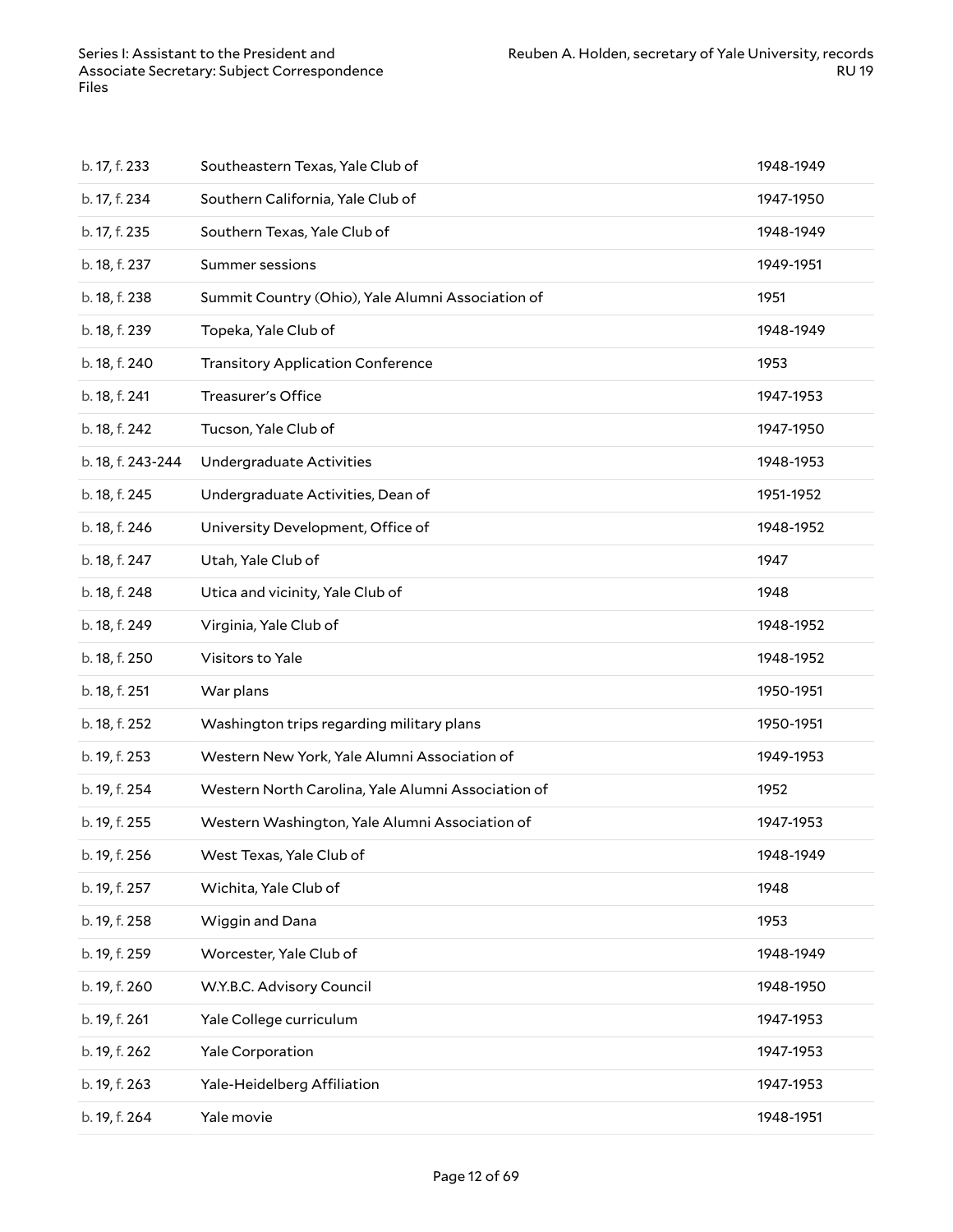| b. 19, f. 265 | <i>Yale Review</i>           | 1947-1951 |
|---------------|------------------------------|-----------|
| b. 19, f. 266 | Yale studies                 | 1945-1949 |
| b. 19, f. 267 | <b>Yale University Press</b> | 1953      |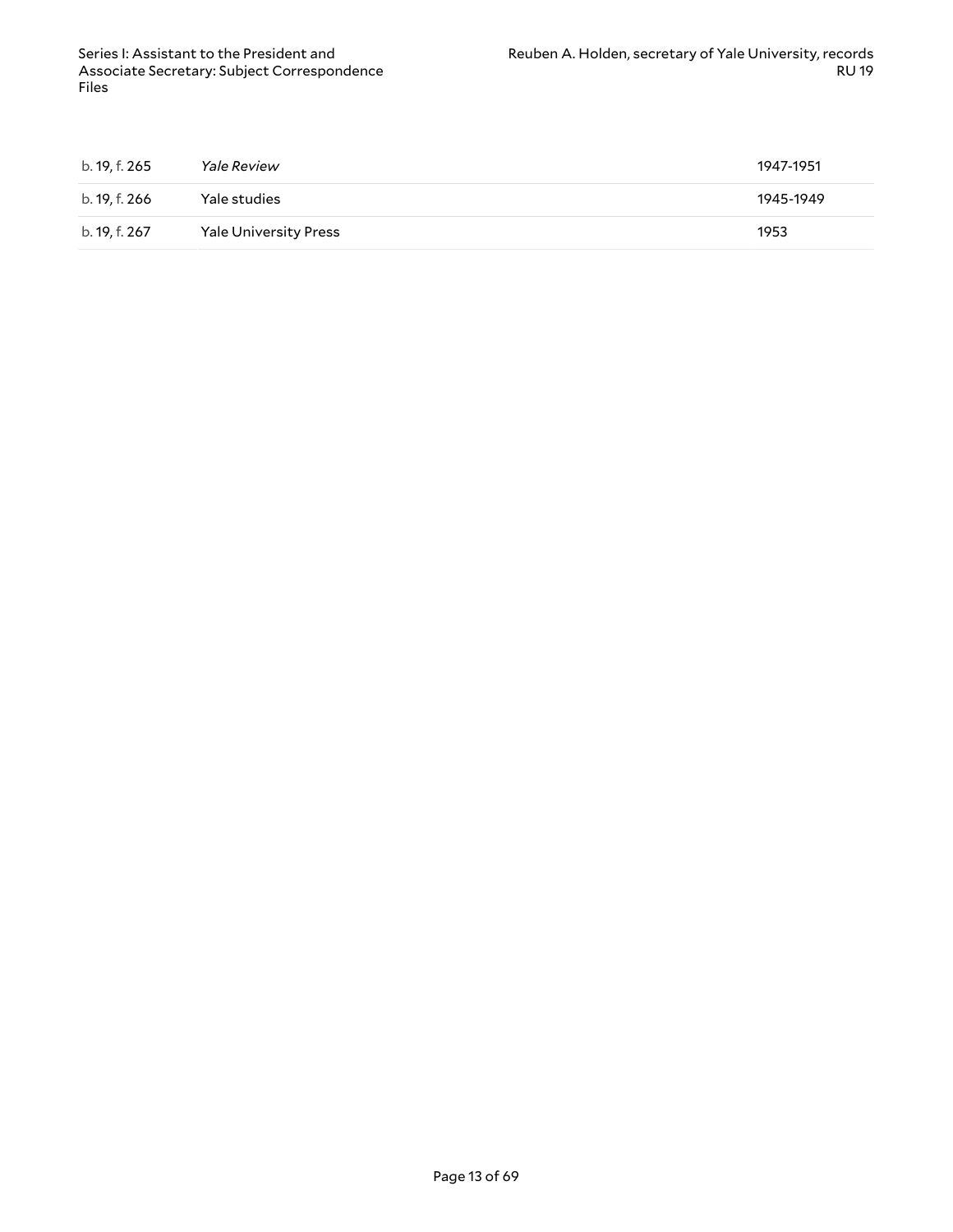### <span id="page-13-0"></span>**Series II: University Secretary: General Correspondence and Subject File, 1901-1972 1953-1971**

| b. 20, f. 1-6   | A-general                    | 1953-1971                    |
|-----------------|------------------------------|------------------------------|
| b. 20, f. 7-9   | Academic Freedom             | 1953-1956,1962-1963,1966-196 |
| b. 20, f. 10    | Accounts                     | 1966-1969                    |
| b. 20, f. 11    | Acknowledgements: Sympathy   | 1959-1961                    |
| b. 21, f. 12-14 | Acknowledgements: Sympathy   | 1962-1965                    |
| b. 21, f. 15    | Addams, Jane Centennial      | 1960                         |
| b. 21, f. 16    | Administration building      | 1957-1958                    |
| b. 21, f. 17    | Administrative data systems  | 1968                         |
| b. 21, f. 18-20 | Admissions Board             | 1953-1957                    |
| b. 21, f. 21    | Admissions Board             | 1959-1960                    |
| b. 22, f. 22    | Admissions Board             | 1963-1964                    |
| b. 22, f. 23-27 | <b>Admissions Office</b>     | 1957-1966                    |
| b. 23, f. 28-33 | <b>Admissions Office</b>     | 1966-1971                    |
| b. 24, f. 34-35 | <b>Advertising Council</b>   | 1956-1958                    |
| b. 24, f. 36    | Africa, Yale Activities in   | 1964-1968                    |
| b. 24, f. 37    | African-American Institute   | 1969                         |
| b. 24, f. 38    | Afro-American Studies        | 1969                         |
| b. 24, f. 39    | Air Science and Tactics      | 1953-1957                    |
| b. 24, f. 40-41 | Alcohol Studies, Center of   | 1956-1961                    |
| b. 24, f. 42    | "Alley Cats, Yale"           | 1971                         |
| b. 24, f. 43-44 | Alph Phi Omega               | 1967-1968                    |
| b. 25, f. 45-48 | Alumni Affairs               | 1967-1971                    |
|                 | Alumni Association and Clubs |                              |
| b. 25, f. 49-52 | 1954-1965                    | 1954-1965                    |
| b. 26, f. 53    | 1965                         | 1965                         |
| b. 26, f. 54-56 | 1968-1971                    | 1968-1971                    |
|                 | Alumni Board                 |                              |
| b. 26, f. 57-59 | 1953-1955                    | 1953-1955                    |
| b. 27, f. 60-61 | 1955-1956                    | 1955-1956                    |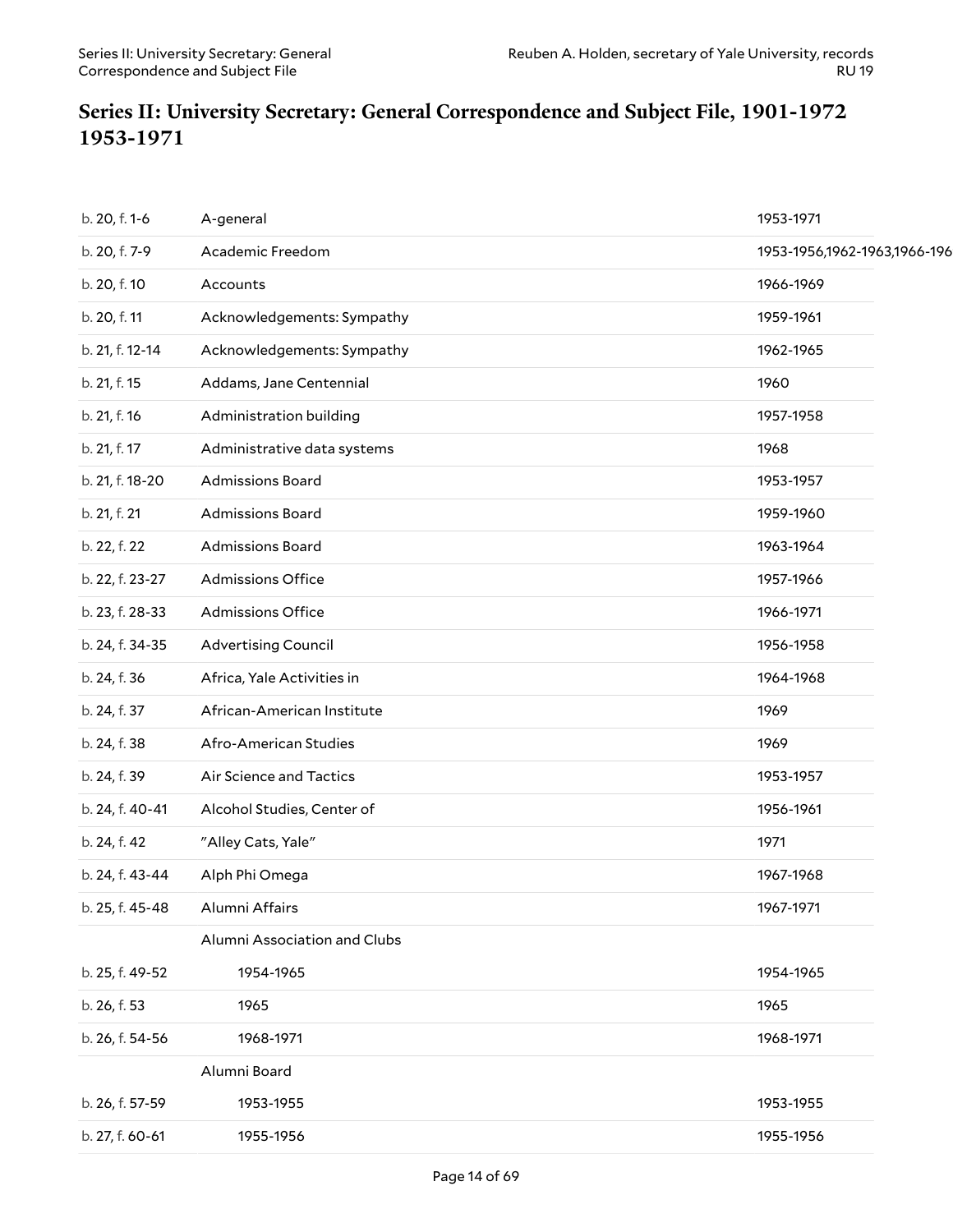#### Alumni Board (continued)

| b. 27, f. 62      | 1955-1958             | 1955-1958 |
|-------------------|-----------------------|-----------|
| b. 27, f. 63      | 1955-1960             | 1955-1960 |
| b. 27, f. 64      | 1958-1960             | 1958-1960 |
| b. 28, f. 65      | 1960-1961             | 1960-1961 |
| b. 28, f. 66      | 1960-1962             | 1960-1962 |
| b. 28, f. 67-70   | 1961-1965             | 1961-1965 |
| b. 29, f. 71-76   | 1965-1968             | 1965-1968 |
| b. 30, f. 77-79   | 1968-1971             | 1968-1971 |
| b. 30, f. 80      | Alumni Class Reunions | 1959-1963 |
| b. 30, f. 81      | Alumni Commission     | 1969-1970 |
| b. 30, f. 82-83   | Alumni Council        | 1953-1956 |
| b. 30, f. 84-85   | Alumni Convocation    | 1960-1961 |
|                   | Alumni Day            |           |
| b. 31, f. 86-94   | 1954-1963             | 1954-1963 |
| b. 32, f. 95-100  | 1964-1969             | 1964-1969 |
|                   |                       |           |
| b. 32, f. 101     | Alumni Directory      | 1967      |
|                   | Alumni Fellows        |           |
| b. 32, f. 102-104 | 1922-1958             | 1922-1958 |
| b. 33, f. 105-114 | 1959-1968             | 1959-1968 |
| b. 34, f. 115-116 | 1969-1970             | 1969-1970 |
| b. 34, f. 117     | Alumni Films          | 1971      |
|                   | Alumni Fund           |           |
| b. 34, f. 118-123 | 1953-1965             | 1953-1965 |
| b. 34, f. 124     | 75th Anniversary      | 1964      |
| b. 34, f. 125-126 | 1964-1966             | 1964-1966 |
| b. 35, f. 127-132 | 1966-1971             | 1966-1971 |
| b. 35, f. 133     | Alumni Hall Tables    | 1951      |
|                   | Alumni House          |           |
| b. 35, f. 134     | 1946                  | 1946      |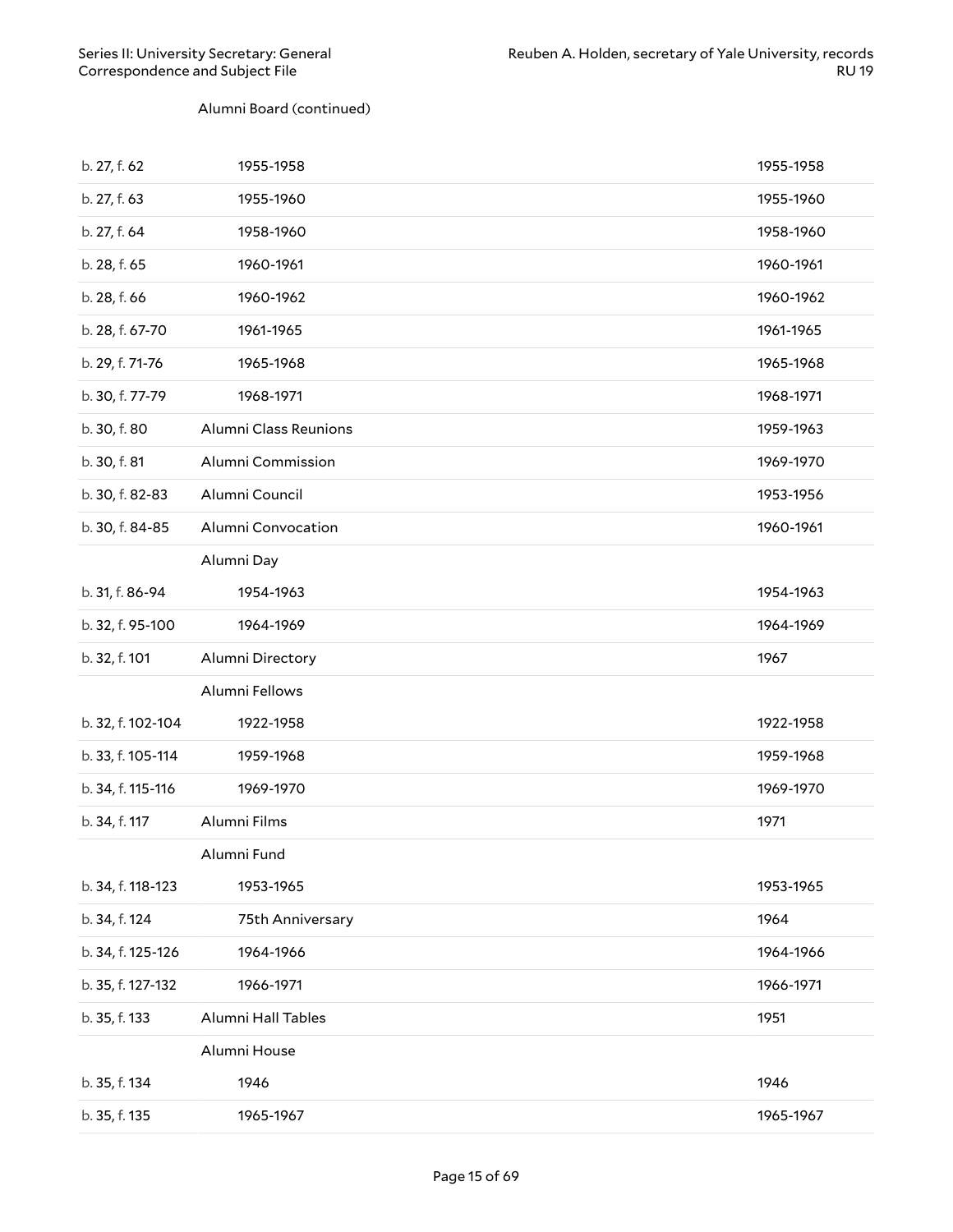#### Alumni House (continued)

| b. 36, f. 136-140 | 1967-1971                                                  | 1967-1971       |
|-------------------|------------------------------------------------------------|-----------------|
| b. 36, f. 141-145 | Alumni Magazine                                            | 1954-1971       |
| b. 36, f. 146-147 | Alumni Placement Service                                   | 1964-1968       |
| b. 37, f. 148-156 | Alumni Records and Clerical Bureau                         | 1953-1971       |
| b. 37, f. 157-158 | <b>Alumni Relations</b>                                    | 1953-1960, 1967 |
| b. 37, f. 159     | Alumni Road Show                                           | 1970            |
| b. 38, f. 160-173 | Alumni Seminar                                             | 1957-1970       |
| b. 39, f. 174     | American Council on Education                              | 1967            |
| b. 39, f. 175     | "American Education's Greatest Need" (A. Whitney Griswold) | 1959            |
| b. 39, f. 176     | American Philosophical Society                             | 1960            |
| b. 39, f. 177     | American Scientific Education (A. Whitney Griswold)        | 1958            |
| b. 39, f. 178-179 | <b>American Studies</b>                                    | 1953-1958       |
| b. 39, f. 180     | American University Union in Europe                        | 1917-1919       |
| b. 39, f. 181     | Andrew, Rector                                             | 1963            |
| b. 39, f. 182     | Anthropology                                               | 1967-1971       |
| b. 39, f. 183     | Applications: job                                          | 1953-1962       |
| b. 39, f. 184     | Arbor Day                                                  | 1971            |
| b. 39, f. 185     | Architectural Forum                                        | 1957-1964       |
| b. 40, f. 186     | Architectural policies                                     | 1956-1966       |
| b. 40, f. 187-189 | Archives                                                   | 1958-1963       |
| b. 40, f. 190-192 | Archives                                                   | 1958-1963       |
| b. 40, f. 193     | Area programs                                              | 1968            |
| b. 40, f. 194-196 | Army                                                       | 1964,1967-1969  |
| b. 40, f. 197     | Arrests                                                    | 1960            |
| b. 41, f. 198     | Art and Architecture, School of                            | 1954-1960       |
| b. 41, f. 199-208 | Art and Architecture, School of                            | 1962-1971       |
|                   | Art Gallery                                                |                 |
| b. 42, f. 209     | 1928-1929                                                  | 1928-1929       |
| b. 42, f. 210     | 1953-1957                                                  | 1953-1957       |
| b. 42, f. 211     | 1953-1967                                                  | 1953-1967       |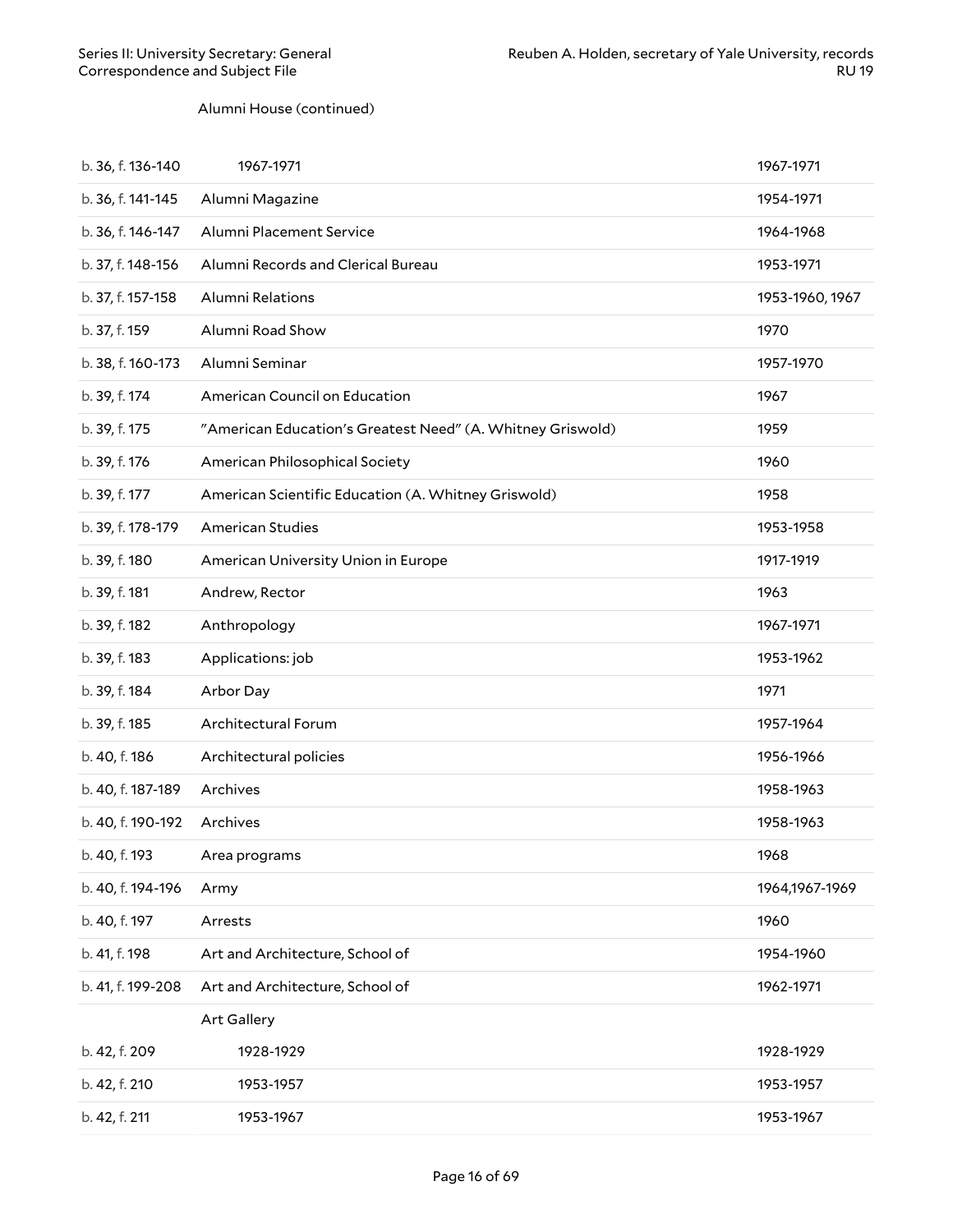#### Art Gallery (continued)

| b. 42, f. 212-217 | 1958-1967                                                              | 1958-1967           |
|-------------------|------------------------------------------------------------------------|---------------------|
| b. 42, f. 218-219 | 1969-1971                                                              | 1969-1971           |
| b. 43, f. 220-221 | Arts Council, New Haven                                                | 1964-1966           |
| b. 43, f. 222     | Arts and Sciences, Program for                                         | 1961-1962           |
| b. 43, f. 223-225 | Ashville School                                                        | 1958-1960,1964,1966 |
| b. 43, f. 226     | Associate Secretary, Office of                                         | 1964                |
| b. 43, f. 227     | Association of Colleges in New England                                 | 1967-1969           |
| b. 44, f. 228-230 | Astronomy                                                              | 1956-1960,1963-1967 |
|                   | <b>Athletic Association</b>                                            |                     |
| b. 44, f. 231-234 | 1953-1965                                                              | 1953-1965           |
| b. 44, f. 235     | 1967                                                                   | 1967                |
| b. 44, f. 236-238 | 1969-1971                                                              | 1969-1971           |
| b. 44, f. 239     | <b>Atomic Energy Series</b>                                            | 1958                |
| b. 45, f. 240-242 | Audio Visual Center                                                    | 1954-1971           |
| b. 45, f. 243-244 | <b>Aurelian Society</b>                                                | 1961-1971           |
| b. 45, f. 245     | "Autograph Letters and Engravings of Eminent Yale Men: Collection of," | undated             |
| b. 45, f. 246     | Aviation                                                               | 1967-1969           |
|                   | B-general                                                              |                     |
| b. 46, f. 247     | 1954-1958                                                              | 1954-1958           |
| b. 46, f. 248-252 | 1960-1970                                                              | 1960-1970           |
| b. 46, f. 253     | Baccalaureate                                                          | 1968-1970           |
| b. 46, f. 254     | Band                                                                   | 1968-1969           |
| b. 46, f. 255     | <b>Banner publications</b>                                             | 1967-1971           |
| b. 47, f. 256     | Banner, College, Graduate and Professional                             | 1953-1960           |
| b. 47, f. 257     | Barnard sesquicentennial                                               | 1961                |
| b. 47, f. 258     | <b>Battell Chapel</b>                                                  | 1953                |
| b. 47, f. 259     | Battell organ and chapel                                               | 1970-1971           |
| b. 47, f. 260-262 | Beinecke Library                                                       | 1962-1970           |
| b. 47, f. 263     | Bellringers, Guild of                                                  | 1964-1967           |
| b. 47, f. 264     | Benjamin, Judah P.                                                     | 1945                |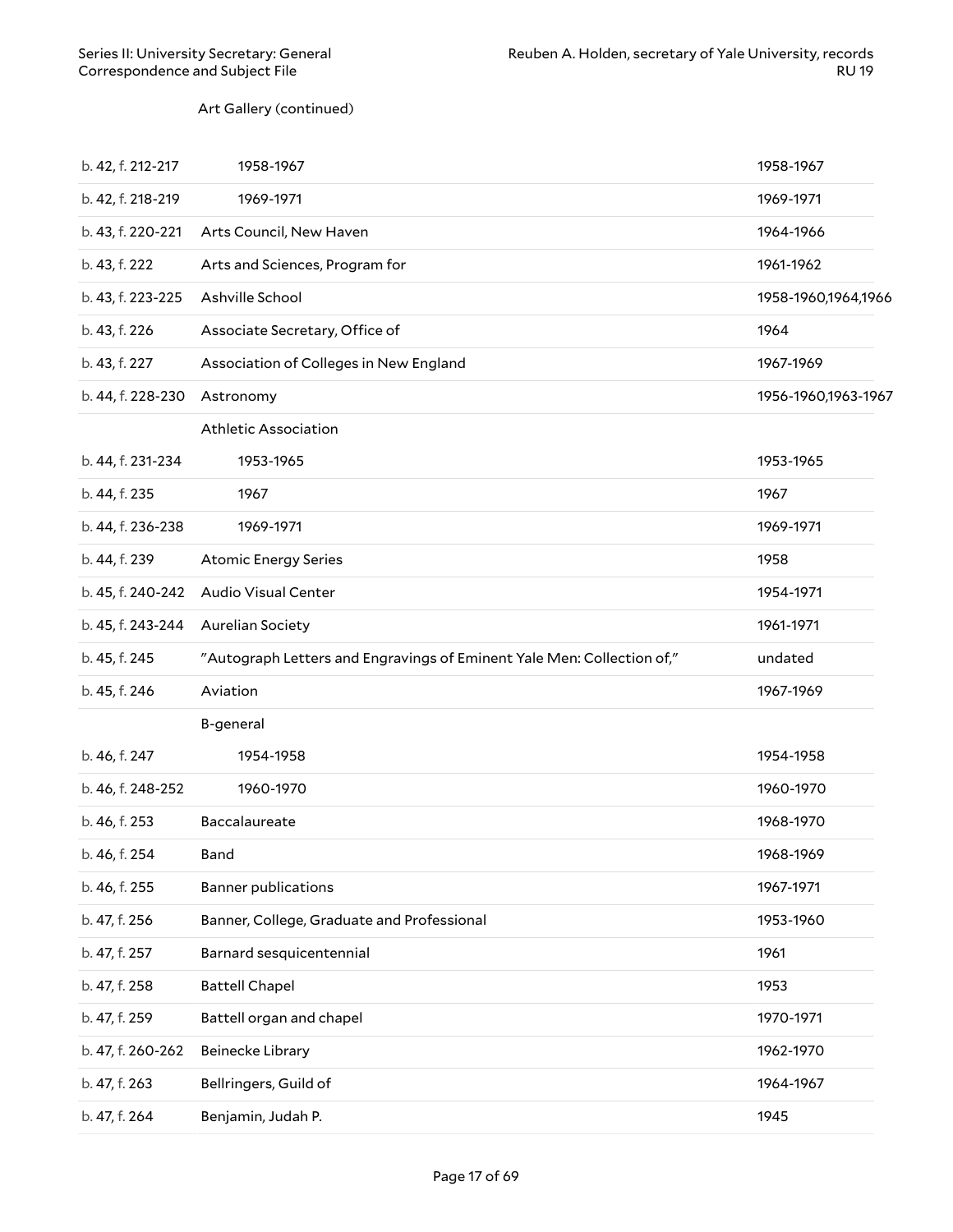<span id="page-17-0"></span>

| b. 47, f. 265     | Berkeley, Bishop                                              | 1967                    |
|-------------------|---------------------------------------------------------------|-------------------------|
| b. 47, f. 266     | <b>Berkeley Divinity School</b>                               | 1970                    |
| b. 47, f. 267-268 | <b>Betsy Ross Nursery School</b>                              | 1953-1955, 1968         |
| b. 47, f. 269-270 | Bibliography                                                  | 1955-1965,<br>1968-1969 |
| b. 47, f. 271     | <b>Bibliography reports</b>                                   | 1966                    |
| b. 47, f. 272     | Bicentennial: programs, invitations                           | 1901                    |
| b. 47, f. 273     | Bingham Oceanographic Laboratory                              | 1955                    |
| b. 47, f. 274     | <b>Biology Department</b>                                     | 1966-1971               |
| b. 48, f. 275     | <b>Black Panthers</b>                                         | 1970                    |
| b. 48, f. 276     | <b>Black Student Alliance</b>                                 | 1968-1970               |
| b. 48, f. 277-278 | Blair, Edwin Foster                                           | 1970-1971               |
| b. 48, f. 280     | <b>Blood Drive</b>                                            | 1969-1970               |
| b. 48, f. 281-283 | <b>Blue Cross</b>                                             | 1966-1970               |
| b. 48, f. 284     | <b>Blue Meeting House</b>                                     | 1969-1970               |
| b. 48, f. 285     | <b>Boating at Yale</b>                                        | 1903                    |
| b. 49, f. 286-287 | <b>Books</b>                                                  | 1967-1971               |
| b. 49, f. 288     | <b>Botany Department</b>                                      | 1956-1959               |
| b. 49, f. 289     | Bowl, Yale: description and history                           | 1914-1964               |
| b. 49, f. 290     | Boy Scouts of America, Quinnipiac Council of                  | 1970                    |
| b. 49, f. 291     | Branford First Congregational Church                          | 1969                    |
| b. 49, f. 291A    | Brewster, President Kingman, Jr, and Secretary Holden letters | 1968-1970               |
| b. 49, f. 293-294 | <b>Budget Office</b>                                          | 1968-1970               |
| b. 49, f. 295     | Budget, Secretary's Office                                    | 1925-1973               |
|                   | <b>Buildings and Grounds</b>                                  |                         |
| b. 49, f. 296     | 1953-1960                                                     | 1953-1960               |
| b. 49, f. 297     | 1956-1960                                                     | 1956-1960               |
| b. 49, f. 298-299 | 1957-1963                                                     | 1957-1963               |
| b. 50, f. 300-301 | 1965-1971                                                     | 1965-1971               |
| b. 50, f. 302     | <b>Bulletin</b>                                               | 1969                    |
| b. 50, f. 303     | <b>Bursar's Office</b>                                        | 1969-1971               |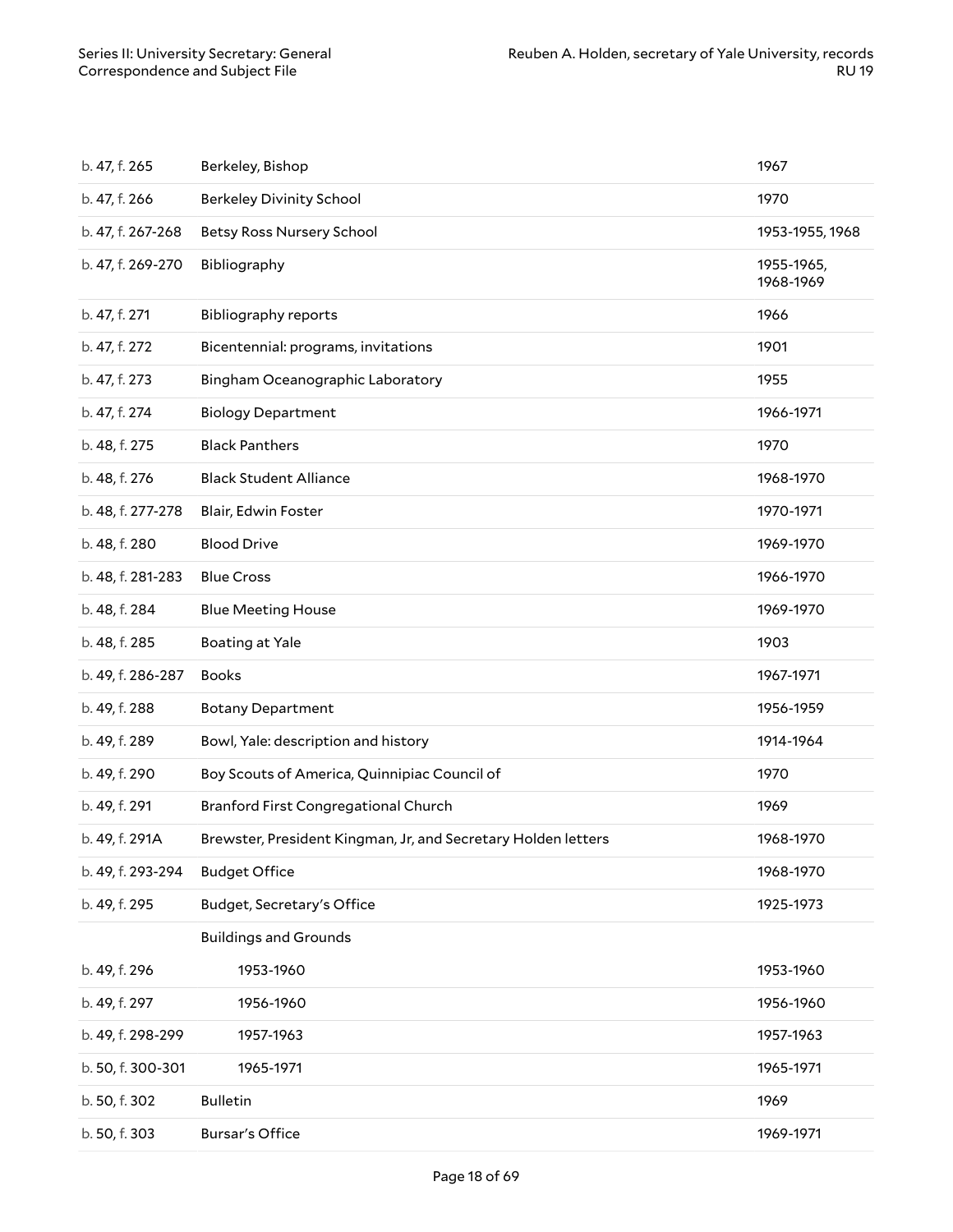| b. 50, f. 304-307 | <b>Business Manager</b>                     | 1953-1971 |
|-------------------|---------------------------------------------|-----------|
| b. 50, f. 308     | By-laws                                     | 1963-1969 |
|                   | C-general                                   |           |
| b. 50, f. 309     | 1953-1958                                   | 1953-1958 |
| b. 50, f. 310-311 | 1954-1966                                   | 1954-1966 |
| b. 51, f. 312-314 | 1967-1968                                   | 1967-1968 |
| b. 51, f. 315     | 1970-1971                                   | 1970-1971 |
| b. 52, f. 316-320 | Calender, University                        | 1954-1970 |
| b. 52, f. 321     | California regional meetings                | 1955      |
| b. 52, f. 322     | Cambridge University, American Friends of   | 1967      |
| b. 52, f. 323     | Camp, Walter Memorial                       | 1926      |
| b. 52, f. 324     | Campus police                               | 1959-1961 |
| b. 52, f. 325     | Capital Requirements and Budgets Committee  | 1968-1969 |
| b. 52, f. 326     | Capital Resources Committee                 | 1971      |
| b. 52, f. 327     | Carillonneurs                               | 1968-1971 |
| b. 52, f. 328     | Carroll, Richard C., Associate Secretary    | 1970-1971 |
| b. 53, f. 329     | Catalogues                                  | 1967-1968 |
| b. 53, f. 330     | Center Church                               | 1959-1960 |
| b. 53, f. 331     | Center for Visitors Abroad                  | 1964-1968 |
| b. 53, f. 332     | Certificates of Graduation, requests for    | 1962-1969 |
| b. 53, f. 333-334 | Challenge                                   | 1959-1962 |
|                   | b. 53, f. 335-337 Chamber of Commerce       | 1965-1971 |
| b. 54, f. 338     | Chaplaincy                                  | 1957-1958 |
| b. 54, f. 339     | Chaplain's Office                           | 1967-1971 |
| b. 54, f. 340     | <b>Charities Drive</b>                      | 1968      |
| b. 54, f. 341-342 | <b>Chemistry Department</b>                 | 1956-1970 |
| b. 54, f. 343     | Chicago Festival of Arts                    | 1956      |
| b. 54, f. 344     | Child Study Center                          | 1970-1971 |
| b. 54, f. 345     | Child's Memorial Fund By-laws (Jane Coffin) | 1938      |
| b. 54, f. 346     | Choate School                               | 1967-1968 |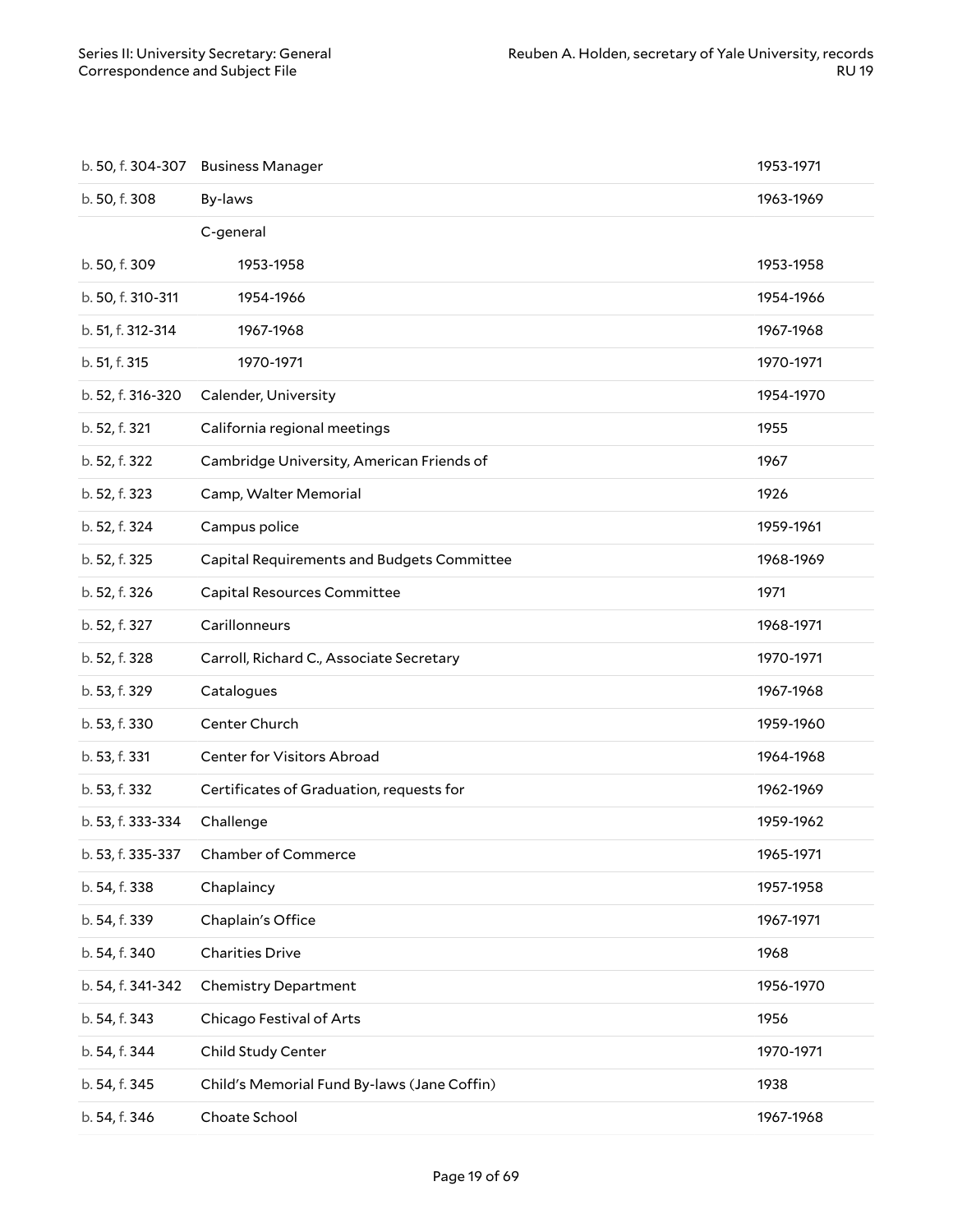| b. 54, f. 347     | Choir gowns                       | 1942       |
|-------------------|-----------------------------------|------------|
| b. 54, f. 348     | Chubb Fellows                     | 1967-1971  |
| b. 54, f. 349-350 | Church of Christ                  | 1951-1965  |
| b. 54, f. 351     | Church of Christ Bicentennial     | 1957-1958  |
| b. 54, f. 352     | Cincinnati trip                   | 1970       |
| b. 54, f. 353     | City planning                     | 1969-1970  |
| b. 55, f. 354-357 | Civil Defense                     | 1955-1969  |
| b. 55, f. 358     | Civil War Memorial                | 1928-1940  |
| b. 55, f. 359     | Civil War, original lists         | 1949       |
| b. 55, f. 360     | Civilian aid                      | 1967-1968  |
| b. 56, f. 361     | Clapp, Thomas                     | 1969       |
| b. 56, f. 362-363 | Class Day                         | 1966, 1971 |
| b. 56, f. 364     | Class Gift Fund                   | 1953-1963  |
| b. 56, f. 365-368 | <b>Class Officers Association</b> | 1953-1965  |
| b. 56, f. 369     | <b>Class Reunion Bureau</b>       | 1952-1956  |
| b. 56, f. 370-374 | <b>Class Reunion Bureau</b>       | 1961-1970  |
| b. 57, f. 375-381 | Classes                           | 1954-1972  |
| b. 57, f. 382-383 | <b>Classics Department</b>        | 1959-1970  |
| b. 57, f. 384     | <b>Clerical Bureau</b>            | 1967-1971  |
| b. 57, f. 385     | Cleveland regional meeting        | 1954       |
| b. 57, f. 386     | Clippings                         | 1969-1971  |
| b. 58, f. 387-388 | Co-education                      | 1965-1971  |
| b. 58, f. 389     | Coffin, Charles A. Memorial Fund  | 1967-1969  |
| b. 58, f. 390     | Coffin, William Sloan, Jr.        | 1967-1968  |
| b. 58, f. 391-392 | College Fellowships               | 1955-1963  |
| b. 59, f. 393-396 | Colleges: residential             | 1952-1971  |
|                   | Colleges and schools, other       |            |
| b. 59, f. 397     | 1954-1956                         | 1954-1956  |
| b. 59, f. 398-399 | 1955-1960                         | 1955-1960  |
| b. 60, f. 400-406 | 1961-1969                         | 1961-1969  |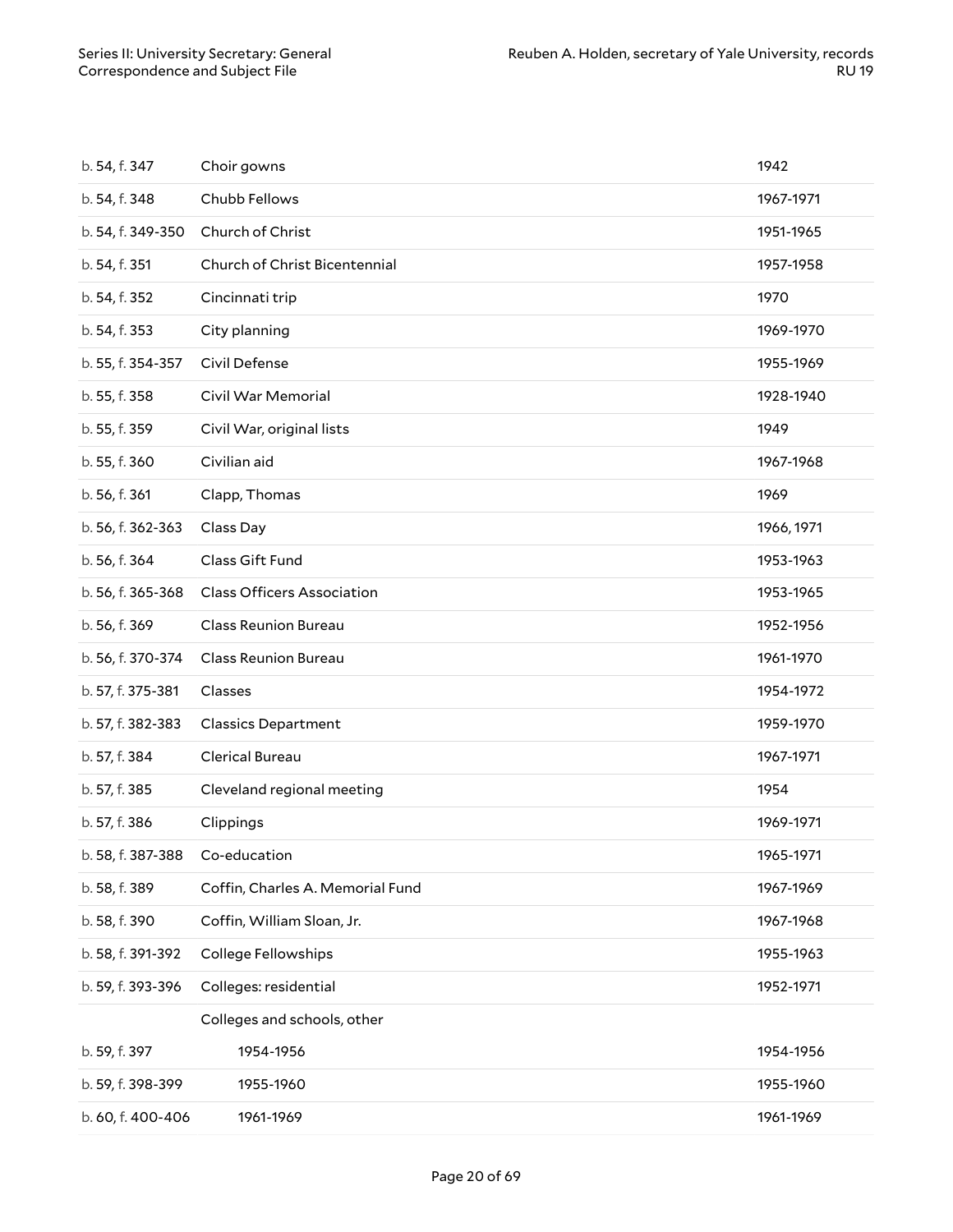#### Colleges and schools, other (continued)

| b. 61, f. 407-408 | 1969-1971                                                        | 1969-1971 |
|-------------------|------------------------------------------------------------------|-----------|
| b. 61, f. 409     | Columbia University                                              |           |
| b. 61, f. 410-411 | Commencement                                                     | 1970-1971 |
| b. 61, f. 412     | Commencement at other colleges                                   | 1955      |
| b. 61, f. 413     | Commencement polices                                             | 1966-1967 |
| b. 61, f. 414     | Commencement week Programs: Woolsey Hall platform plans          | 1905-1942 |
| b. 61, f. 415     | Committee on the Whole                                           | 1968-1971 |
| b. 61, f. 416     | Committee on Capital Requirements and Budgets                    | 1967-1968 |
| b. 62, f. 417     | <b>Community Affairs Committee</b>                               | 1969-1971 |
| b. 62, f. 418     | <b>Community Charities Drive</b>                                 | 1952-1955 |
| b. 62, f. 419     | Community Council of Greater New Haven                           | 1968      |
| b. 62, f. 420-425 | Community Health Care Center                                     | 1967-1971 |
| b. 63, f. 426     | Computer Center                                                  | 1967-1969 |
| b. 63, f. 427     | <b>Computer Office</b>                                           | 1965-1970 |
| b. 63, f. 428-434 | Conferences                                                      | 1956-1968 |
| b. 64, f. 435-436 | Conferences                                                      | 1968-1971 |
|                   | Conferences, summer                                              |           |
| b. 64, f. 437-438 | 1956-1957                                                        | 1956-1957 |
| b. 64, f. 439-441 | 1960-1962                                                        | 1960-1962 |
| b. 64, f. 442     | Congregational Christian Churches                                | 1953-1954 |
| b. 64, f. 443     | Connecticut Coalition for a Responsible Congress                 | undated   |
|                   | b. 65, f. 444-445 Connecticut Conference of Independent Colleges | 1968-1970 |
| b. 65, f. 446     | Connecticut Hall: guest suites                                   | 1954-1956 |
| b. 65, f. 447     | Connecticut Hall: guest suites and faculty room                  | 1967      |
| b. 65, f. 448     | <b>Connecticut Hall: reservations</b>                            | 1966-1967 |
| b. 65, f. 449     | Connecticut Junior Science and Humanities Symposium              | 1963-1964 |
| b. 65, f. 450     | Connecticut printers                                             | 1968      |
| b. 65, f. 451     | Connecticut, State of                                            | 1966-1971 |
| b. 65, f. 452     | Coordinating Officer of Military, Navy and Air Affairs           | 1953-1958 |
| b. 65, f. 453     | Copy Center Report                                               | undated   |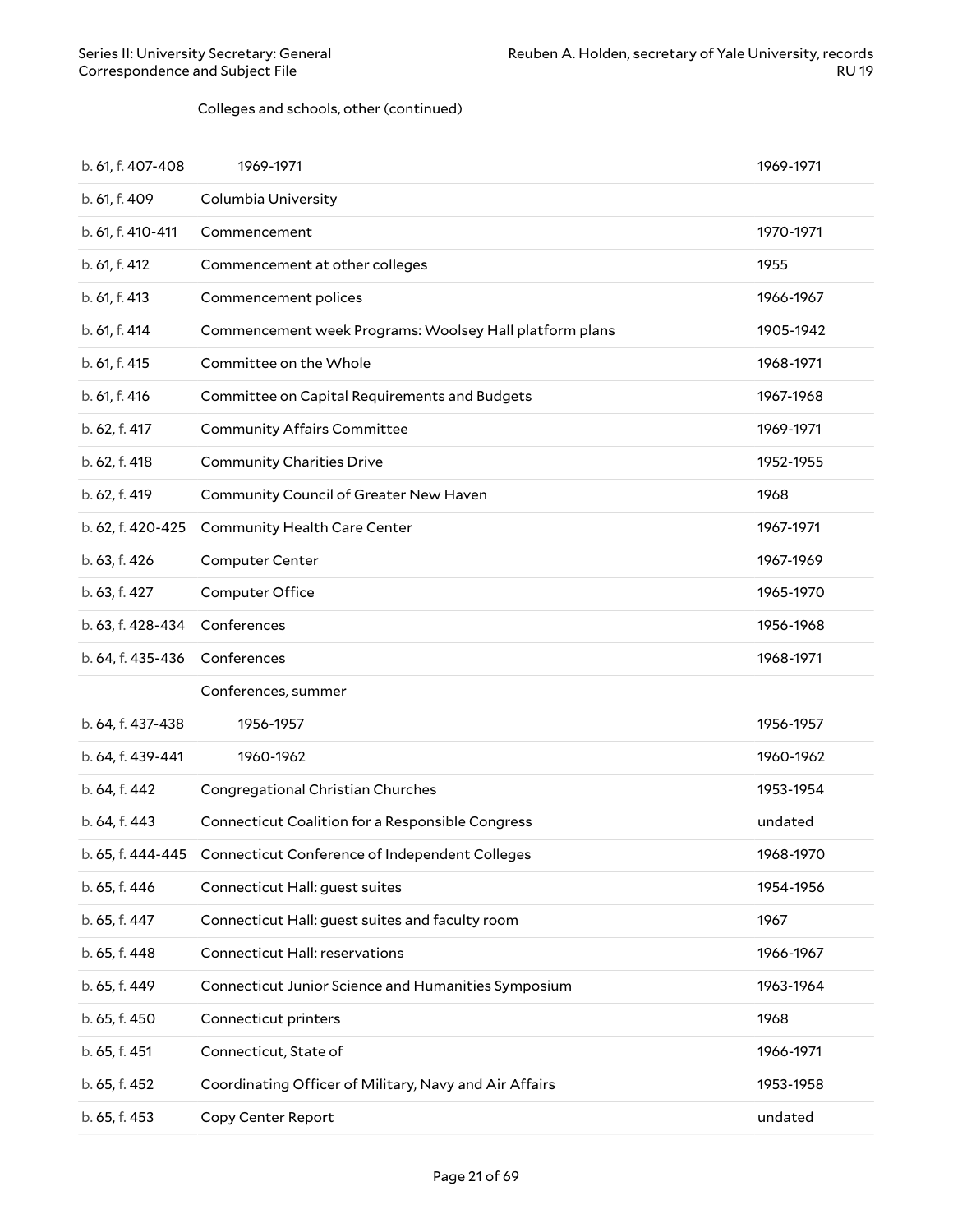| b. 65, f. 454     | Corinthian Yacht Club                                | 1964-1965 |
|-------------------|------------------------------------------------------|-----------|
|                   | Corporation                                          |           |
| b. 66, f. 455     | 1908-1922                                            | 1908-1922 |
| b. 66, f. 456-461 | 1955-1964                                            | 1955-1964 |
| b. 67, f. 462-467 | 1964-1970                                            | 1964-1970 |
| b. 68, f. 468-469 | 1970-1971                                            | 1970-1971 |
| b. 68, f. 470     | By-laws                                              | 1967-1968 |
| b. 68, f. 471-472 | Candidates                                           | 1971      |
| b. 68, f. 473     | Committees                                           | 1971      |
| b. 68, f. 474     | <b>Council of Masters</b>                            | 1968-1971 |
| b. 68, f. 475     | Country Day School: Headmasters' Association meeting | 1955      |
| b. 68, f. 476     | Courses of study:                                    | 1969      |
|                   | <b>Council University</b>                            |           |
| b. 69, f. 477-478 | 1964-1967                                            | 1964-1967 |
| b. 69, f. 479-480 | 1966-1971                                            | 1966-1971 |
|                   |                                                      |           |
| b. 69, f. 481     | <b>Community Progress Incorporated</b>               | 1968      |
| b. 69, f. 482     | Committee for the Restoration of Italian Art         | 1966      |
| b. 69, f. 484     | Currier and Ives Prints, information re:             | 1939      |
|                   | D-general                                            |           |
| b. 69, f. 485     | 1953-1959                                            | 1953-1959 |
| b. 69, f. 486-488 | 1956-1969                                            | 1956-1969 |
| b. 70, f. 489-490 | 1969-1971                                            | 1969-1971 |
| b. 70, f. 491     | Dames, Yale                                          | 1968-1969 |
| b. 70, f. 492-495 | Davenport College                                    | 1953-1971 |
| b. 70, f. 496     | Deaths, student                                      | 1959-1962 |
| b. 70, f. 497     | Decal requests                                       | 1967      |
| b. 70, f. 498     | Dedications                                          | 1971      |
|                   | Degrees                                              |           |
| b. 70, f. 499     | 1941-1971                                            | 1941-1971 |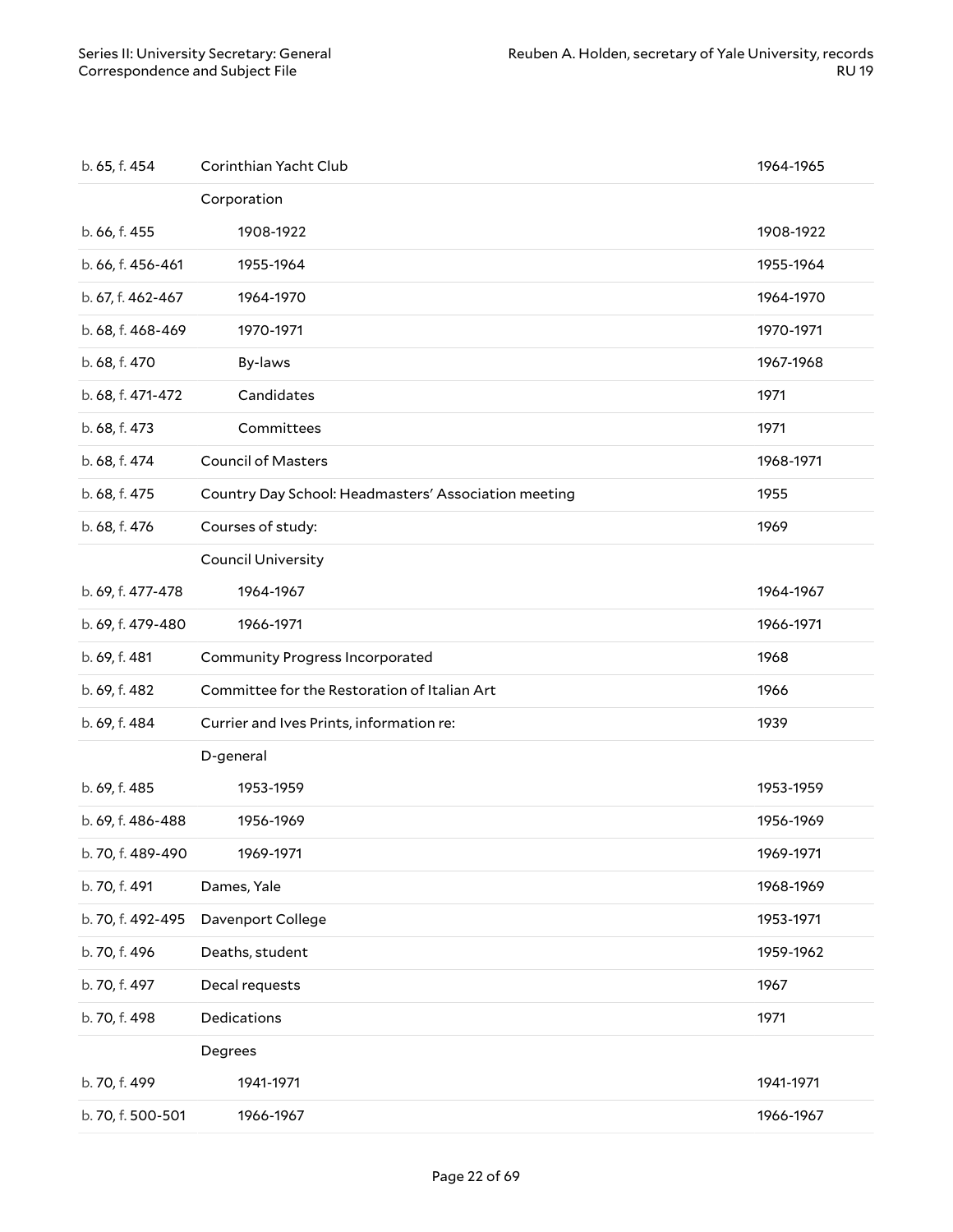#### Degrees (continued)

| b. 70, f. 502     | Master of Arts Privation                | 1967      |
|-------------------|-----------------------------------------|-----------|
| b. 70, f. 503-504 | 1968-1969                               | 1968-1969 |
| b. 70, f. 505     | Della Corte, matteo bust, Naples, Italy | 1965      |
| b. 71, f. 506-507 | Departments                             | 1957-1966 |
| b. 71, f. 508     | DeVane Medal                            | 1970      |
| b. 71, f. 509     | DeVane Memorial                         | 1965-1969 |
| b. 71, f. 510-513 | Development Board                       | 1965-1970 |
| b. 72, f. 514-515 | Development brochures                   | 1960-1961 |
|                   | Development Committee                   |           |
| b. 72, f. 516-517 | 1957-1962                               | 1957-1962 |
| b. 72, f. 518     | 1959-1963                               | 1959-1963 |
| b. 73, f. 519     | 1964-1966                               | 1964-1966 |
|                   | Development Office                      |           |
| b. 73, f. 520-524 | 1953-1965                               | 1953-1965 |
| b. 73, f. 525-529 | 1964-1969                               | 1964-1969 |
| b. 74, f. 530-531 | 1969-1971                               | 1969-1971 |
| b. 74, f. 532     | Dilieto, Biagio testimonial             | 1971      |
|                   | <b>Dining Halls</b>                     |           |
| b. 74, f. 533     | 1923                                    | 1923      |
| b. 74, f. 534-535 | 1960-1963                               | 1960-1963 |
| b. 74, f. 536     | 1967-1968                               | 1967-1968 |
| b. 74, f. 537     | 1966-1969                               | 1966-1969 |
| b. 74, f. 538-539 | 1968-1970                               | 1968-1970 |
|                   | Diplomas                                |           |
| b. 74, f. 540     | 1936-1958                               | 1936-1958 |
| b. 74, f. 541     | 1945-1966                               | 1945-1966 |
| b. 74, f. 542     | Harry B. Dorr                           | 1953-1961 |
| b. 74, f. 543     | 1958-1968                               | 1958-1968 |
| b. 74, f. 544     | 1967-1968                               | 1967-1968 |
| b. 74, f. 545     | Harry B. Dorr                           | 1968      |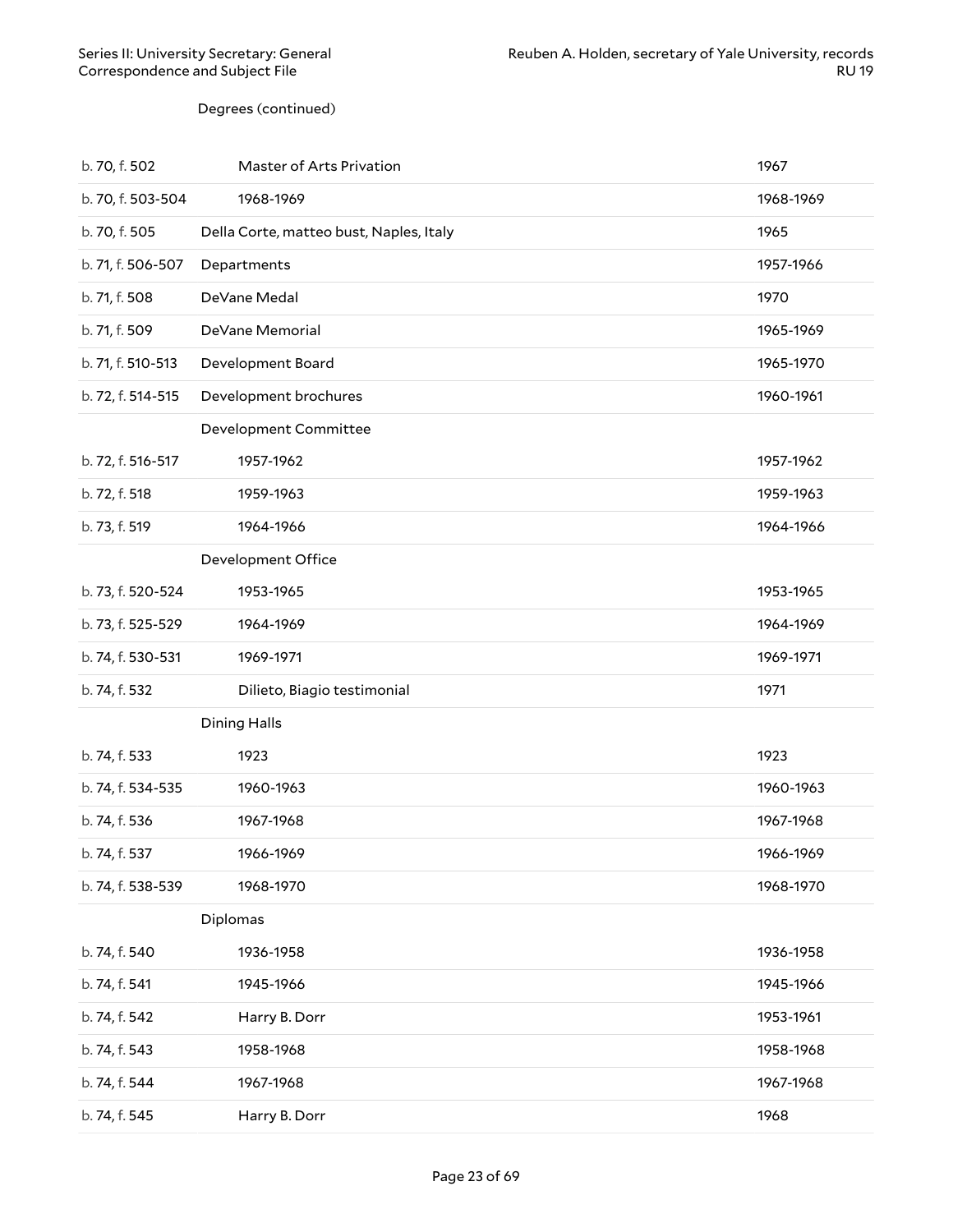Diplomas (continued)

| b. 75, f. 546     | 1968-1969                                       | 1968-1969       |
|-------------------|-------------------------------------------------|-----------------|
| b. 75, f. 547     | 1968-1971                                       | 1968-1971       |
| b. 75, f. 548     | Directory                                       | 1968-1971       |
| b. 75, f. 549     | Discipline, Report of the President's Committee | undated         |
| b. 75, f. 550     | Distinguished Teacher Awards on Parents Day     | 1970-1971       |
|                   | Divinity School                                 |                 |
| b. 75, f. 551     | 1953-1953                                       | 1953-1953       |
| b. 75, f. 552     | 1963-1965                                       | 1963-1965       |
| b. 76, f. 553-556 | 1965-1971                                       | 1965-1971       |
| b. 76, f. 557-560 | Drama School                                    | 1954-1971       |
| b. 76, f. 561     | <b>Dramatic Association</b>                     | 1910-1930       |
| b. 76, f. 562     | Duro-Europas                                    | 1969            |
| b. 77, f. 563     | Dwight Chapel east window                       | 1960-1961       |
|                   | Dwight Hall                                     |                 |
| b. 77, f. 564-572 | 1953-1968                                       | 1953-1968       |
| b. 78, f. 573-574 | 1968-1971                                       | 1968-1971       |
| b. 78, f. 575     | Dwight Chapel dedication                        | 1971            |
|                   | E-general                                       |                 |
| b. 78, f. 576     | 1953-1958                                       | 1953-1958       |
| b. 78, f. 577-581 | 1962-1971                                       | 1962-1971       |
| b. 78, f. 582     | <b>Economic Growth Center</b>                   | 1968            |
|                   | <b>Economics Department</b>                     |                 |
| b. 78, f. 583     | 1955-1957                                       | 1955-1957       |
| b. 78, f. 584     | 1955-1964                                       | 1955-1964       |
| b. 78, f. 585-586 | 1966-1971                                       | 1966-1971       |
| b. 79, f. 587     | <b>Education Board</b>                          | 1963-1964       |
| b. 79, f. 588     | <b>Education Center, Ecumenical</b>             | 1968-1970       |
| b. 79, f. 589     | Education: general                              | 1953-1958       |
| b. 79, f. 590     | <b>Education Improvement Center</b>             | 1970            |
| b. 79, f. 591-592 | Education, State Department of                  | 1950-1963, 1965 |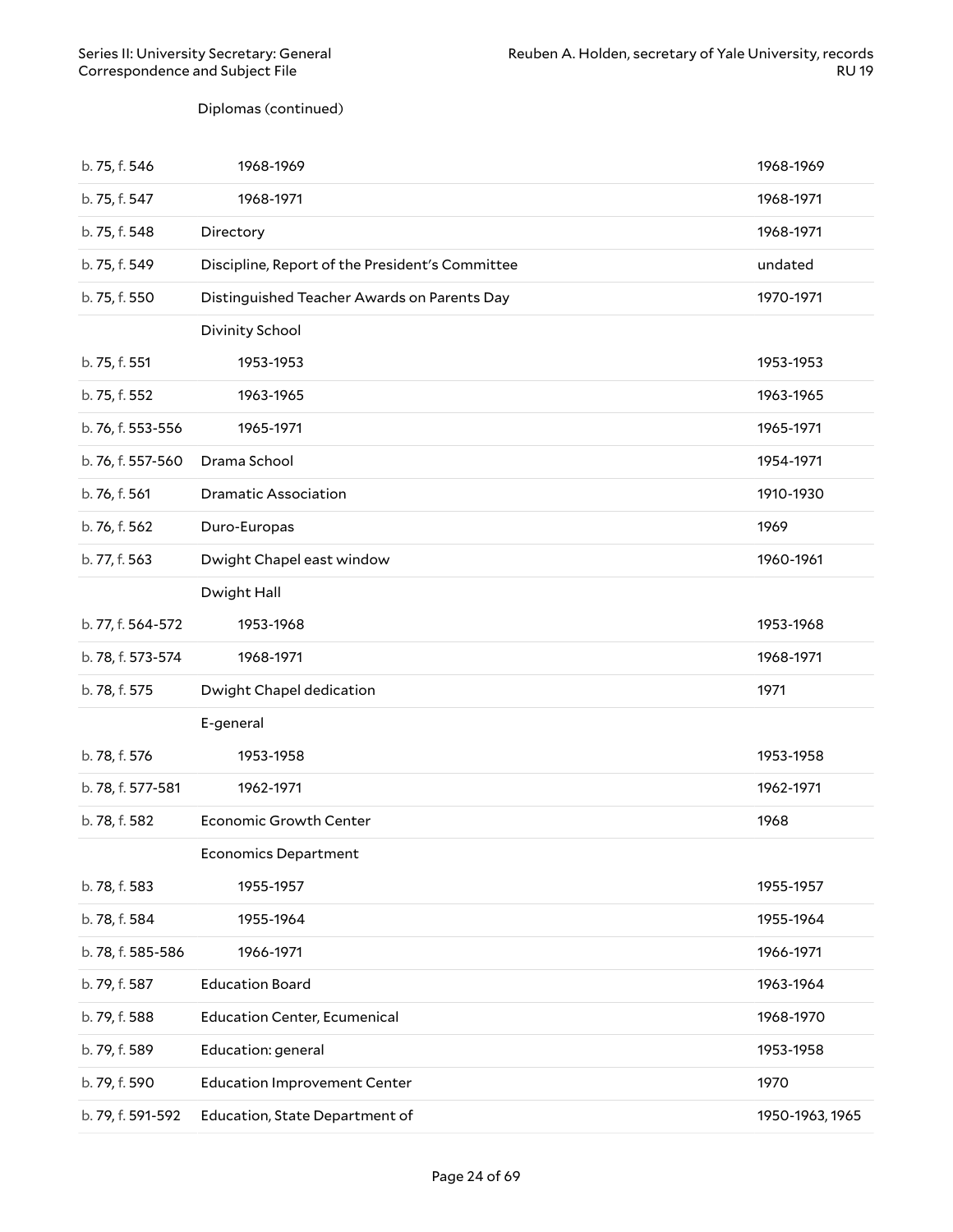| b. 79, f. 593-594 | <b>Education Corporation</b>                  | 1968-1970 |
|-------------------|-----------------------------------------------|-----------|
| b. 79, f. 595-596 | <b>Education Policy Committee</b>             | 1966-1971 |
| b. 79, f. 597     | <b>Educational Research Office</b>            | 1960-1968 |
| b. 79, f. 598     | <b>Education research statistics</b>          | 1967      |
| b. 79, f. 599     | <b>Educational television</b>                 | 1967      |
| b. 79, f. 600     | Elizabethan Club                              | 1959-1965 |
| b. 79, f. 600A    | Elliott, Zo: "Long Long Trail A-Winding,"     | 1964-1966 |
| b. 80, f. 601-602 | Elmo, Saint, Committee on Foreign Students    | 1964-1966 |
| b. 80, f. 603     | Employee relations                            | 1967-1970 |
| b. 80, f. 604     | Endowment, gift reports                       | 1965-1971 |
|                   | Endowment Management and Research Corporation |           |
| b. 80, f. 605-606 | 1967-1968                                     | 1967-1968 |
| b. 81, f. 607-608 | 1969                                          | 1969      |
| b. 81, f. 609     | 1971                                          | 1971      |
| b. 81, f. 610     | Engagement book                               | 1966      |
|                   | <b>Engineering School</b>                     |           |
|                   |                                               |           |
| b. 81, f. 611     | 1921                                          | 1921      |
| b. 81, f. 612     | 1953-1954                                     | 1953-1954 |
| b. 81, f. 613     | 1957-1960                                     | 1957-1960 |
| b. 82, f. 614-617 | 1960-1965                                     | 1960-1965 |
| b. 82, f. 618     | Engineers Conference, President's Committee   | 1958      |
| b. 82, f. 619-622 | English Department                            | 1955-1970 |
| b. 82, f. 623     | Engrossers, for diplomas                      | 1960-1964 |
| b. 82, f. 624     | "Enjoying New Haven"                          | 1967      |
| b. 82, f. 625     | "Enormous Room, The,"                         | 1966-1968 |
| b. 82, f. 626-627 | <b>Enrolled students</b>                      | 1953-1957 |
| b. 82, f. 628     | <b>Enrollment figures</b>                     | 1966      |
| b. 82, f. 629-631 | Enrollment and scholarship                    | 1953-1963 |
| b. 82, f. 632     | <b>Enrollment trends</b>                      | 1959-1962 |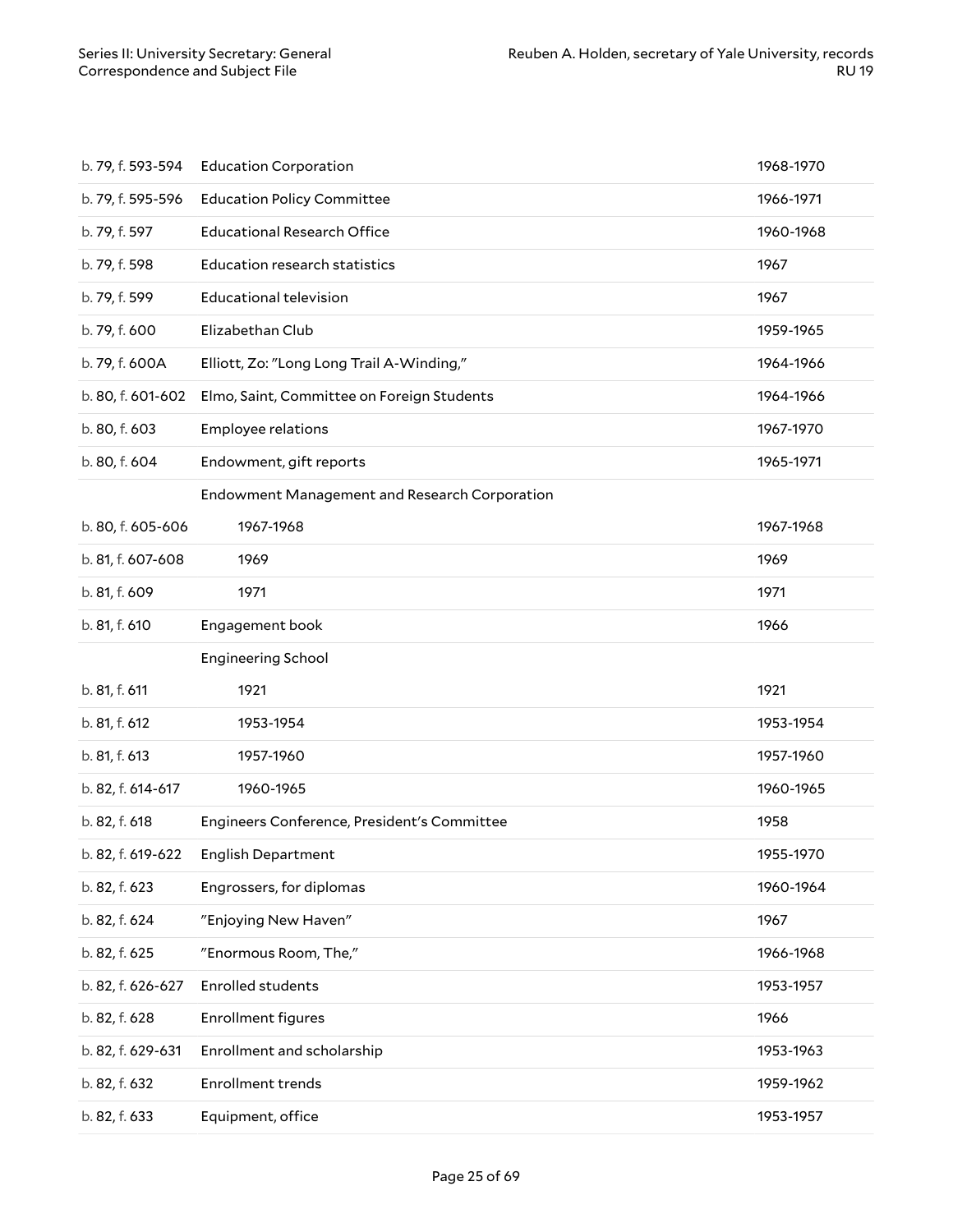| b. 82, f. 634     | Expense account reports                          | 1953-1958       |
|-------------------|--------------------------------------------------|-----------------|
| b. 83, f. 635-640 | F-general                                        | 1953-1971       |
| b. 83, f. 641     | "Facts about Yale"                               | 1967-1968       |
| b. 83, f. 642     | Faculty appointments and retirements             | 1953-1958       |
| b. 83, f. 643     | Faculty bulletin                                 | 1963-1964       |
|                   | <b>Faculty Club</b>                              |                 |
| b. 83, f. 644     | 1953-1957                                        | 1953-1957       |
| b. 83, f. 645     | 1956-1966                                        | 1956-1966       |
| b. 83, f. 646     | 1968                                             | 1968            |
| b. 83, f. 647     | 1967-1968                                        | 1967-1968       |
| b. 83, f. 648     | Faculty Club history                             | 1921-1949       |
| b. 84, f. 649     | Faculty deferments                               | 1956            |
| b. 84, f. 650     | Faculty directory                                | 1955-1959       |
| b. 84, f. 651     | Faculty handbook                                 | 1969            |
| b. 84, f. 652-654 | <b>Faculty lists</b>                             | 1953-1963, 1969 |
|                   |                                                  |                 |
| b. 84, f. 655     | Faculty policies                                 | 19691           |
| b. 84, f. 656     | Faculty salaries                                 | 1940-1951       |
| b. 84, f. 657     | Fair Labor Standards Act                         | 1968            |
| b. 84, f. 659     | Federal aid to education                         | 1961            |
| b. 84, f. 660     | Federal Bureau of Investigation (forms)          | undated         |
| b. 84, f. 661     | Fellows of Colleges meetings                     | 1962            |
| b. 84, f. 662     | Fellowships                                      | 1969-1971       |
| b. 84, f. 663     | Festival of Arts, New Haven                      | 1968            |
| b. 84, f. 664     | Film Committee                                   | 1955-1963       |
| b. 84, f. 665     | <b>Financial Aid Office</b>                      | 1965-1970       |
| b. 84, f. 666     | Five-Year B.A. Program: annual dinner guest list | undated         |
| b. 84, f. 667     | Flag, United States, use of                      | undated         |
| b. 84, f. 668     | Football captains                                | 1876-1962       |
| b. 84, f. 669     | Foote School                                     | 1968-1969       |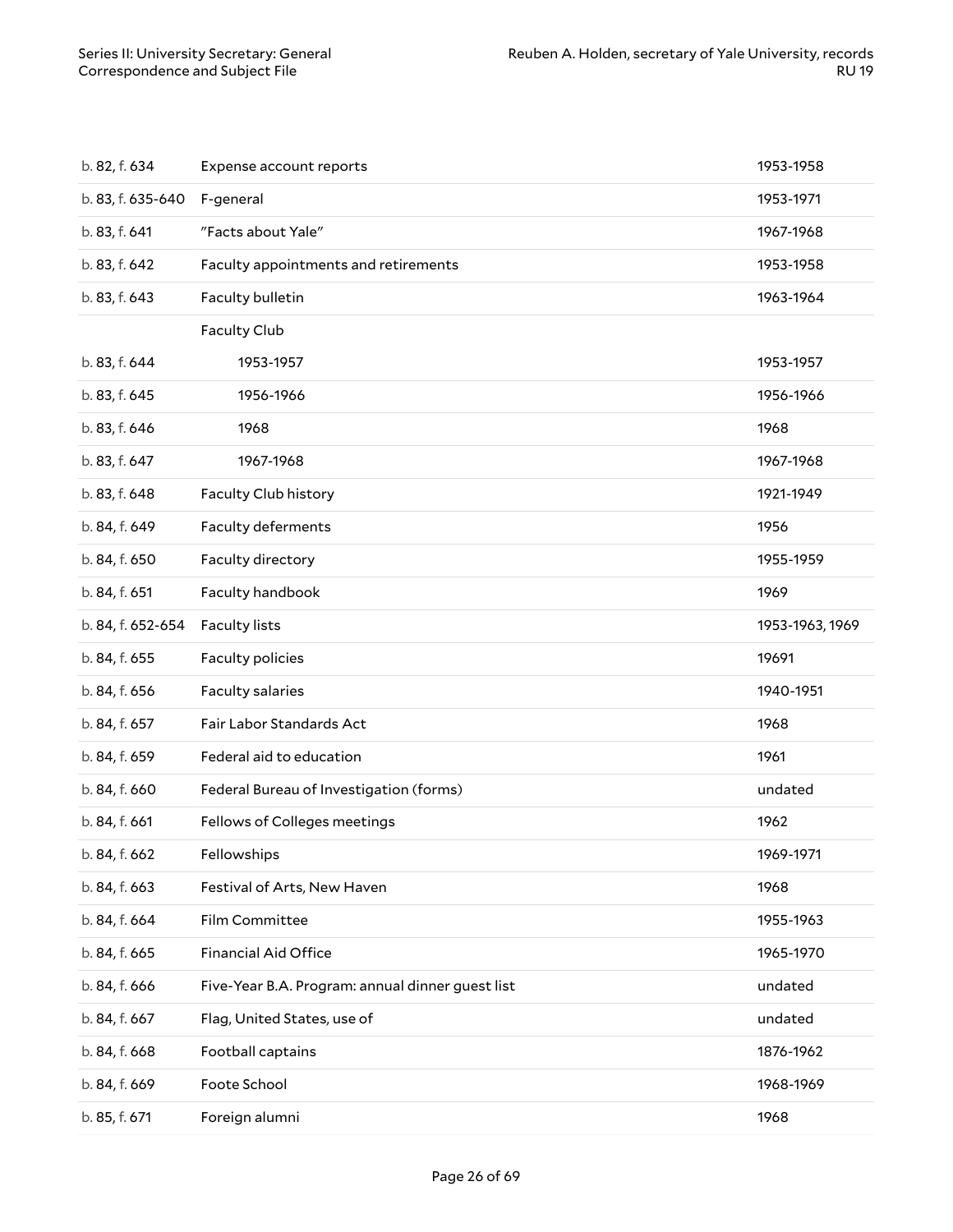| b. 85, f. 672-674 | <b>Foreign Nationals Office</b>                          | 1953-1963      |
|-------------------|----------------------------------------------------------|----------------|
| b. 85, f. 675-677 | Foreign Student Institute                                | 1959-1963      |
| b. 85, f. 678     | Foreign Students, Inter-School Committee                 | 1964-1965      |
| b. 85, f. 679-680 | Forestry School                                          | 1953-1967      |
| b. 86, f. 681-682 | Forestry School                                          | 1968-1971      |
| b. 86, f. 683     | Forestry School, booklets, "Second Half Century Growth," | undated        |
| b. 86, f. 685     | Fraternities                                             | 1955-1961      |
|                   | b. 86, f. 686-688 French Department                      | 1954-1966,1969 |
|                   | Freshman Assembly                                        |                |
| b. 86, f. 689-694 | 1953-1961                                                | 1953-1961      |
| b. 87, f. 695-697 | 1962-1964                                                | 1962-1964      |
| b. 87, f. 698-700 | 1966-1970                                                | 1966-1970      |
| b. 87, f. 701-702 | Freshman year                                            | 1953-1964      |
| b. 87, f. 703-706 | Funerals                                                 | 1967-1971      |
|                   | G-general                                                |                |
| b. 88, f. 707     | 1953-1960                                                | 1953-1960      |
| b. 88, f. 708-712 | 1955-1971                                                | 1955-1971      |
| b. 88, f. 713     | General Assembly of Connecticut: support given to Yale   | 1965           |
| b. 88, f. 714-715 | <b>Geology Department</b>                                | 1953-1971      |
| b. 88, f. 716-717 | German Department                                        | 1953-1971      |
| b. 88, f. 718     | German reading room                                      | 1962-1966      |
| b. 89, f. 719     | Gibbs, Josiah Willard                                    | 1871-1903      |
| b. 89, f. 722     | Gibbs Society                                            | 1969           |
|                   | Gift Acknowledgements                                    |                |
| b. 89, f. 723-726 | 1960-1966                                                | 1960-1966      |
| b. 90, f. 727-730 | 1966-1971                                                | 1966-1971      |
| b. 90, f. 731     | Gifts, furniture                                         | 1953-1960      |
| b. 91, f. 736     | Gifts: money                                             | 1953-1961      |
|                   | Glee Club                                                |                |
| b. 91, f. 737     | 1935-1958                                                | 1935-1958      |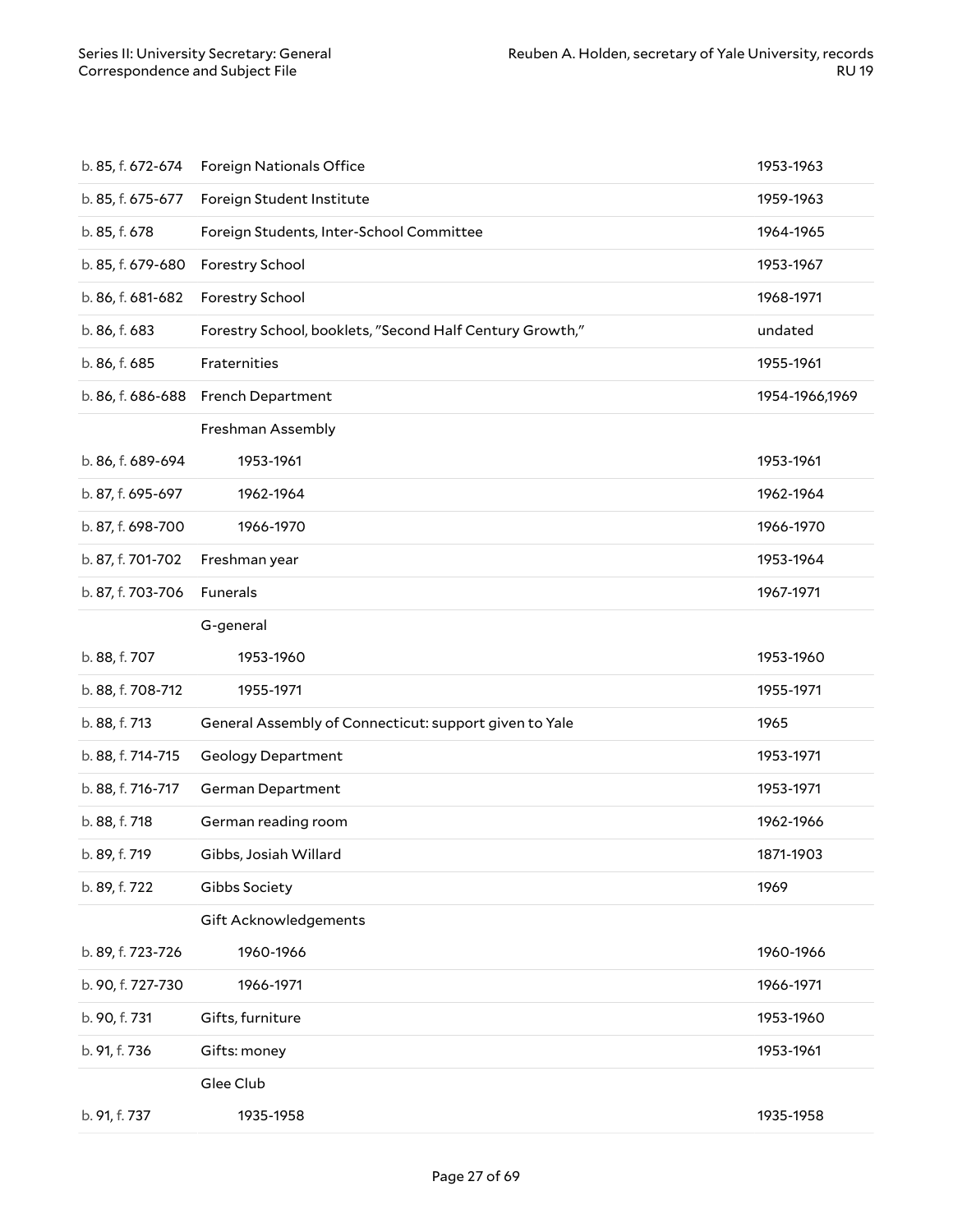#### Glee Club (continued)

<span id="page-27-0"></span>

| b. 91, f. 738-745 | 1954-1971                                                           | 1954-1971 |
|-------------------|---------------------------------------------------------------------|-----------|
| b. 92, f. 746     | Gordon Brown Prize                                                  | 1971      |
| b. 92, f. 747     | Government, United States State Department, Department of Education | 1954-1966 |
|                   | Grace-New Haven Community Hospital                                  |           |
| b. 92, f. 748     | 1953-1955                                                           | 1953-1955 |
| b. 92, f. 749-752 | 1954-1965                                                           | 1954-1965 |
| b. 92, f. 753-754 | Graduate Club                                                       | 1964-1971 |
| b. 93, f. 755-763 | Graduate School                                                     | 1954-1971 |
| b. 93, f. 764     | Grant and Contract Administration                                   | 1969      |
| b. 93, f. 766     | <b>Graphic Arts Center</b>                                          | 1963-1964 |
| b. 93, f. 767     | Griswold, Alfred Whitney                                            | 1953-1960 |
| b. 93, f. 768     | Griswold, Mary B.                                                   | 1957      |
| b. 94, f. 769     | Guests, accommodations for University                               | 1956-1958 |
| b. 94, f. 771     | <b>Guiding instructions</b>                                         | 1961      |
| b. 94, f. 772     | Guiding and reception of visitors                                   | 1964-1966 |
| b. 94, f. 773     | Gymnasium, Payne Whitney                                            | 1969-1971 |
| b. 94, f. 773A    | Gymnasium, Payne Whitney and Ray Tomkins House                      | 1932-94   |
|                   | H-General                                                           |           |
| b. 94, f. 774     | 1953-1956                                                           | 1953-1956 |
| b. 94, f. 775     | 1954-1956                                                           | 1954-1956 |
| b. 94, f. 776     | 1967-1968                                                           | 1967-1968 |
| b. 95, f. 777-779 | 1968-1971                                                           | 1968-1971 |
| b. 95, f. 781     | Harrow School: Halsted B. Vander                                    | 1970      |
| b. 95, f. 782-783 | Harvard University                                                  | 1953-1968 |
| b. 95, f. 784     | Hathaway, John S.: reception                                        | undated   |
| b. 95, f. 786     | Headmaster candidates                                               | 1952-1967 |
| b. 96, f. 787     | Health, Education and Welfare                                       | 1966      |
| b. 96, f. 788-789 | Health, University                                                  | 1965-1971 |
| b. 96, f. 790-792 | Helen Hadley Hall                                                   | 1960-1969 |
| b. 96, f. 793     | Hendel, Charles D.                                                  | 1959      |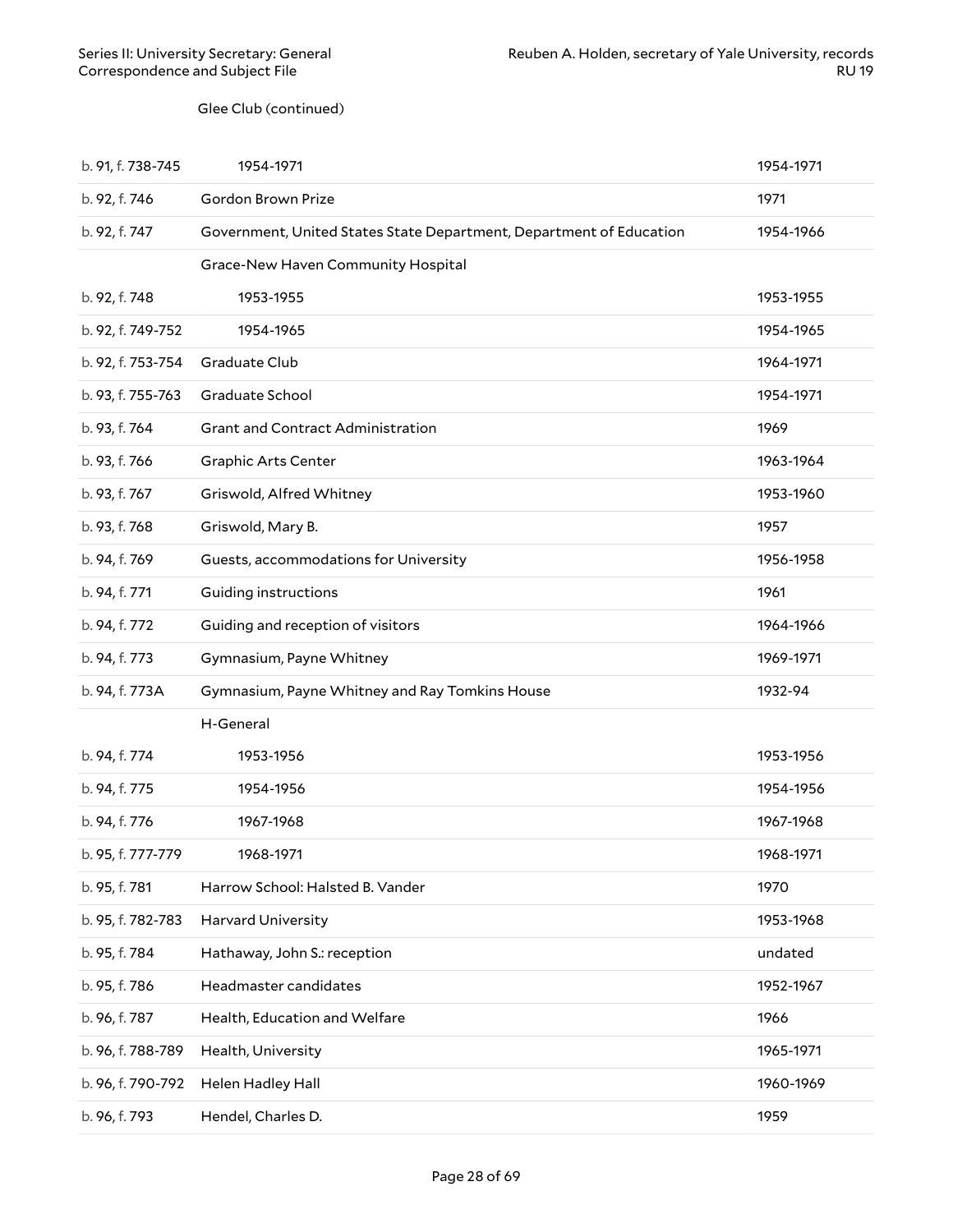| b. 96, f. 794     | Heraldry                                          | 1967                    |
|-------------------|---------------------------------------------------|-------------------------|
| b. 96, f. 795     | Hewitt Quadrangle                                 | 1968                    |
| b. 96, f. 796     | High schools                                      | 1968                    |
| b. 96, f. 798     | Historical Landmarks, National                    | 1966                    |
| b. 96, f. 799     | Histories of Yale University                      | 1950-1966               |
| b. 97, f. 800-803 | <b>History Department</b>                         | 1954-1970               |
| b. 97, f. 804     | History of Yale at War                            | 1943                    |
| b. 97, f. 806     | Holden, Reuben A.: portrait unveiling             | 1971                    |
| b. 97, f. 807A    | Honor rolls                                       |                         |
|                   | Hopkins Grammer School                            |                         |
| b. 97, f. 808-809 | 1964-1966                                         | 1964-1966               |
| b. 98, f. 810-811 | 1968-1969                                         | 1968-1969               |
|                   | Housing Bureau                                    |                         |
| b. 98, f. 812     | 1953-1959                                         | 1953-1959               |
| b. 98, f. 813-815 | 1961-1970                                         | 1961-1970               |
| b. 98, f. 816     | <b>Howland Memorial Prize</b>                     | 1965-1966               |
| b. 98, f. 817     | Hoyt Fellowship                                   | 1965-1969               |
| b. 98, f. 818-819 | I general                                         | 1953-1955               |
| b. 98, f. 820     | Inauguration, James R. Angell                     | 1921                    |
| b. 98, f. 821     | Inauguration, Arthur T. Hadley                    | 1899                    |
| b. 98, f. 822     | Inaugural delegates                               | 1969-1970               |
| b. 98, f. 823     | Independent colleges within the Yale Community    | undated                 |
| b. 99, f. 825-826 | Industrial Administration Department              | 1950-1963,<br>1965-1967 |
| b. 99, f. 827-828 | <b>Information Office</b>                         | 1957-1963,<br>1967-1970 |
| b. 99, f. 829-830 | Inquiries for jobs at Yale and elsewhere          | 1953-1959               |
|                   | Institute of Far Eastern Languages                |                         |
| b. 99, f. 831-832 | 1953-1959                                         | 1953-1959               |
| b. 99, f. 833     | 1959-1960<br>Folder 833 moved to Series IV Box 2. | 1959-1960               |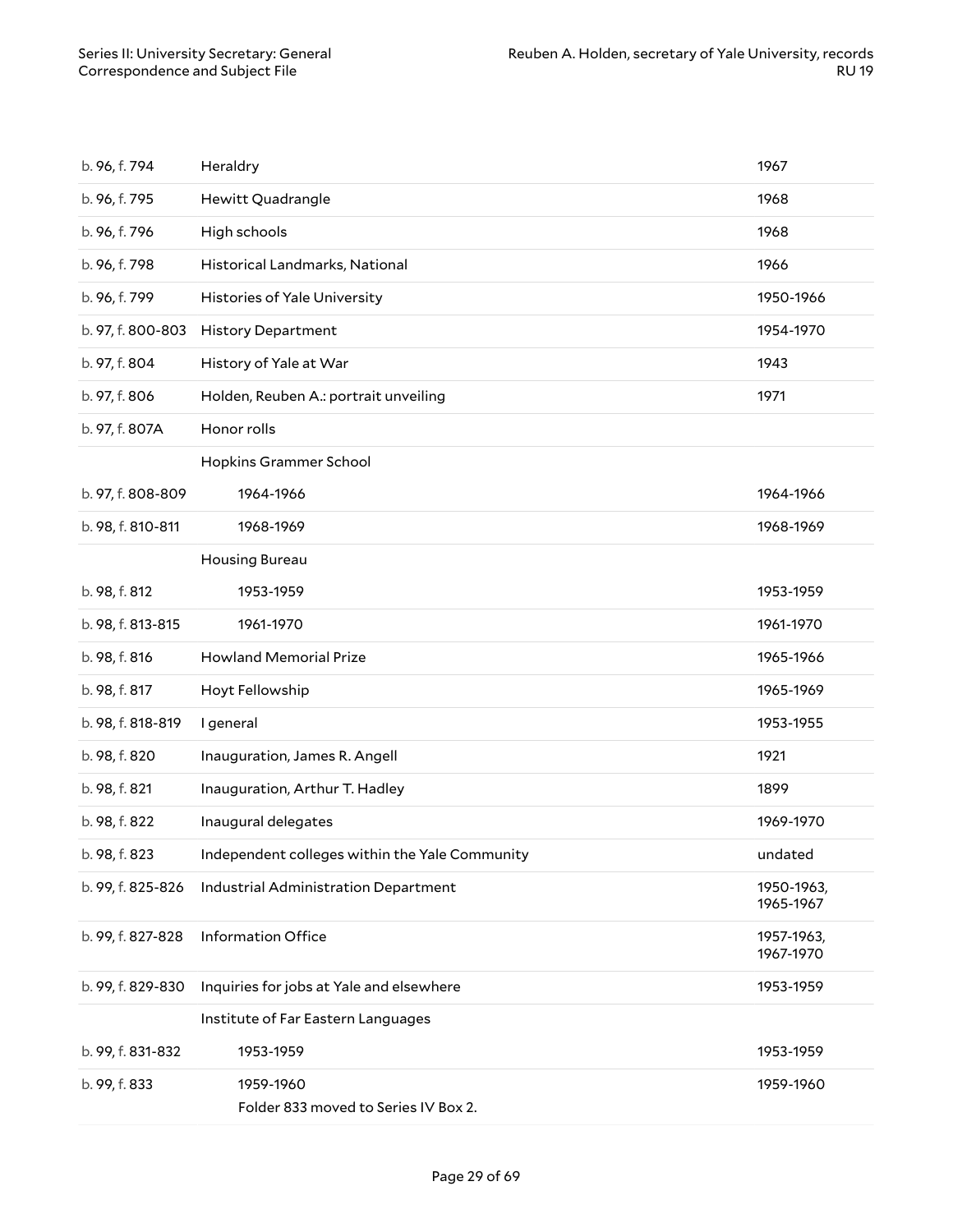#### Institute of Far Eastern Languages (continued)

| b. 100, f. 834-836             | 1960-1962                                          | 1960-1962 |
|--------------------------------|----------------------------------------------------|-----------|
| b. 100, f. 837                 | 1962<br>Folder 837 moved to Series IV Box 2.       | 1962      |
| b. 100, f. 838                 | 1962-1963<br>Folder 838 moved to Series IV Box 2.  | 1962-1963 |
| b. 100, f. 839                 | 1963-1964                                          | 1963-1964 |
| b. 100, f. 840                 | 1964-1965<br>Folder 840 moved to Series IV Box 2.  | 1964-1965 |
| b. 100, f. 841                 | Institute of Human Rights                          | undated   |
| b. 100, f. 842                 | Institute of Social Science                        | 1968-1969 |
| b. 100, f. 843                 | Institutional Policies Committee                   | 1968-1970 |
| b. 100, f. 844                 | Inter-Fraternity Council                           | 1967-1968 |
| b. 100, f. 845                 | International Association of Universities          | 1966-1968 |
|                                | b. 101, f. 846-848 International Exchange Programs | 1963-1967 |
|                                | International Office                               |           |
| b. 101, f. 849-852             | 1963-1966                                          | 1963-1966 |
| b. 102, f. 853-858             | 1966-1970                                          | 1966-1970 |
|                                | International Student Center                       |           |
| b. 102, f. 859-860             | 1957-1962                                          | 1957-1962 |
| b. 103, f. 861-867             | 1961-1971                                          | 1961-1971 |
| b. 103, f. 868                 | International Student Programs and Exchange        | 1960-1963 |
| b. 103, f. 869                 | International Understanding, Business Council for  | 1959      |
| b. 103, f. 870                 | International Visitor Program                      | 1967      |
|                                | b. 103, f. 871-873 Introduction, notes of          | 1959-1968 |
| b. 104, f. 874-876 Invitations |                                                    | 1969-1971 |
| b. 104, f. 877-879 J-general   |                                                    | 1953-1971 |
| b. 104, f. 879A                | Jarvis Collection: Early Italian paintings         | undated   |
| b. 104, f. 880                 | Johns Hopkins University                           | 1967      |
| b. 104, f. 880A                | Johnson, President Andrew                          | 1944      |
| b. 104, f. 881                 | Junior Science and Humanities Symposium            | 1969      |
| b. 104, f. 882-885 K-general   |                                                    | 1953-1971 |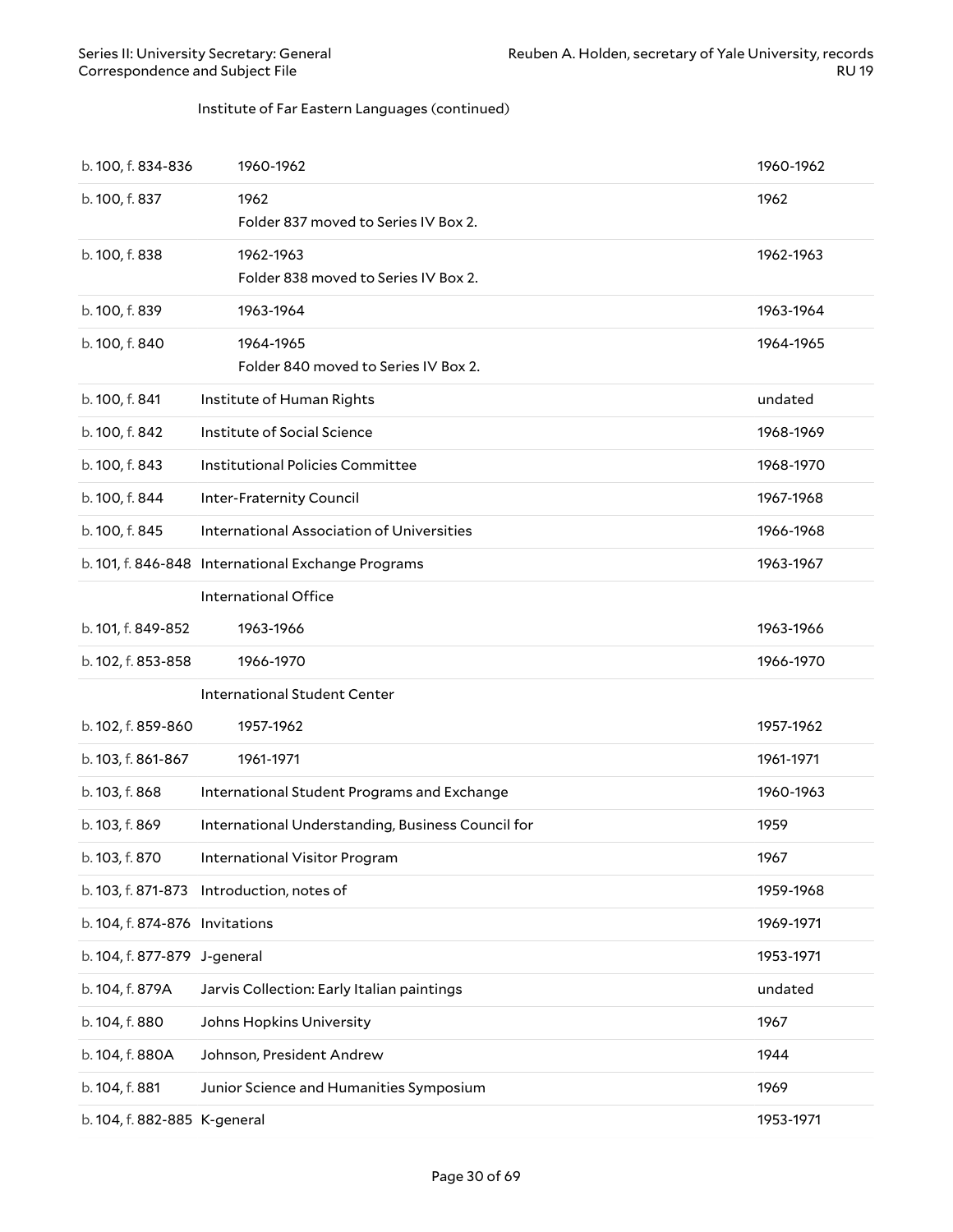| b. 104, f. 885A               | Kendall, Sargeant: pastel portraits              | 1945       |
|-------------------------------|--------------------------------------------------|------------|
| b. 104, f. 886                | Klein-Beinecke portraits: correspondence         | 1965       |
| b. 105, f. 887-890 L-general  |                                                  | 1958-1971  |
| b. 105, f. 891                | Language Laboratory                              | 1964       |
| b. 105, f. 892-895 Law School |                                                  | 1954-1965  |
| b. 106, f. 896-899 Law School |                                                  | 1965-1971  |
| b. 106, f.<br>900-902         | League of Women Voters                           | 1969       |
| b. 106, f. 903                | Lee case<br>Folder 903 moved to Series IV Box 2. | 1961-1962, |
|                               | Lectures                                         |            |
| b. 106, f. 904                | <b>Bromley</b>                                   | 1965-1971  |
| b. 106, f. 905                | Chubb Fellowship                                 | 1966       |
| b. 106, f. 906                | Dante Alighieri: Cultural Center                 | 1969       |
| b. 106, f. 907-910            | General                                          | 1966-1970  |
| b. 106, f. 911                | Gooch                                            | 1968-1969  |
| b. 106, f. 912                | Harvard                                          | 1968-1971  |
| b. 106, f. 913                | Hoyt                                             | 1966-1971  |
| b. 107, f. 914                | Hume                                             | 1966-1971  |
| b. 107, f. 915                | Lamont                                           | 1966-1970  |
| b. 107, f. 916                | Science and the Citizen                          | 1966       |
|                               | Silliman                                         |            |
| b. 107, f. 917                | 1967-1968                                        | 1967-1968  |
| b. 107, f. 918                | 1967-1969                                        | 1967-1969  |
| b. 107, f. 919-920            | 1967-1971                                        | 1967-1971  |
| b. 107, f. 921                | Spaulding                                        | 1968       |
|                               | Terry                                            |            |
| b. 107, f. 922-924            | 1964-1970                                        | 1964-1970  |
| b. 107, f. 925                | 1968-1971                                        | 1968-1971  |
| b. 107, f. 926                | 1966-1971                                        | 1966-1971  |
| b. 107, f. 927-929            | Trumbull                                         | 1966-1971  |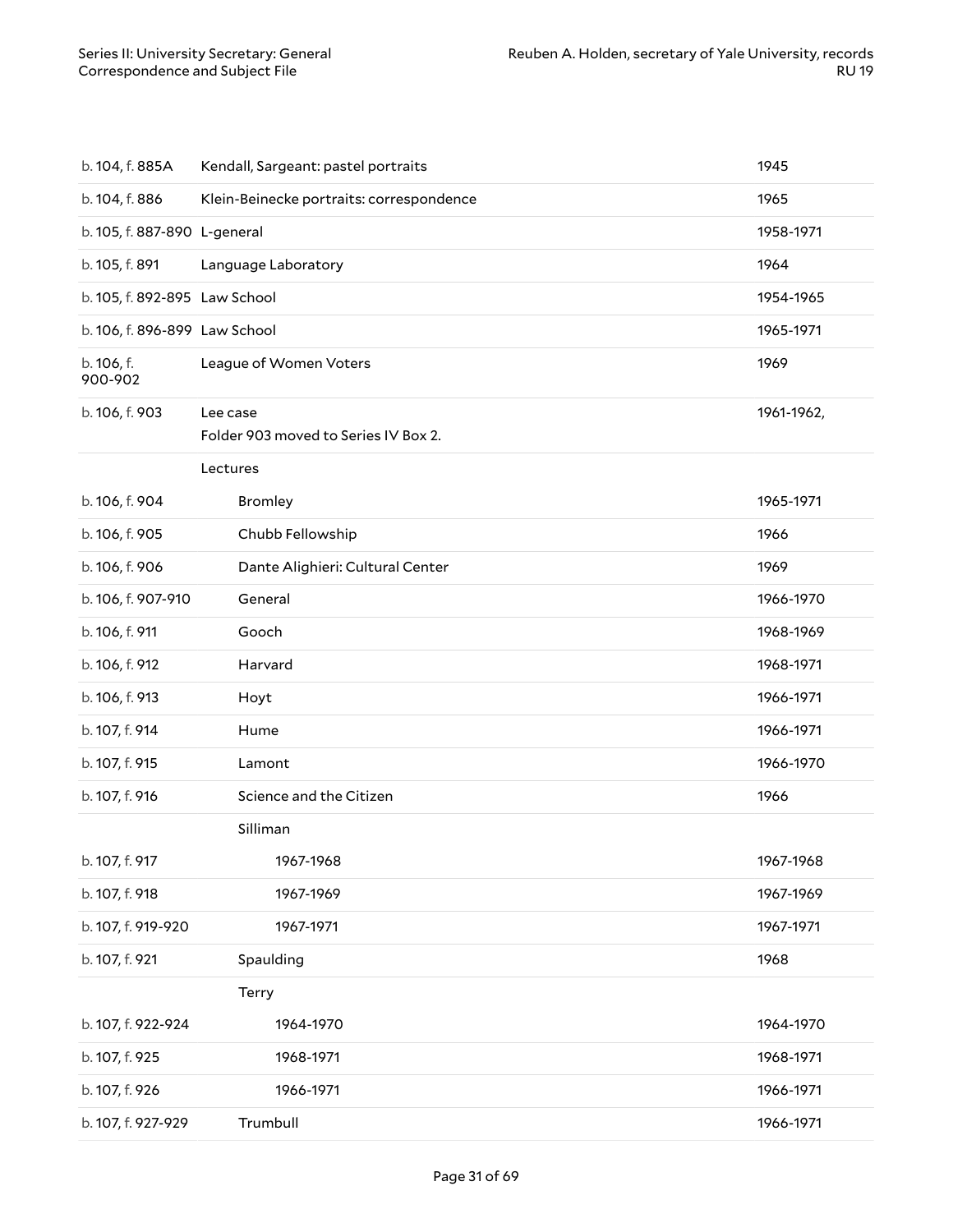Lectures (continued)

| b. 108, f. 930         | University                                                                     | 1966-1969      |
|------------------------|--------------------------------------------------------------------------------|----------------|
| b. 108, f. 931-935     | Woodward                                                                       | 1966-1971      |
|                        | Letters by President Brewster and Secretary Holden<br>See: box 49, folder 291A |                |
|                        | Library                                                                        |                |
| b. 108, f. 937         | 1944-1960                                                                      | 1944-1960      |
| b. 108, f. 938         | 1962-1963                                                                      | 1962-1963      |
| b. 109, f. 939-942     | 1963-1969                                                                      | 1963-1969      |
| b. 109, f. 943         | Library Associates                                                             | 1951           |
| b. 109, f. 944         | Library memorabilia                                                            | 1955-1960      |
|                        | b. 109, f. 945-946 Library and Museums Committee                               | 1960-1965      |
| b. 109, f. 948         | Library, Sterling Memorial                                                     | 1969-1971      |
| b. 109, f. 949         | <b>Linguistics Department</b><br>Folder 949 moved to Series IV Box 2.          | 1957-1967      |
| b. 109, f. 949A        | Literary Magazine, Yale                                                        | 1958           |
| b. 109, f. 950         | Lohman, Carl A.                                                                | 1957           |
| b. 109, f. 952         | Lynd, Staughton                                                                | 1967           |
|                        | M-general                                                                      |                |
| b. 110, f.<br>952A-953 | 1953-1963                                                                      | 1953-1963      |
| b. 110, f. 954-957     | 1967-1971                                                                      | 1967-1971      |
| b. 110, f. 957A        | Machu Picchu and Hiram Bingham                                                 | 1968           |
| b. 110, f. 958         | Madras, India                                                                  | 1969           |
| b. 110, f. 959         | Management operations                                                          | 1968           |
| b. 110, f. 960         | Married student housing                                                        | 1960-1963      |
| b. 110, f. 961         | Master of Arts Teaching Program                                                | 1954-1963      |
| b. 111, f. 962-963     | Master of Arts Teaching Program                                                | 1964-1967,1969 |
| b. 111, f. 963A        | Masters, Council of                                                            | 1953-1958      |
| b. 111, f. 964         | Mathematics Department                                                         | 1969           |
|                        | Medical School                                                                 |                |
| b. 111, f. 965         | 1911-1960                                                                      | 1911-1960      |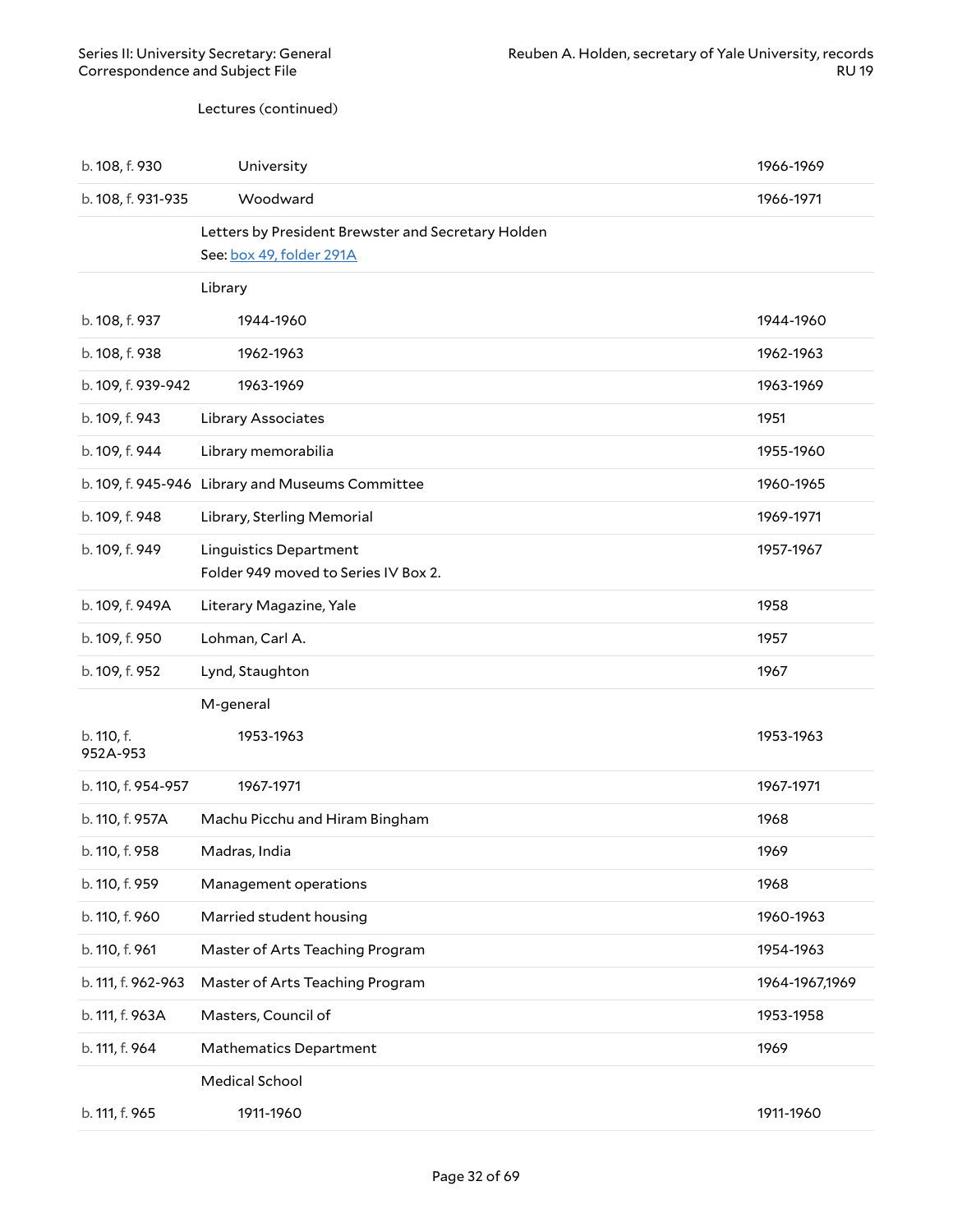#### Medical School (continued)

| b. 111, f. 966-968      | 1953-1965                                 | 1953-1965 |
|-------------------------|-------------------------------------------|-----------|
| b. 111, f. 969-972      | 1964-1968                                 | 1964-1968 |
| b. 112, f. 973-974      | 1969-1971                                 | 1969-1971 |
| b. 112, f. 974A         | Merriwell, Frank                          | 1941      |
| b. 112, f. 975          | Military intelligence                     | 1958-1959 |
| b. 112, f. 976          | Military obligations                      | 1955-1956 |
|                         | Military Science Department               |           |
| b. 112, f. 977-978      | 1955-1962                                 | 1955-1962 |
| b. 112, f. 979          | 1960-1962                                 | 1960-1962 |
| b. 112, f. 980          | 1961-1963                                 | 1961-1963 |
| b. 113, f. 981-985      | 1963-1968                                 | 1963-1968 |
| b. 113, f. 986          | Military Studies Program                  | 1962      |
| b. 113, f. 987          | Molecular Biology and Biophysics          | 1963-1965 |
| b. 113, f. 987A         | "Morse, Samuel F.B., 1761-1826" [article] | 1967      |
|                         | Mory's Association                        |           |
|                         |                                           |           |
| b. 113, f. 988-990      | 1953-1968                                 | 1953-1968 |
| b. 113, f. 991          | 1967-1968                                 | 1967-1968 |
| b. 114, f. 992          | Munich, America week in                   | 1961      |
|                         | Music School                              |           |
| b. 114, f. 993          | 1954-1960                                 | 1954-1960 |
| b. 114, f. 994-997      | 1959-1968                                 | 1959-1968 |
| b. 114, f.<br>998-1000  | 1967-1971                                 | 1967-1971 |
| b. 114, f. 1000A        | Musical Instruments: Steinert Collection  | 1913      |
| b. 114, f.<br>1001-1005 | N-general                                 | 1958-1971 |
| b. 114, f. 1006         | National service                          | 1966-1967 |
| b. 115, f.<br>1007-1015 | Naval Science                             | 1954-1968 |
| b. 115, f. 1015A        | Negroes                                   | 1947      |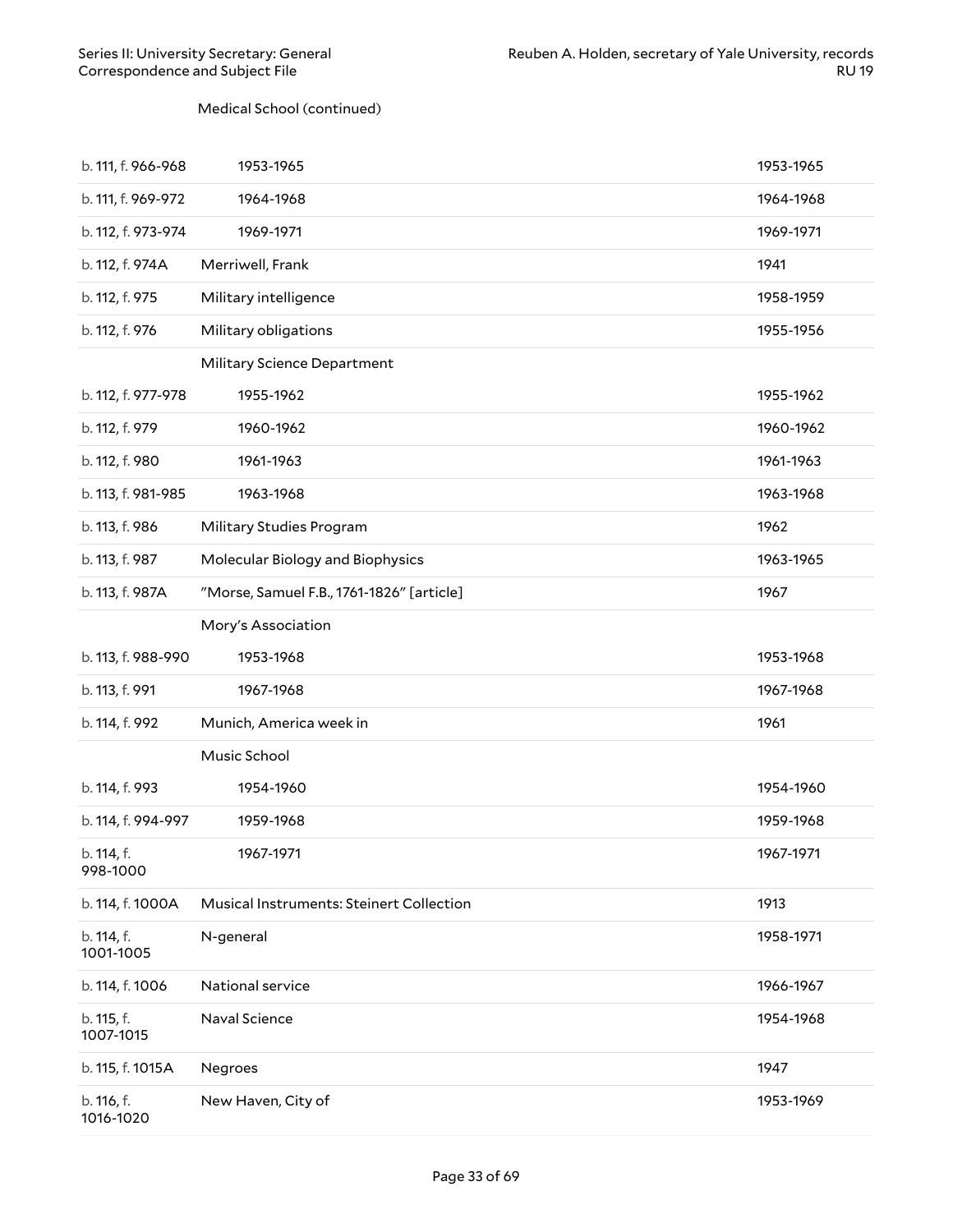| b. 117, f. 1020A        | New Haven city plan                    | 1938-1955 |
|-------------------------|----------------------------------------|-----------|
| b. 117, f.<br>1021-1022 | New Haven College                      | 1953-1960 |
| b. 117, f. 1023         | New Haven Foundation                   | 1962-1969 |
| b. 117, f. 1024         | New Haven Symphony                     | 1968-1969 |
| b. 117, f. 1025         | New Journal, The                       | 1967      |
| b. 117, f. 1026         | Newcomers Club                         | 1959-1968 |
| b. 117, f. 1027         | Nobel Prize to Yale men                | 1968      |
| b. 117, f. 1028         | Northeastern Institute                 | 1953-1959 |
| b. 117, f. 1029         | Nuclear Center for Connecticut         | 1961-1966 |
| b. 117, f. 1029A        | Nuclear Structure Department           | 1968      |
| b. 117, f.<br>1030-1031 | Nursing School                         | 1955-1969 |
| b. 117, f.<br>1032-1033 | O-general                              | 1963-1971 |
| b. 117, f. 1033A        | Oldest living graduate                 | 1945-1967 |
| b. 117, f. 1034         | O'Hearn, Frank                         | undated   |
| b. 117, f. 1034A        | Organ, Newberry Memorial               | 1917      |
| b. 118, f.<br>1035-1039 | P-general                              | 1957-1971 |
| b. 118, f. 1039A        | Pageant: Yale                          | 1916      |
| b. 118, f. 1040         | Parents' Committee                     | 1958      |
|                         | Parents' Day                           |           |
| b. 118, f.<br>1041-1043 | 1958-1968                              | 1958-1968 |
| b. 119, f. 1044         | 1969-1970                              | 1969-1970 |
| b. 119, f. 1045         | Parents and alumni: information packet | 1970      |
| b. 119, f. 1046         | Parking Authority                      | 1968-1969 |
| b. 119, f. 1046A        | Patents                                | 1933-1950 |
| b. 119, f. 1047         | Payroll                                | 1969      |
|                         | Peabody Museum                         |           |
| b. 119, f.<br>1048-1052 | 1953-1968                              | 1953-1968 |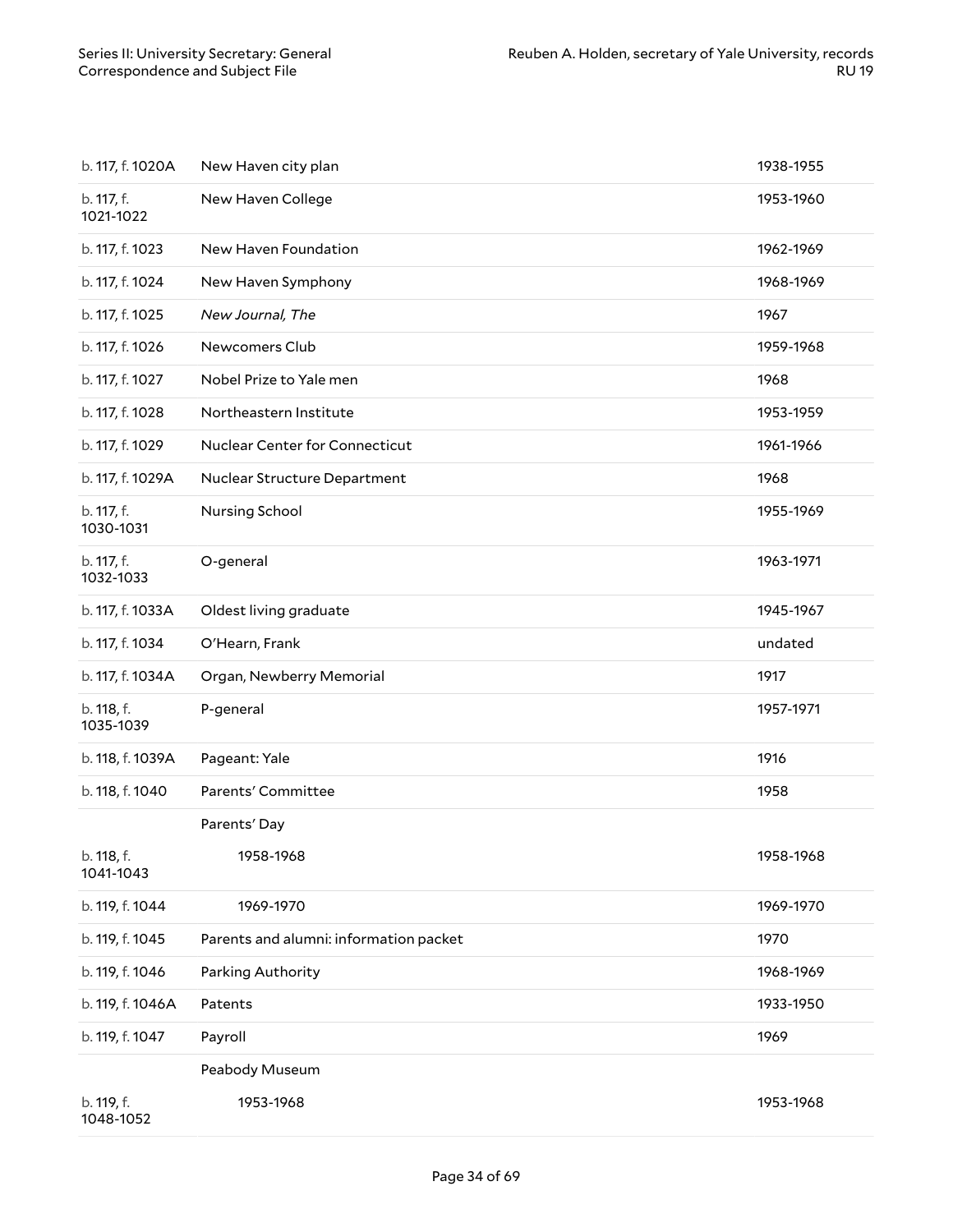#### Peabody Museum (continued)

| b. 119, f. 1053         | 1970                                                                | 1970                |
|-------------------------|---------------------------------------------------------------------|---------------------|
| b. 119, f.<br>1054-1055 | Peace Corps                                                         | 1961-1967           |
|                         | Personnel Office                                                    |                     |
| b. 119, f. 1056         | 1954-1963                                                           | 1954-1963           |
| b. 120, f.<br>1057-1059 | 1963-1971                                                           | 1963-1971           |
|                         | Phi Beta Kappa                                                      |                     |
| b. 120, f. 1060         | 1958-1960                                                           | 1958-1960           |
| b. 120, f. 1061         | 1965-1967                                                           | 1965-1967           |
| b. 120, f.<br>1062-1063 | Dinner                                                              | 1967                |
| b. 120, f. 1064         | 1969                                                                | 1969                |
| b. 120, f. 1065         | Dinner                                                              | 1969                |
| b. 120, f. 1066         | 1969-1970                                                           | 1969-1970           |
| b. 121, f. 1067         | 1970-1971                                                           | 1970-1971           |
| b. 121, f. 1068         | Dinner                                                              | 1970-1971           |
| b. 121, f.<br>1069-1071 | Philosophy Department                                               | 1957-1969           |
| b. 121, f. 1072         | Philosophy Library                                                  | 1970                |
| b. 121, f.<br>1073-1074 | <b>Physics Department</b>                                           | 1953-1963,1966-1971 |
| b. 121, f. 1074A        | Pierson Chair, Pierson and Woolsey Statues: Suggested relocation of | 1931                |
| b. 121, f.<br>1075-1076 | <b>Placement Office</b>                                             | 1954-1967           |
| b. 122, f. 1077         | Plimpton letter                                                     | 1969                |
| b. 122, f. 1078         | Police, Campus                                                      | 1965-1970           |
| b. 122, f.<br>1079-1081 | <b>Political Science Department</b>                                 | 1954-1971           |
| b. 122, f.<br>1082-1083 | <b>Political Union</b>                                              | 1963-1965,1967-1971 |
| b. 122, f. 1084         | Portraits, University: correspondence                               | 1956-1963           |
| b. 122, f. 1085         | Poster locations                                                    | undated             |
| b. 122, f. 1086         | Prairie View Agricultural and Mechanical College                    | 1967-1968           |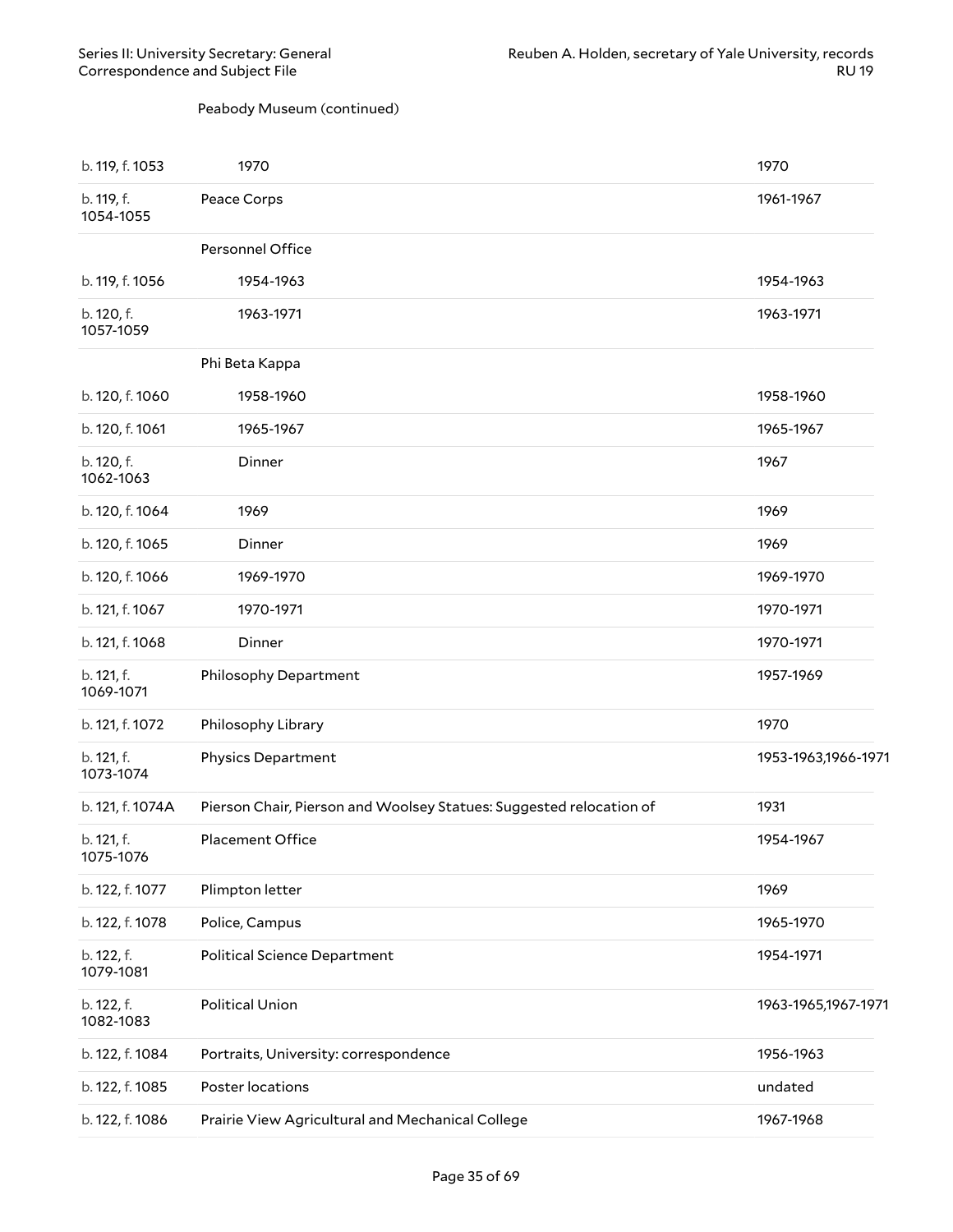### President's Office b. 122, f. 1087 1953-1970 1953-1970 b. 122, f. 1088 1953-1963 1953-1963 b. 123, f. 1089-1093 1964-1971 1964-1971 b. 123, f. 1094 President's report 1953-1958 b. 123, f. 1095 Princeton University 1953-1966 b. 123, f. 1096-1097 Prizes 1968-1971 b. 123, f. 1098 Professorships Folder 1098 moved to Series IV Box 2. 1968 b. 123, f. 1099 Professorships,endowed 1959-1963 b. 124, f. 1100 Professional and Learned Societies 1969 and 1969 b. 124, f. 1101 Programs, Summer See: box 135, folder [1209-1210](#page-38-0) b. 124, f. 1102 Prom 1967-1970 b. 124, f. 1103-1105 Provost's O6ce 1953-1971 b. 124, f. 1106 Psychology Department 1963-1968 b. 124, f. 1107 Pursuivant of Arms 1963-1967 b. 124, f. 1108 Q-general 1963-1969 R-general b. 124, f. 1108A 1953-1959 1953-1959 b. 124, f. 1109-1113 1956-1971 1956-1971 b. 125, f. 1114-1116 Radio and television 1954-1963 b. 125, f. 1117-1121 Recommendation, Letters of 1953-1968 b. 126, f. 1122 Recruiting material 1964-1965 b. 126, f. 1123 Red Cross 1970 b. 126, f. 1123A Registration 1946-1966 b. 126, f. 1124 Relations with other countries 1954 b. 126, f. 1125-1126 Religion Department 1959-1968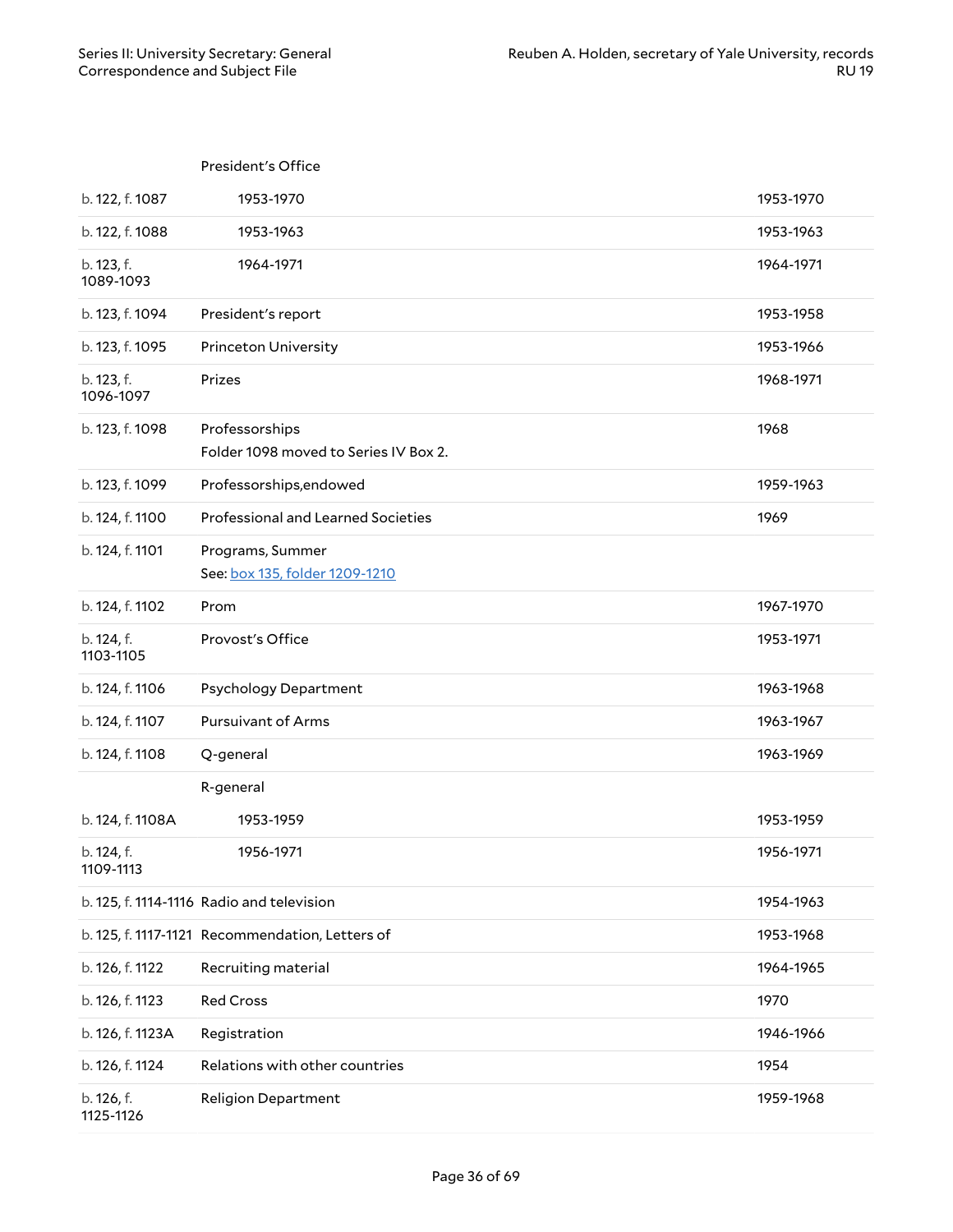| b. 126, f. 1127         | Religious ministry at Yale                                                                                     | 1957-1971      |
|-------------------------|----------------------------------------------------------------------------------------------------------------|----------------|
| b. 126, f. 1128         | Remittance slips                                                                                               | 1969           |
|                         | Reports                                                                                                        |                |
| b. 126, f. 1129         | Budget: general information                                                                                    | 1960-1968      |
| b. 126, f. 1130         | "Colleges Are Too Cheap" by Herbert Solow in Fortune                                                           | 1957           |
| b. 126, f. 1131         | Consultations re: university policies and administration of faculty                                            | 1958           |
| b. 126, f. 1132         | Course of Study Committee to General Faculty of Yale College                                                   | 1955           |
| b. 126, f. 1133         | Forms: withdrawal from class for service: financial needs during decade                                        | 1957-1967, n.d |
| b. 127, f. 1134         | Griswold letter to Arthur S. Fleming re: National Defense Education Act<br>Loyalty Oath                        | 1958           |
| b. 127, f.<br>1135-1136 | Minneapolis Institute of Arts                                                                                  | 1960           |
| b. 127, f. 1137         | New Dimensions: Appeal of 1934 24th Reunion Gift Committee (J. Stephen<br>Knight)                              | 1934-1959      |
| b. 127, f. 1138         | New Haven Conference on the Program for the Arts and Sciences                                                  | 1960           |
| b. 127, f. 1139         | News Bureau: news release WTIC                                                                                 | 1963-1964      |
| b. 127, f. 1140         | President's Committee on General Education                                                                     | 1953           |
| b. 128, f. 1141         | President's Committee on Nursing at Yale                                                                       | 1955           |
| b. 128, f. 1142         | "Program for the Arts and Sciences, Why Additional Capital is Needed for<br>Yale College and Graduate School," | 1960           |
| b. 128, f. 1143         | Remarks by Lloyd G. Reynolds at Alumni Board meeting                                                           | 1958           |
| b. 128, f. 1144         | Treasurer's Office "Chart of Accounts,"                                                                        | 1953           |
| b. 128, f. 1145         | "Why Yale?" by Alexander P.D. Maurelatos, Yale '58, from Yale Undergraduate 1959                               |                |
| b. 128, f. 1146         | "Yale-New Haven Medical Center" by George S. Stevenson in <i>Connecticut</i><br>Medicine                       | 1959           |
| b. 128, f.<br>1147-1148 | <b>Reserve Officers Training Corps</b>                                                                         | 1949-1962      |
| b. 128, f. 1149         | Retirement allowances                                                                                          | 1969           |
| b. 128, f. 1150         | Retirement: letters and policies                                                                               | 1970           |
| b. 128, f. 1151         | Reunion                                                                                                        | 1968-1971      |
| b. 128, f. 1151A        | Rhodes Scholarships                                                                                            | 1904-1967      |
| b. 129, f. 1152         | Riot, snowball                                                                                                 | 1959           |
| b. 129, f. 1152A        | Rossiter's painting: The Founding of New Haven                                                                 | 1944-1946      |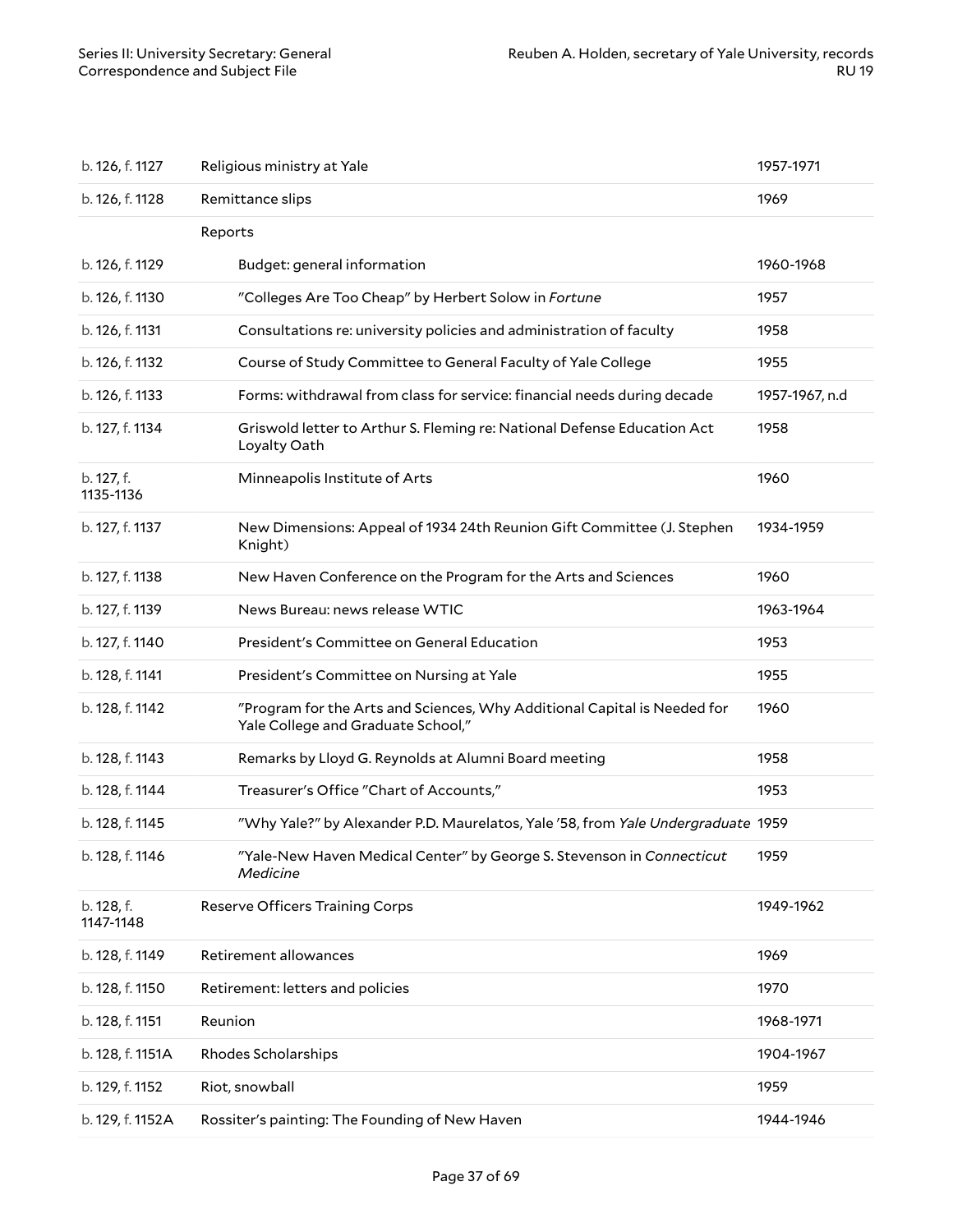| b. 129, f. 1154         | Russian Chorus                                          | 1959-1963 |
|-------------------------|---------------------------------------------------------|-----------|
| b. 129, f. 1155         | Russian Conference Exchange, Inter-University Committee | 1958-1961 |
| b. 129, f. 1156         | Russian and Last European Studies                       | 1966-1968 |
| b. 129, f. 1157         | Russian Foreign Policy, Conference on                   | 1961      |
|                         | S-general                                               |           |
| b. 129, f. 1157A        | 1953-1959                                               | 1953-1959 |
| b. 130, f.<br>1158-1162 | 1957-1971                                               | 1957-1971 |
| b. 131, f. 1163         | 1970-1971                                               | 1970-1971 |
| b. 131, f. 1164         | Saint Elmo Committee on Foreign Students                | 1968      |
| b. 131, f. 1164A        | <b>Schedules Committee</b>                              | 1953-1954 |
| b. 131, f. 1166         | "Science and Society: A Forum for Discussion,"          | 1969      |
|                         | Secretary's Office                                      |           |
| b. 131, f. 1167         | 1949-1961                                               | 1949-1961 |
| b. 131, f.<br>1168-1170 | 1963-1970                                               | 1963-1970 |
| b. 132, f. 1171         | Security Office                                         | 1959-1963 |
| b. 132, f. 1172         | Selective Service and veterans' affairs                 | 1968-1969 |
| b. 132, f. 1173         | Senior pamphlets, information for                       | 1954-1960 |
| b. 132, f. 1174         | Senior seminar in foreign policy                        | 1967-1969 |
| b. 132, f.<br>1175-1176 | Service Bureau                                          | 1954-1969 |
| b. 132, f. 1177         | Seymour, Charles                                        | 1953-1960 |
| b. 132, f. 1178         | Seymour, President: memorial services                   | 1963      |
| b. 133, f. 1189A        | Sheffield Sterling Strathcona Hall                      | 1931-1932 |
| b. 133, f. 1190         | Sigma XI                                                | 1962-1969 |
| b. 133, f. 1190A        | Silliman Report                                         | 1954-1955 |
| b. 133, f. 1191         | Singer, Arthur Report                                   | undated   |
| b. 133, f. 1192         | <b>Skinner Collection</b>                               | 1958-1960 |
| b. 133, f. 1193         | Sociology Department                                    | 1953-1960 |
| b. 133, f. 1194         | Southeast Asian Studies                                 | 1964-1969 |
| b. 133, f. 1194A        | Southerners at Yale                                     | 1953      |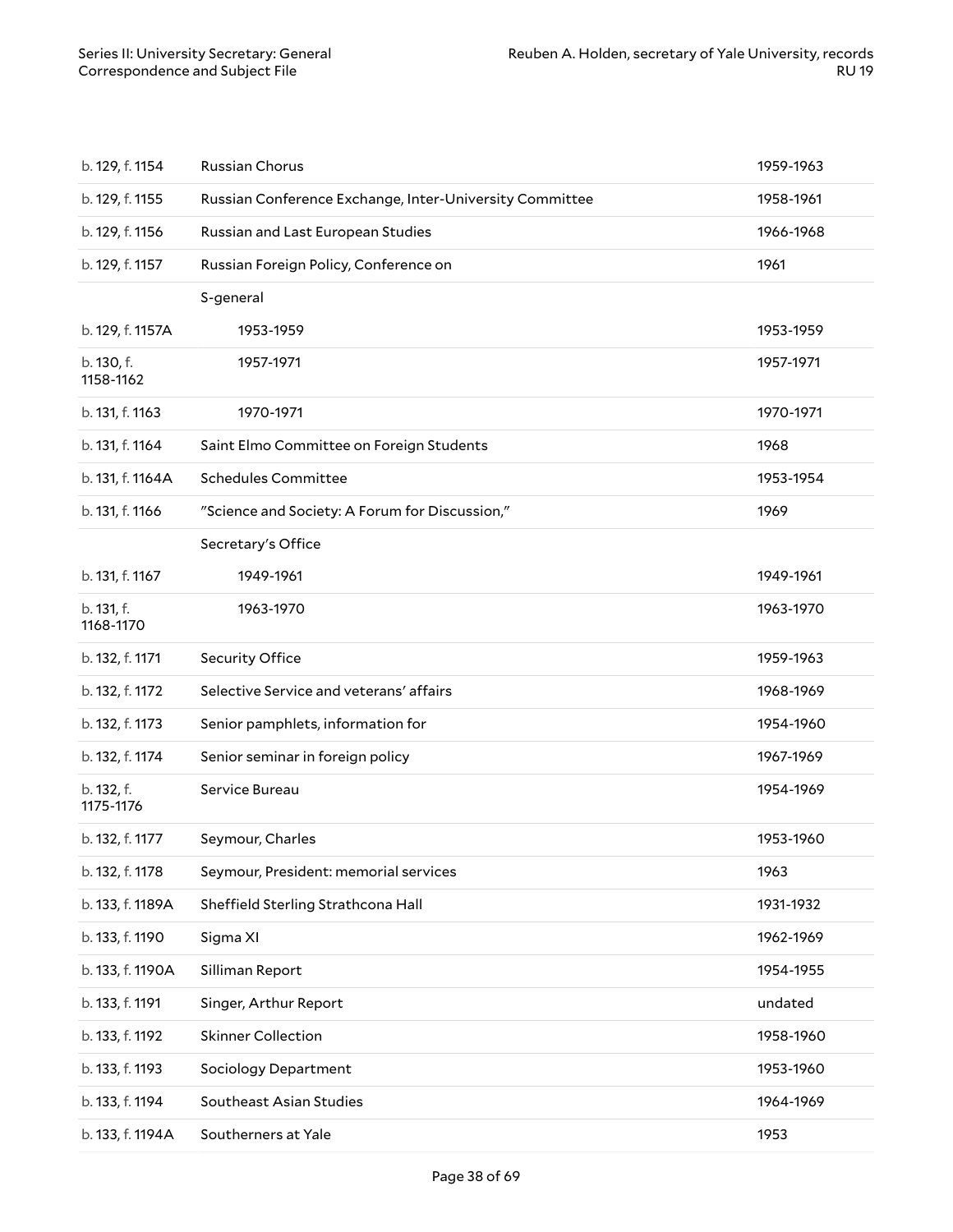<span id="page-38-0"></span>

| b. 133, f. 1195         | Space allocation                              | 1965-1969 |
|-------------------------|-----------------------------------------------|-----------|
| b. 133, f. 1196         | Speakers                                      | 1951-1960 |
| b. 133, f. 1197         | <b>Stamp: Natural History Series</b>          | 1969-1970 |
| b. 133, f. 1198         | Statistics, enrollment                        | 1966      |
| b. 133, f. 1198A        | <b>Sterling Memorial Library</b>              | 1926      |
| b. 134, f. 1200         | Stokes, Anson Phelps portrait: correspondence | 1955-1958 |
| b. 134, f.<br>1201-1202 | Strike                                        | 1971      |
| b. 134, f. 1203         | Student Appointment Bureau Scholarship        | 1953-1958 |
| b. 134, f. 1204         | Student correspondence                        | 1962-1970 |
| b. 134, f. 1205         | <b>Student Records Office</b>                 | 1954-1969 |
| b. 134, f.<br>1206-1207 | Summer activities                             | 1963-1966 |
| b. 135, f. 1208         | Summer activities                             | 1965-1967 |
| b. 135, f.<br>1209-1210 | Summer Programs                               | 1967-1971 |
| b. 135, f. 1210A        | Summer School bulletins                       | 1905-1907 |
| b. 135, f. 1211         | Summer sessions                               | 1958-1959 |
| b. 135, f. 1212         | <b>Surrey University</b>                      | 1966      |
|                         | T-general                                     |           |
| b. 135, f. 1213         | 1953-1956                                     | 1953-1956 |
| b. 135, f.<br>1214-1218 | 1959-1971                                     | 1959-1971 |
| b. 135, f. 1219         | Taft, Robert A. Memorial                      | 1962      |
| b. 135, f. 1221         | Taft School                                   | 1969      |
| b. 136, f. 1222         | Teaching assistants                           | 1964-1969 |
| b. 136, f. 1223         | Telephone usage forms                         | 1968      |
| b. 136, f. 1224         | Town and Gown                                 | 1959-1969 |
| b. 136, f. 1225         | Transfers, accounts: forms                    | 1969      |
| b. 136, f. 1226         | Transitional Year Program, Inc.               | 1969      |
| b. 136, f. 1227         | <b>Transistor Application Conference</b>      | 1953      |
| b. 136, f. 1228         | <b>Transportation Program</b>                 | 1963      |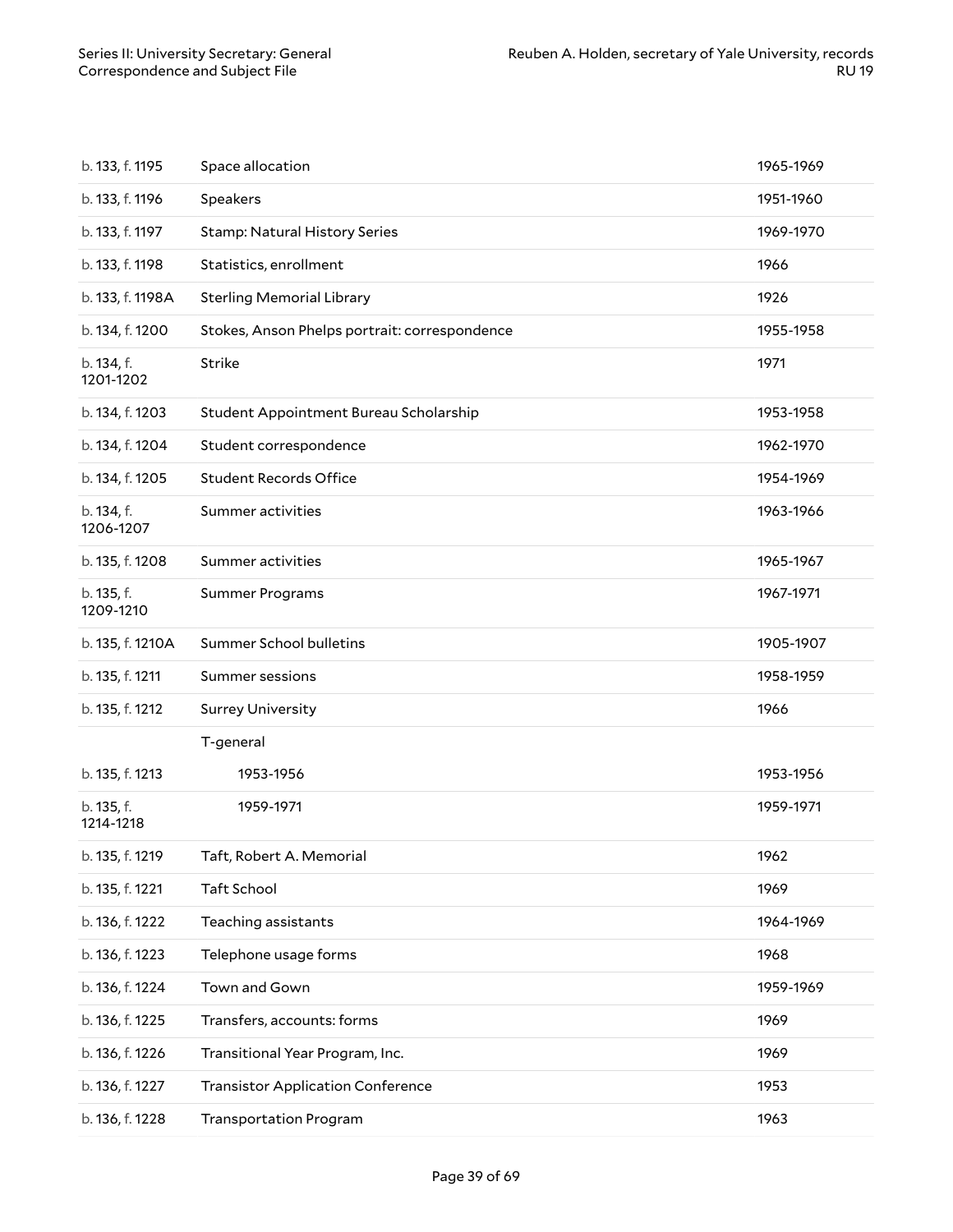| b. 136, f. 1229         | Travel expense reports                                                | 1968-1971 |
|-------------------------|-----------------------------------------------------------------------|-----------|
| b. 136, f. 1230         | Treasurer, candidates for                                             | 1953      |
| b. 136, f.<br>1231-1235 | <b>Treasurer's Office</b><br>[restricted material moved to series IV] | 1953-1971 |
| b. 137, f. 1236         | Treasurer's Report                                                    | 1967-1968 |
| b. 137, f. 1237         | Trumbull, John: two-hundredth anniversary of birth                    | 1955      |
| b. 137, f. 1239         | Tuition                                                               | 1961-1962 |
| b. 137, f. 1240         | Turner, Daniel                                                        | 1951      |
| b. 137, f. 1241         | U-general                                                             | 1954-1971 |
| b. 137, f.<br>1242-1246 | Undergraduate Activities                                              | 1953-1962 |
| b. 137, f.<br>1247-1248 | Undergraduate affairs                                                 | 1959-1963 |
| b. 137, f. 1249         | Union                                                                 | 1968-1969 |
| b. 138, f. 1250         | United Board for Christian Higher Education in Asia                   | 1970      |
| b. 138, f. 1257         | United Ministries in Higher Education                                 | 1969-1971 |
|                         |                                                                       |           |
| b. 138, f. 1258         | Universities' admissions and financial aid policy, 138f1258           | 1971      |
| b. 138, f. 1259         | University Council                                                    | 1969-1970 |
| b. 138, f. 1260         | <b>Urban Studies</b>                                                  | 1969      |
| b. 139, f.<br>1261-1263 | V-general                                                             | 1953-1971 |
| b. 139, f. 1264         | Vassar                                                                | 1966-1967 |
| b. 139, f. 1265         | Visitors                                                              | 1959-1960 |
| b. 139, f. 1266         | Visitors, booklet                                                     | 1959-1960 |
| b. 139, f.<br>1267-1268 | Visitors received by Secretary                                        | 1963-1971 |
| b. 139, f. 1269         | Visits cancelled                                                      | 1961      |
|                         | W-general                                                             |           |
| b. 139, f. 1270         | 1953-1959                                                             | 1953-1959 |
| b. 139, f.<br>1271-1272 | 1961-1968                                                             | 1961-1968 |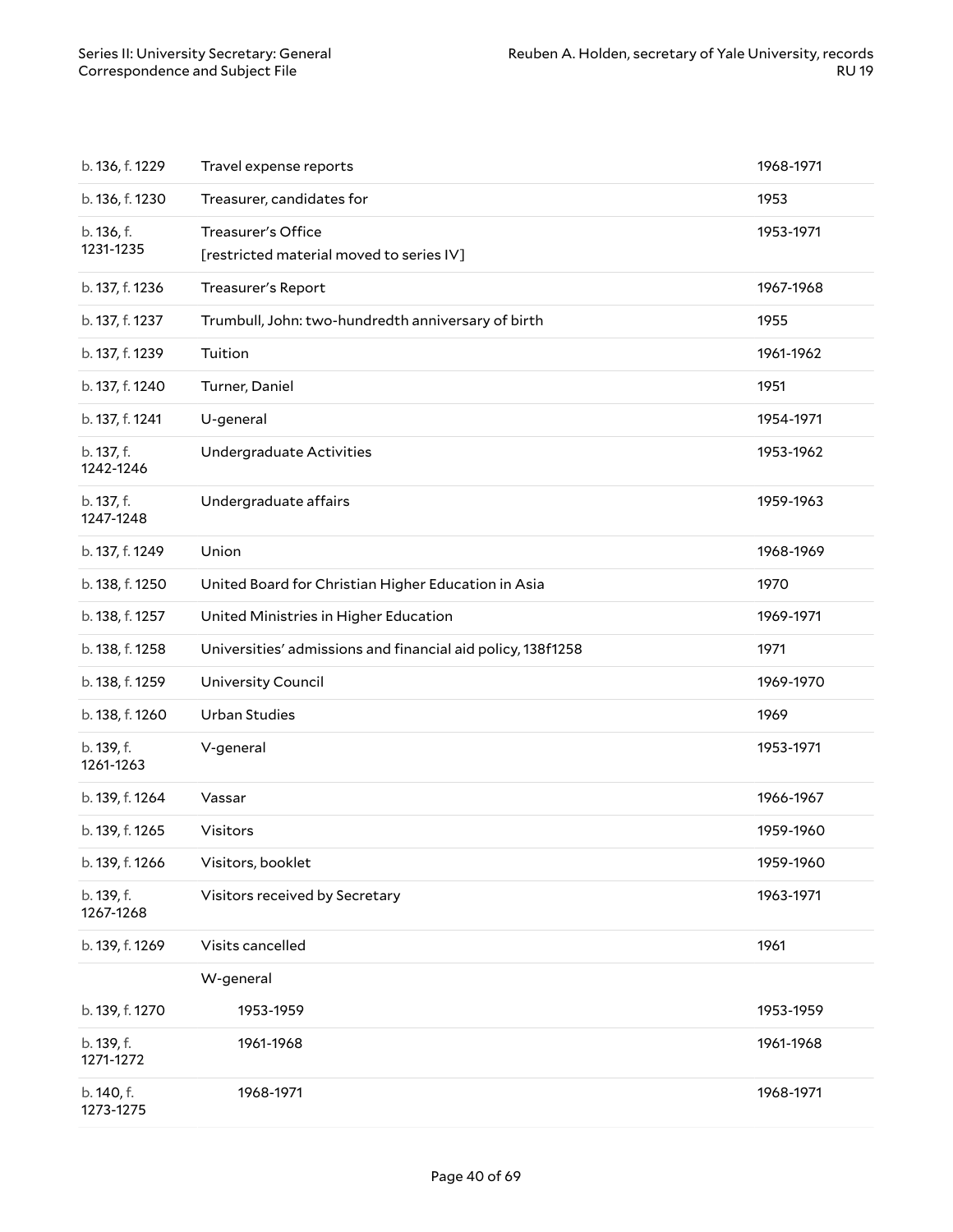| b. 140, f. 1276         | Wall Street Journal, Douglas Hallet article                                | 1970      |
|-------------------------|----------------------------------------------------------------------------|-----------|
| b. 140, f. 1277         | Washington, George letter from Ezra Stiles to Washington (copy)            | 1781      |
| b. 140, f. 1279         | Whiffenpoofs                                                               | 1959      |
| b. 140, f. 1280         | Whiffenpoofs: information                                                  | undated   |
| b. 140, f. 1281         | Whitney, Payne Gymnasium and Ray Tomkins House<br>See: box 94, folder 773A |           |
| b. 140, f. 1282         | Wide World Lecture Bureau                                                  | 1967      |
| b. 140, f.<br>1283-1285 | Wiggin and Dana                                                            | 1956-1971 |
| b. 141, f. 1286         | Woodbridge Hall                                                            | 1902-1952 |
| b. 141, f. 1287         | Wooden Spoon                                                               | 1926-1938 |
| b. 141, f.<br>1288-1289 | <b>Woolsey Hall</b>                                                        | 1957-1971 |
| b. 141, f. 1290         | <b>Woolsey House</b>                                                       | 1949      |
| b. 141, f. 1291         | Women's College                                                            | 1939-1942 |
| b. 141, f. 1292         | World War I: certificates, pamphlets, circulars                            | 1918      |
| b. 141, f. 1293         | World War Memorials                                                        | 1920-1959 |
| b. 141, f. 1294         | World War II: relatives of men on honor roll                               | 1956      |
| b. 141, f. 1295         | Wright Hall                                                                | 1909-1912 |
| b. 141, f. 1296         | W.Y.B.C.                                                                   | 1963-1964 |
| b. 141, f. 1297         | X-Y-Z-general                                                              | 1961-1971 |
| b. 142, f. 1298         | Y-general                                                                  | 1959-1963 |
| b. 142, f. 1299         | Yale Band                                                                  | 1959-1963 |
| b. 142, f. 1300         | Yale Club of Canada                                                        | 1959-1961 |
| b. 142, f. 1301         | Yale Club of New Haven                                                     | 1953-1961 |
| b. 142, f.<br>1302-1303 | Yale Club of New York                                                      | 1953-1966 |
| b. 142, f.<br>1304-1306 | Yale Club: recommendations                                                 | 1968-1970 |
| b. 142, f. 1307         | Yale Club of Washington and Government Program                             | 1958-1960 |
| b. 143, f. 1308         | Yale Club of Washington and Government Program                             | 1961-1962 |
| b. 143, f. 1309         | <b>Yale Clubs and Associations</b>                                         | 1969-1970 |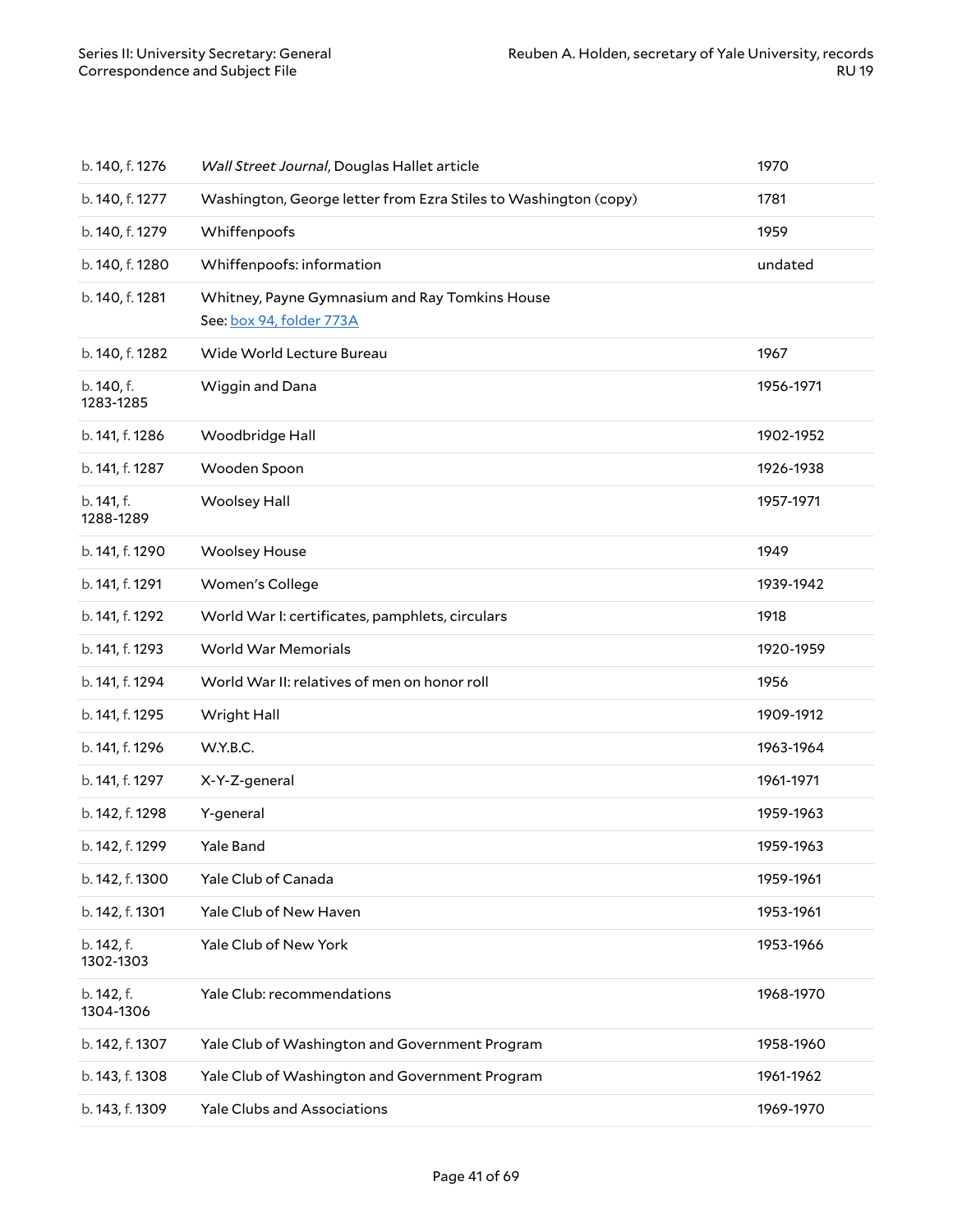| b. 143, f.<br>1310-1315 | Yale College                                                                                 | 1953-1971 |
|-------------------------|----------------------------------------------------------------------------------------------|-----------|
| b. 144, f. 1316         | Yale Cooperative Corporation                                                                 | 1968-1969 |
| b. 144, f.<br>1317-1322 | Yale Daily News                                                                              | 1953-1971 |
| b. 144, f. 1323         | Yale, Elihu                                                                                  | 1969      |
| b. 144, f. 1324         | Yale Film Festival                                                                           | 1968      |
| b. 144, f. 1325         | Yale Industrial Committee                                                                    | 1965      |
|                         | Yale-in-China                                                                                |           |
| b. 144, f.<br>1326-1328 | 1962-1965                                                                                    | 1962-1965 |
| b. 145, f.<br>1329-1331 | 1965-1967                                                                                    | 1965-1967 |
| b. 145, f. 1332         | Yale and Kiev exchange                                                                       | 1961-1966 |
| b. 145, f. 1333         | Yale Men Abroad Program                                                                      | 1963      |
| b. 145, f. 1334         | Yale name: copy of the act passed by the General Assembly of Connecticut<br>authorizing name | 1887      |
| b. 145, f.              | Yale name: use of                                                                            | 1962-1965 |
| 1335-1336               |                                                                                              |           |
|                         | Yale-New Haven Hospital                                                                      |           |
| b. 145, f. 1337         | 1964-1965                                                                                    | 1964-1965 |
| b. 146, f.<br>1338-1343 | 1965-1969                                                                                    | 1965-1969 |
| b. 147, f.<br>1344-1345 | 1969-1971                                                                                    | 1969-1971 |
| b. 147, f. 1346         | Yale Non-Faculty Action Committee                                                            | 1969      |
| b. 147, f. 1347         | Yale Ph.D., one-hundredth anniversary                                                        | 1959-1961 |
| b. 147, f.<br>1348-1350 | Yale reports                                                                                 | 1964-1971 |
| b. 147, f. 1351         | <b>Yale Review</b>                                                                           | 1962-1970 |
| b. 147, f. 1352         | Yale Russian Seminar                                                                         | 1962-1963 |
| b. 148, f. 1353         | Yale Symphony                                                                                | 1968-1971 |
| b. 148, f. 1354         | Yale Travel Office                                                                           | 1967-1971 |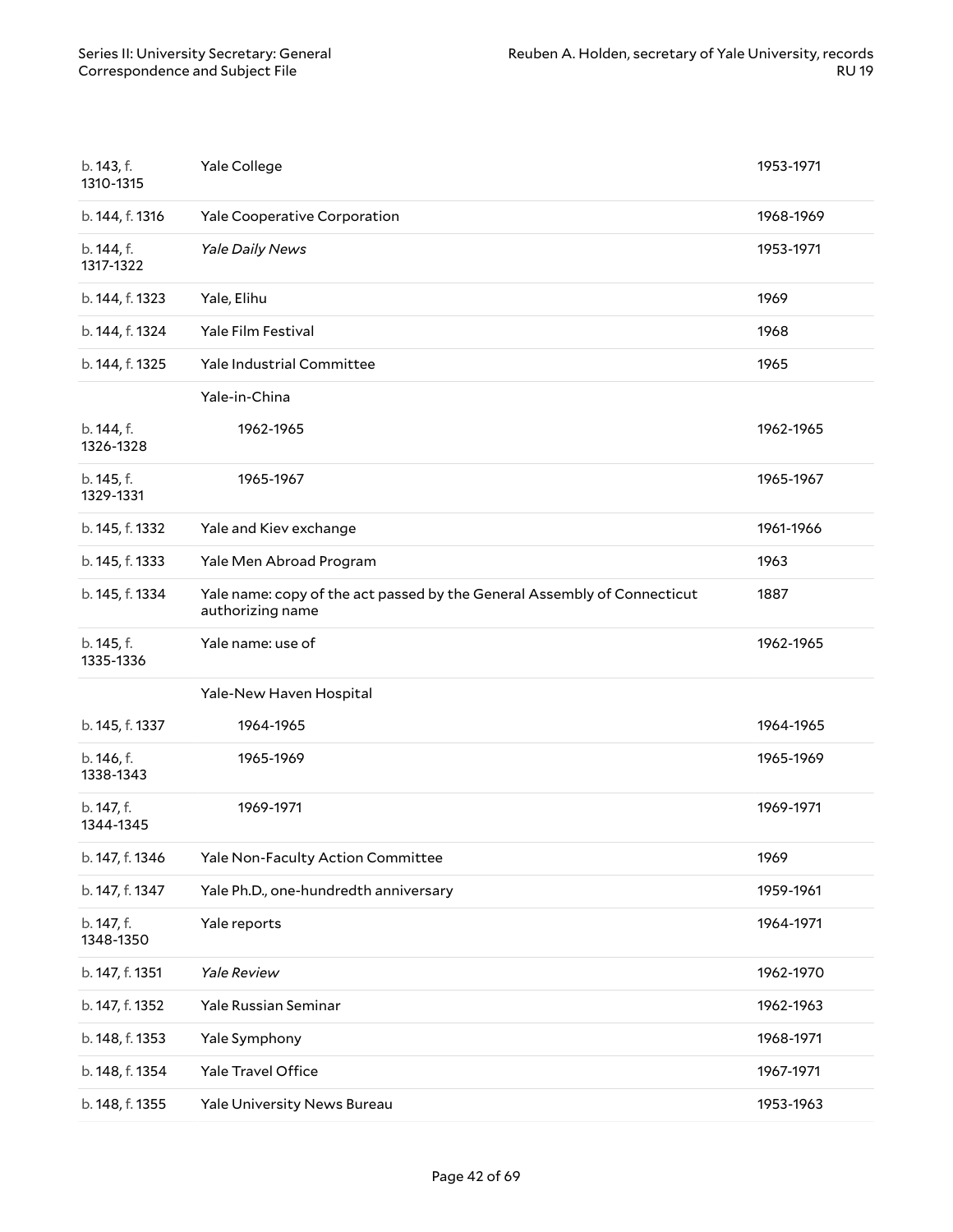| b. 148, f.<br>1356-1360 | Yale University News Bureau       | 1963-1971               |
|-------------------------|-----------------------------------|-------------------------|
|                         | <b>Yale University Press</b>      |                         |
| b. 148, f.<br>1361-1362 | 1954-1955                         | 1954-1955               |
| b. 149, f. 1363         | 1956-1957                         | 1956-1957               |
| b. 149, f. 1364         | 1956-1969                         | 1956-1969               |
| b. 149, f.<br>1365-1369 | 1958-1962                         | 1958-1962               |
| b. 150, f.<br>1370-1376 | 1962-1967                         | 1962-1967               |
| b. 151, f.<br>1377-1382 | 1967-1969                         | 1967-1969               |
| b. 152, f.<br>1383-1385 | 1969-1971                         | 1969-1971               |
| b. 152, f.<br>1386-1387 | <b>Printing Office</b>            | 1957-1965               |
| b. 152, f.<br>1388-1389 | <b>Yale Volunteer Services</b>    | 1961-1963,<br>1965-1969 |
| b. 152, f. 1390         | Yale Women's Organization         | 1964-1969               |
| b. 153, f. 1391         | Yale Women's Organization         | 1969-1971               |
| b. 153, f.<br>1392-1393 | Young Men's Christian Association | 1967-1971               |
| b. 153, f.<br>1394-1396 | Zeta Psi Association, ETA Chapter | 1954-1971               |
| b. 153, f. 1397         | Zoology Department                | 1959-1962               |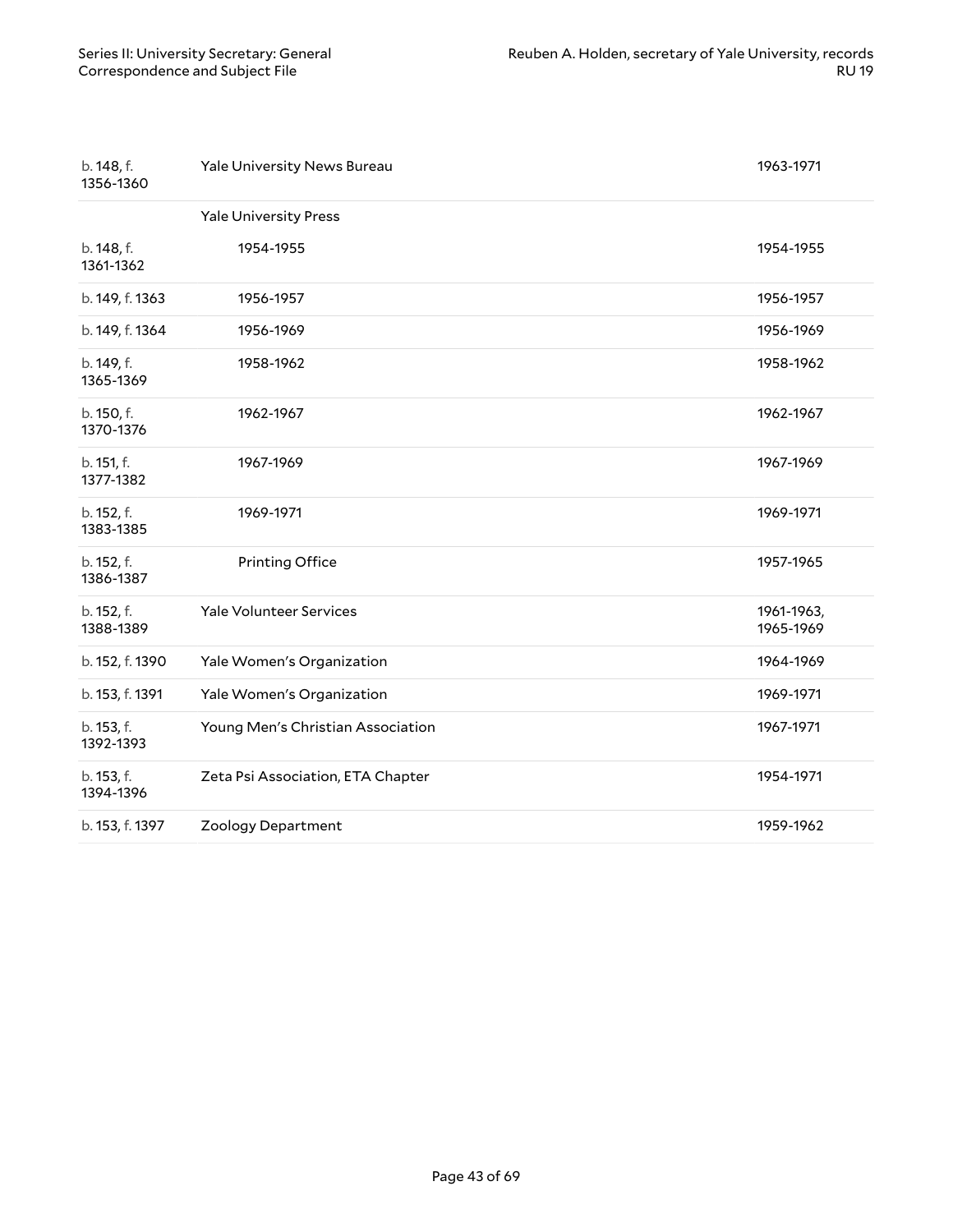# <span id="page-43-0"></span>**Series III: University Secretary: Subject File, 1901-1972**

| b. 154, f. 1-7         | Alumni Association George Young Committee   | 1969-1971 |
|------------------------|---------------------------------------------|-----------|
| b. 154, f. 8           | Alumni Day Programs                         | 1950-1964 |
|                        | Annual Reports: academic and research units |           |
| b. 155, f. 9-13        | 1953-1954                                   | 1953-1954 |
| b. 156, f. 14-18       | 1954-1955                                   | 1954-1955 |
| b. 157, f. 19-22       | 1954-1956                                   | 1954-1956 |
| b. 158, f. 23-26       | 1955-1957                                   | 1955-1957 |
| b. 159, f. 27-29       | 1957-1958                                   | 1957-1958 |
| b. 160, f. 30-34       | 1958-1959                                   | 1958-1959 |
| b. 161, f. 35-39       | 1959-1960                                   | 1959-1960 |
| b. 162, f. 40-45       | 1960-1961                                   | 1960-1961 |
| b. 163, f. 46-51       | 1961-1962                                   | 1961-1962 |
| b. 164, f. 52-59       | 1962-1963                                   | 1962-1963 |
| b. 165, f. 60-66       | 1963-1964                                   | 1963-1964 |
| b. 166, f. 67-76       | 1964-1965                                   | 1964-1965 |
| b. 167, f. 77-84       | 1965-1966                                   | 1965-1966 |
| b. 168, f. 85-92       | 1965-1966                                   | 1965-1966 |
| b. 169, f. 93-97       | 1966-1967                                   | 1966-1967 |
| b. 170, f. 98-102      | 1966-1967                                   | 1966-1967 |
| b. 171, f. 103-108     | 1967-1968                                   | 1967-1968 |
| b. 172, f. 109-115     | 1967-1968                                   | 1967-1968 |
| b. 172A, f.<br>116-122 | 1968-1969                                   | 1968-1969 |
| b. 173, f. 123-130     | 1968-1969                                   | 1968-1969 |
| b. 174, f. 131-135     | 1968-1969                                   | 1968-1969 |
|                        | <b>Buildings</b>                            |           |
| b. 175, f. 136         | 1922-1937                                   | 1922-1937 |
| b. 175, f. 137         | 1950-1957                                   | 1950-1957 |
| b. 175, f. 138         | 1954-1960                                   | 1954-1960 |
| b. 175, f. 139         | 1958-1964                                   | 1958-1964 |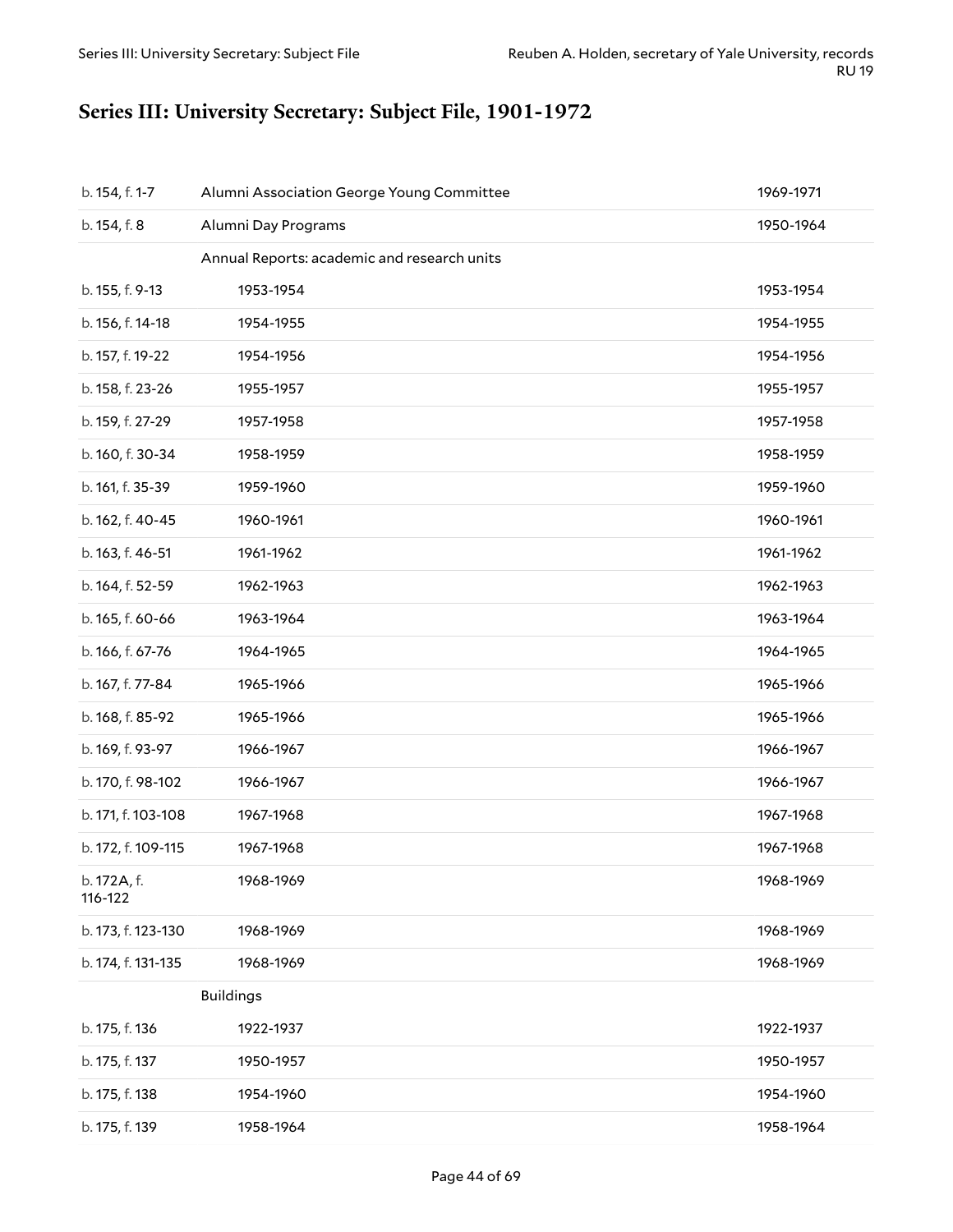### Buildings (continued)

| b. 175, f. 140-142 | 1960-1969                                      | 1960-1969 |
|--------------------|------------------------------------------------|-----------|
| b. 175, f. 143-145 | 1965-1967                                      | 1965-1967 |
| b. 175, f. 146     | Hillhouse Avenue homes                         | undated   |
| b. 175, f. 147     | Original sheets for appendix                   | undated   |
|                    | Buildings: New, Dedication of                  |           |
| b. 176, f. 148     | Art and Architecture: groundbreaking           | 1961      |
| b. 176, f. 149-150 | Art and Architecture                           | 1963      |
| b. 176, f. 151     | Beinecke Library                               | 1963      |
| b. 176, f. 152     | <b>Computer Center</b>                         | 1961      |
| b. 176, f. 153     | <b>Connecticut Hall</b>                        | 1953-1957 |
| b. 176, f. 154     | Dana Clinic                                    | 1964      |
| b. 176, f. 155     | Dana Operating Pavilion                        | 1961      |
| b. 176, f. 156     | Divinity School dormitories                    | 1957      |
| b. 176, f. 157     | Divinity School: opening service of 133rd year | 1954      |
| b. 176, f. 158     | Dunham Electrical Engineering Annex            | 1955-1958 |
| b. 176, f. 159     | Dwight Chapel windows                          | 1961      |
| b. 177, f. 160     | Edward S. Harkness Memorial Hall               | 1953-1957 |
| b. 177, f. 161     | Epidemiology and Public Health Laboratory      | 1965      |
| b. 177, f. 162     | Forestry School: 60th anniversary              | 1960      |
| b. 177, f. 163     | Gibbs Research Laboratories                    | 1955-1958 |
| b. 177, f. 164     | <b>Greeley Memorial Laboratory</b>             | 1959      |
| b. 177, f. 165     | Helen Hadley Graduate Women's Dormitory        | 1959      |
| b. 177, f. 166     | Hunter Radiation Therapy Center                | 1958      |
| b. 177, f. 167     | Ingalls' Rink                                  | 1957-1960 |
| b. 177, f. 168     | Kline Chemistry Laboratory                     | 1965      |
| b. 178, f. 169-170 | Kline Geology Laboratory                       | 1962-1963 |
| b. 178, f. 171-172 | Korean War Memorial Tablets                    | 1959      |
| b. 178, f. 173     | Linear Electron Accelerator                    | 1961-1962 |
| b. 178, f. 174     | Mary S. Harkness Auditorium                    | 1960-1961 |
| b. 178, f. 175-177 | Medical School Sesquicentennial                | 1960-1961 |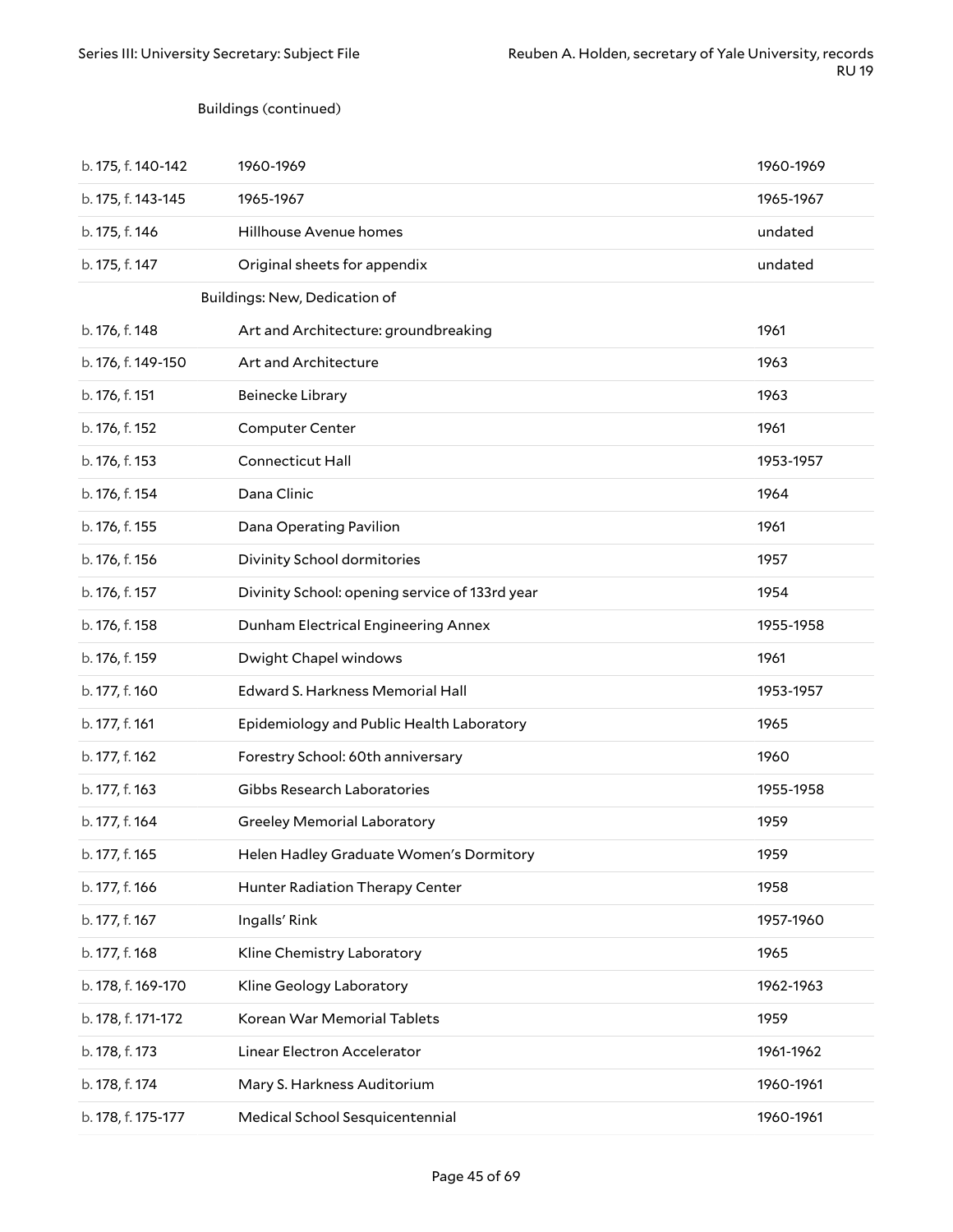#### Buildings: New, Dedication of (continued)

| b. 179, f. 178         | <b>Memorial Apse</b>                             | 1947                          |
|------------------------|--------------------------------------------------|-------------------------------|
| b. 179, f. 179         | Memorial tablets                                 |                               |
| b. 179, f. 180         | Morse and Stiles Colleges: Lay of cornerstone    | 1961                          |
| b. 179, f. 181         | Observatory                                      | 1958                          |
| b. 179, f. 182         | Oceanography-Ornithology Wing                    | 1957-1959                     |
|                        | Buildings, Reservations for                      |                               |
| b. 179, f. 183         | 1953-1958                                        | 1953-1958                     |
| b. 179, f. 184-187     | 1961-1965                                        | 1961-1965                     |
|                        | Buildings, Use of                                |                               |
| b. 180, f. 188-190     | 1953-1957                                        | 1953-1957                     |
| b. 180, f. 191-193     | 1956-1958                                        | 1956-1958                     |
| b. 180A, f.<br>194-196 | 1958-1962                                        | 1958-1962                     |
|                        | Childs, Jane Coffin Memorial Fund                |                               |
| b. 181, f. 197-201     | 1958-1960                                        | 1958-1960                     |
| b. 182, f. 202-204     | 1961 January-1962 March                          | 1961<br>January-1962<br>March |
| b. 182, f. 205-207     | 1962 June-1963 March                             | 1962 June-1963<br>March       |
| b. 182, f. 208-209     | 1963 May-1963 December                           | 1963 May-1963<br>December     |
| b. 183, f. 210-214     | 1964-1966                                        | 1964-1966                     |
| b. 183, f. 215         | 1967 April                                       | 1967 April                    |
| b. 183, f. 216         | 1967 June-July                                   | 1967 June-July                |
| b. 183, f. 217         | 1967 October                                     | 1967 October                  |
| b. 184, f. 218         | 1967 October                                     | 1967 October                  |
| b. 184, f. 219-222     | 1968-1971                                        | 1968-1971                     |
|                        | Class of 1940, Reuben A. Holden, Class Secretary |                               |
| b. 185, f. 223         | 1938-1947                                        | 1938-1947                     |
| b. 185, f. 224         | 1940-1943                                        | 1940-1943                     |
| b. 185, f. 225-226     | 1946-1947                                        | 1946-1947                     |
| b. 185, f. 227         | 1946-1948                                        | 1946-1948                     |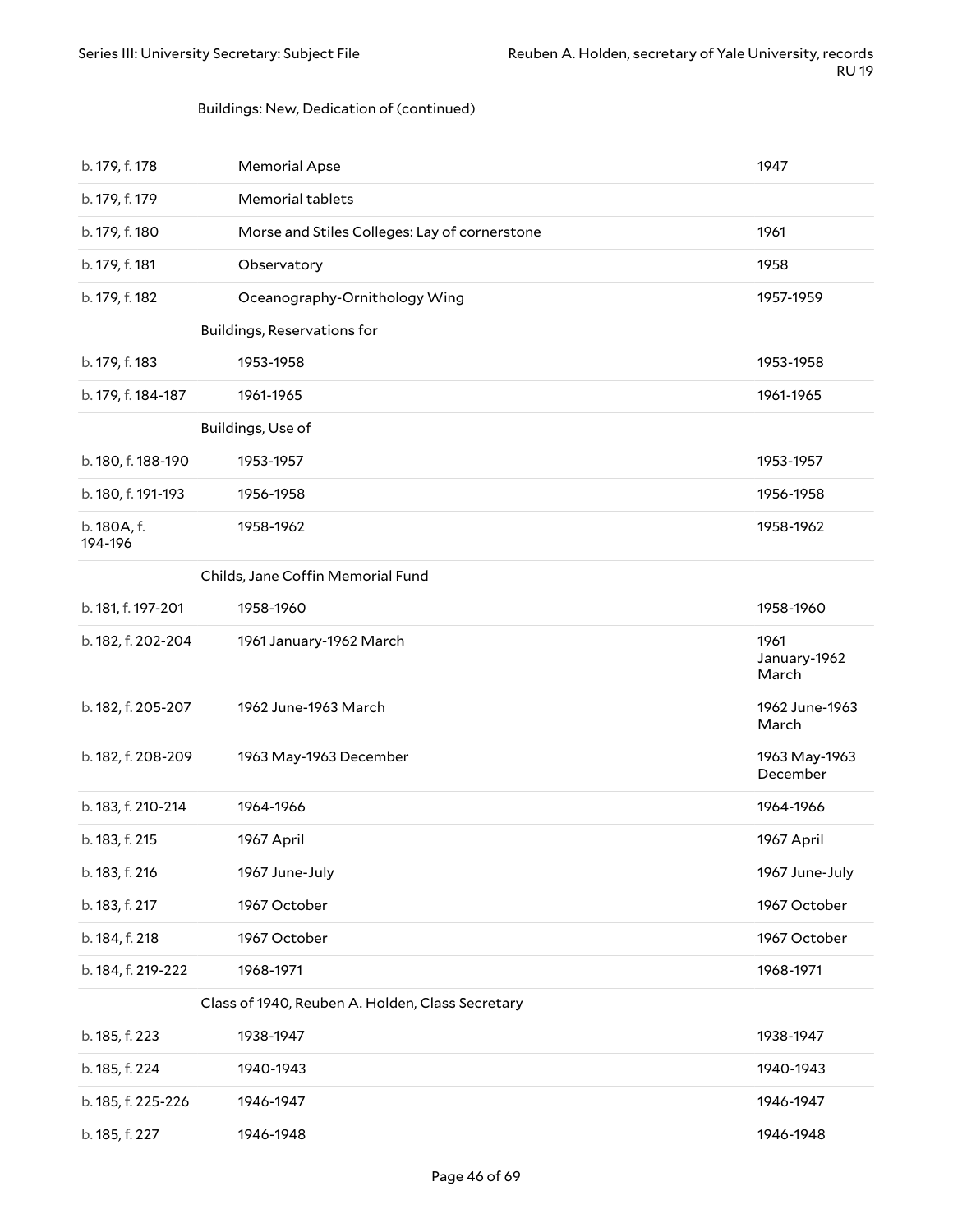### Class of 1940, Reuben A. Holden, Class Secretary (continued)

| b. 185, f. 228-229 | 1946-1949                            | 1946-1949 |
|--------------------|--------------------------------------|-----------|
| b. 185, f. 230-234 | 1947-1950                            | 1947-1950 |
| b. 186, f. 235-241 | 1950-1955                            | 1950-1955 |
| b. 187, f. 242-244 | 1955-1959                            | 1955-1959 |
| b. 187, f. 245-247 | 1960-1962                            | 1960-1962 |
| b. 187, f. 248     | 1964                                 | 1964      |
| b. 188, f. 249-257 | 1965-1970                            | 1965-1970 |
|                    | Commencement                         |           |
|                    | 1946                                 |           |
| b. 189, f. 258     | Programs                             |           |
| b. 189, f. 259     | Service for men lost in World War II |           |
| b. 189, f. 260     | Convocation exercises                |           |
| b. 189, f. 261-262 | Engineering School graduation        |           |
|                    | 1950                                 |           |
| b. 189, f. 263-267 | Programs                             |           |
|                    | 1951-1953                            |           |
| b. 190, f. 268-270 | Programs                             |           |
|                    | 1954                                 |           |
| b. 190, f. 271     | Correspondence, memoranda            |           |
| b. 190, f. 272     | Programs                             |           |
| b. 190, f. 273-274 | Diplomas: correspondence and lists   |           |
|                    | 1955                                 |           |
| b. 191, f. 275     | Correspondence, memoranda            |           |
| b. 191, f. 276     | Programs                             |           |
| b. 191, f. 277-278 | Diplomas: correspondence and lists   |           |
| b. 191, f. 279     | Platform                             |           |
|                    | 1956                                 |           |
| b. 191, f. 280-282 | Correspondence, memoranda            |           |
| b. 192, f. 283     | Programs                             |           |
| b. 192, f. 284-285 | Diplomas: correspondence and lists   |           |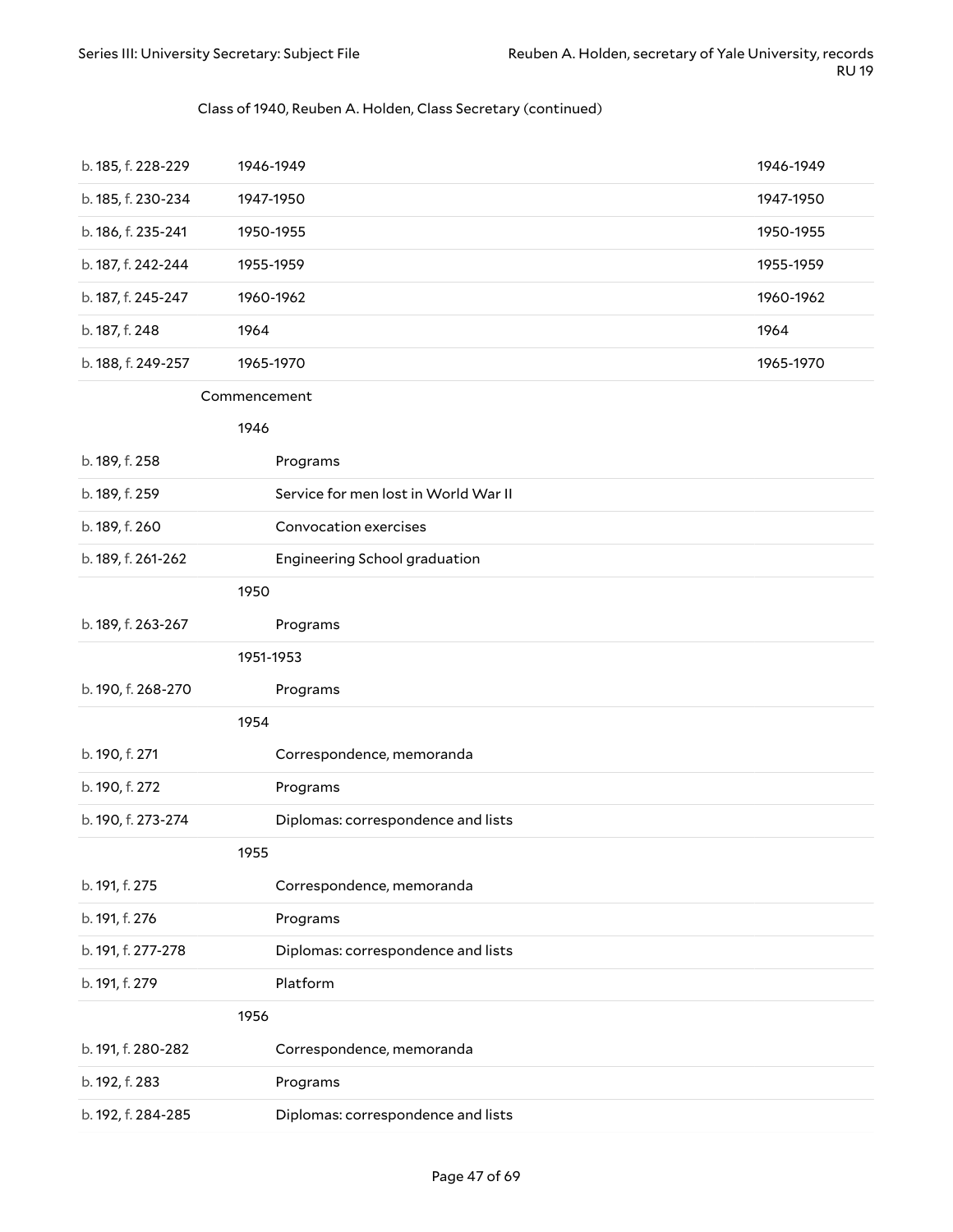#### Commencement > 1956 (continued)

| b. 192, f. 286     | Platform                           |
|--------------------|------------------------------------|
| 1957               |                                    |
| b. 192, f. 287     | Programs                           |
| b. 193, f. 288     | Correspondence, memoranda          |
| b. 193, f. 289     | Diplomas: correspondence and lists |
| b. 193, f. 290     | Platform                           |
| b. 193, f. 291-292 | Programs                           |
| b. 193, f. 293     | Sample tickets, correspondence     |
| b. 193, f. 294     | Seating lists                      |
| 1958               |                                    |
| b. 194, f. 295-299 | Correspondence, memoranda          |
| b. 194, f. 300-301 | Diplomas                           |
| b. 195, f. 302     | Correspondence, memoranda          |
| b. 195, f. 303     | Programs                           |
| 1959               |                                    |
|                    |                                    |
| b. 195, f. 304-308 | Correspondence, memoranda          |
| b. 195, f. 309     | Footnotes                          |
| b. 195, f. 310-311 | Invitation list                    |
| b. 195, f. 312     | Platform, Old Campus plans         |
| b. 196, f. 313-315 | Programs                           |
| b. 196, f. 316     | Requisitions                       |
| b. 196, f. 317     | Samples, correspondence            |
| 1960               |                                    |
| b. 196, f. 318     | Banner bearers and marshals        |
| b. 196, f. 319-321 | Correspondence, memoranda          |
| b. 197, f. 322-323 | Diplomas                           |
| b. 197, f. 324     | Fellows to march                   |
| b. 197, f. 325     | Programs                           |
| b. 197, f. 326     | Requisitions                       |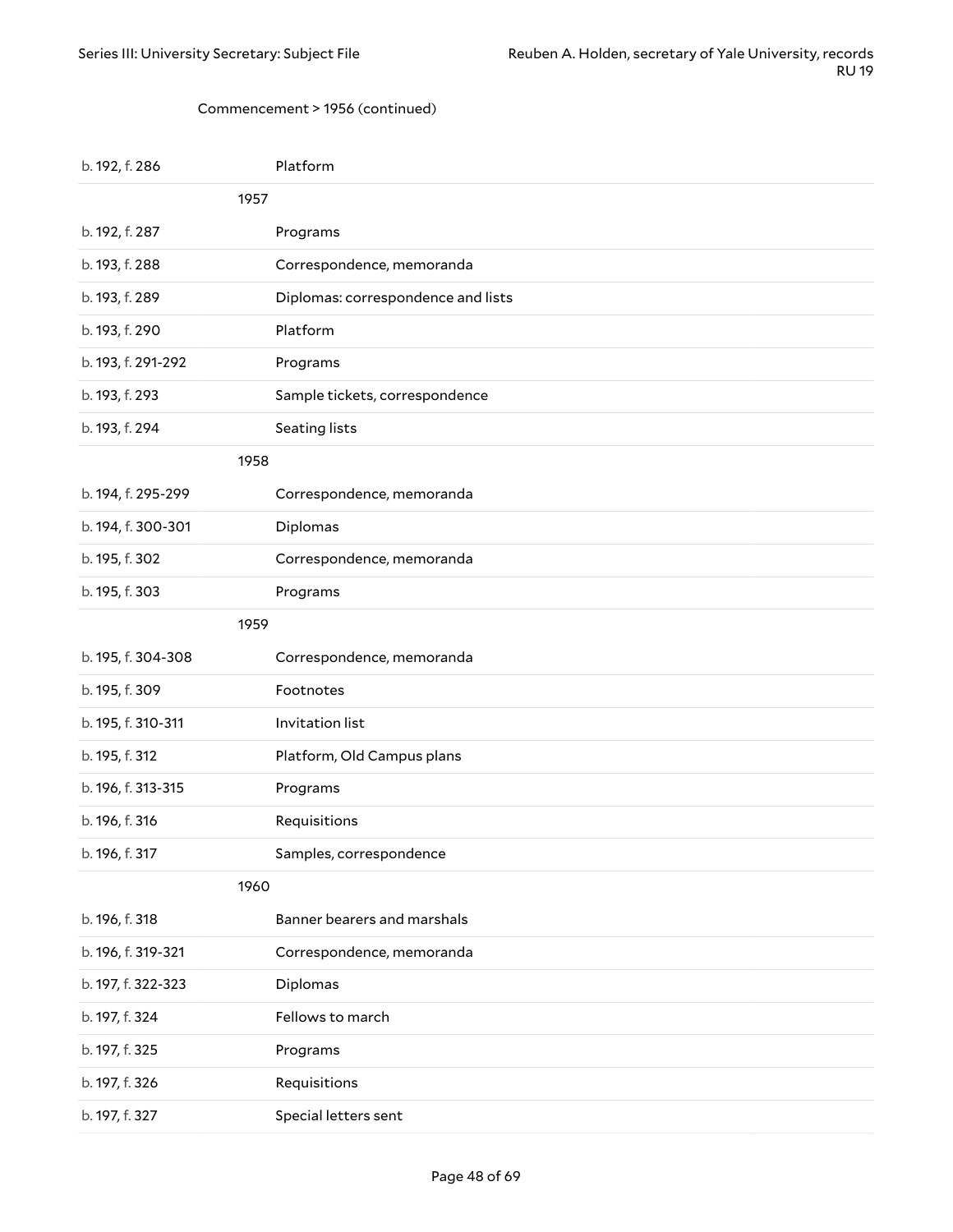#### Commencement (continued)

| 1961               |                                                          |
|--------------------|----------------------------------------------------------|
| b. 197, f. 329     | Baccalaureate                                            |
| b. 197, f. 330-332 | Candidate for degree list                                |
| b. 198, f. 333-336 | Correspondence, memoranda                                |
| b. 198, f. 337     | Honorary degrees                                         |
| b. 198, f. 338     | Honors                                                   |
| b. 198, f. 339     | Programs                                                 |
| b. 198, f. 340     | Program work copies                                      |
| b. 198, f. 341     | Seniors list                                             |
| b. 198, f. 342     | <b>Student Marshalls</b>                                 |
| 1962               |                                                          |
| b. 199, f. 343     | Baccalaureate                                            |
| b. 199, f. 344     | Citations, requisitions                                  |
| b. 199, f. 345     | Class Day                                                |
| b. 199, f. 346-348 | Correspondence, memoranda                                |
| b. 199, f. 349     | Faculty marshall material                                |
| b. 199, f. 350     | Honorary degrees                                         |
| b. 199, f. 351     | Honorary degrees luncheon                                |
| b. 199, f. 352     | Kennedy, J.F., President                                 |
| b. 199, f. 353     | News releases, press material                            |
| b. 199, f. 354     | Programs                                                 |
| b. 200, f. 355     | Rainy day procedure                                      |
| b. 200, f. 356     | Sample letters, tickets                                  |
| b. 200, f. 357     | Special luncheon, platform (Ingalls Rink and Old Campus) |
| b. 200, f. 358     | Stage set-ups                                            |
| b. 200, f. 359     | Sterling Library detail                                  |
| 1963               |                                                          |
| b. 200, f. 361     | Baccalaureate                                            |
| b. 200, f. 362     | Citations                                                |
| b. 200, f. 363     | Class Day                                                |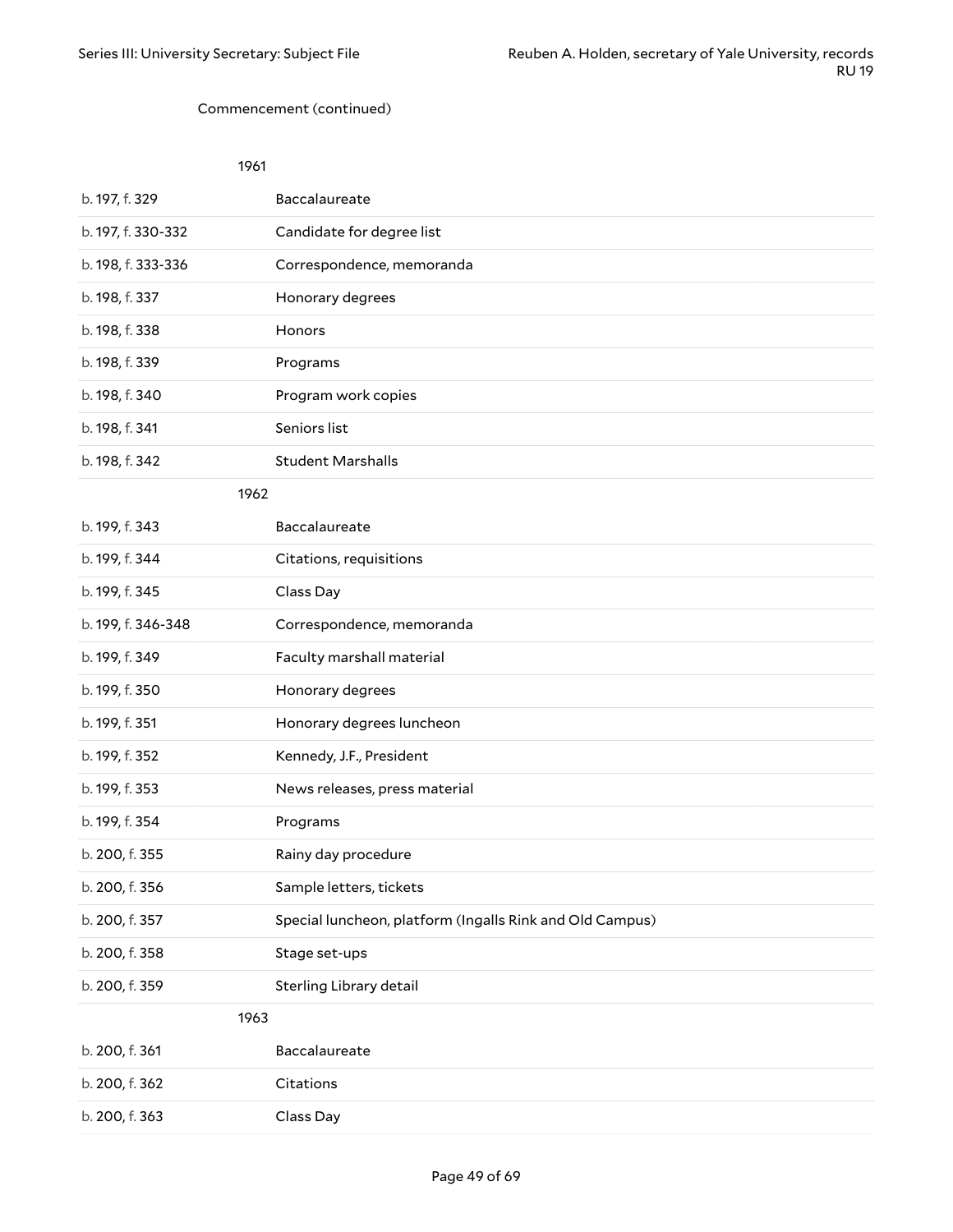#### Commencement > 1963 (continued)

| b. 200, f. 364-366 | Correspondence, memoranda           |
|--------------------|-------------------------------------|
| b. 200, f. 367     | Luncheon                            |
| b. 201, f. 368-369 | Procedure                           |
| b. 201, f. 371     | Programs                            |
| b. 201, f. 372     | Special letters, Masters, Deans     |
| b. 201, f. 373     | <b>Student Marshalls</b>            |
| 1964               |                                     |
| b. 201, f. 374     | Baccalaureate                       |
| b. 201, f. 375     | Correspondence                      |
| b. 201, f. 376     | Class Day                           |
| b. 201, f. 377     | Degree forms                        |
| b. 201, f. 378     | Dorr, Harry B.                      |
| b. 201, f. 379     | Letters to Deans, officers, Masters |
| b. 202, f. 380     | Luncheon                            |
| b. 202, f. 381     | Pictures                            |
| b. 202, f. 382     | Programs                            |
| b. 202, f. 383     | Requisitions                        |
| b. 202, f. 384     | Service Bureau and orders           |
| b. 202, f. 385     | <b>Student Marshalls</b>            |
| 1965               |                                     |
| b. 202, f. 386-387 | Correspondence, memoranda           |
| b. 202, f. 388     | Class Day                           |
| b. 202, f. 389     | Diploma orders                      |
| b. 202, f. 390     | Luncheon                            |
| b. 203, f. 391     | Programs                            |
| b. 203, f. 392     | Samples of printed matter           |
| b. 203, f. 393     | Special letters                     |
| b. 203, f. 394     | <b>Student Marshalls</b>            |
| 1966               |                                     |
| b. 203, f. 395-397 | Correspondence, memoranda           |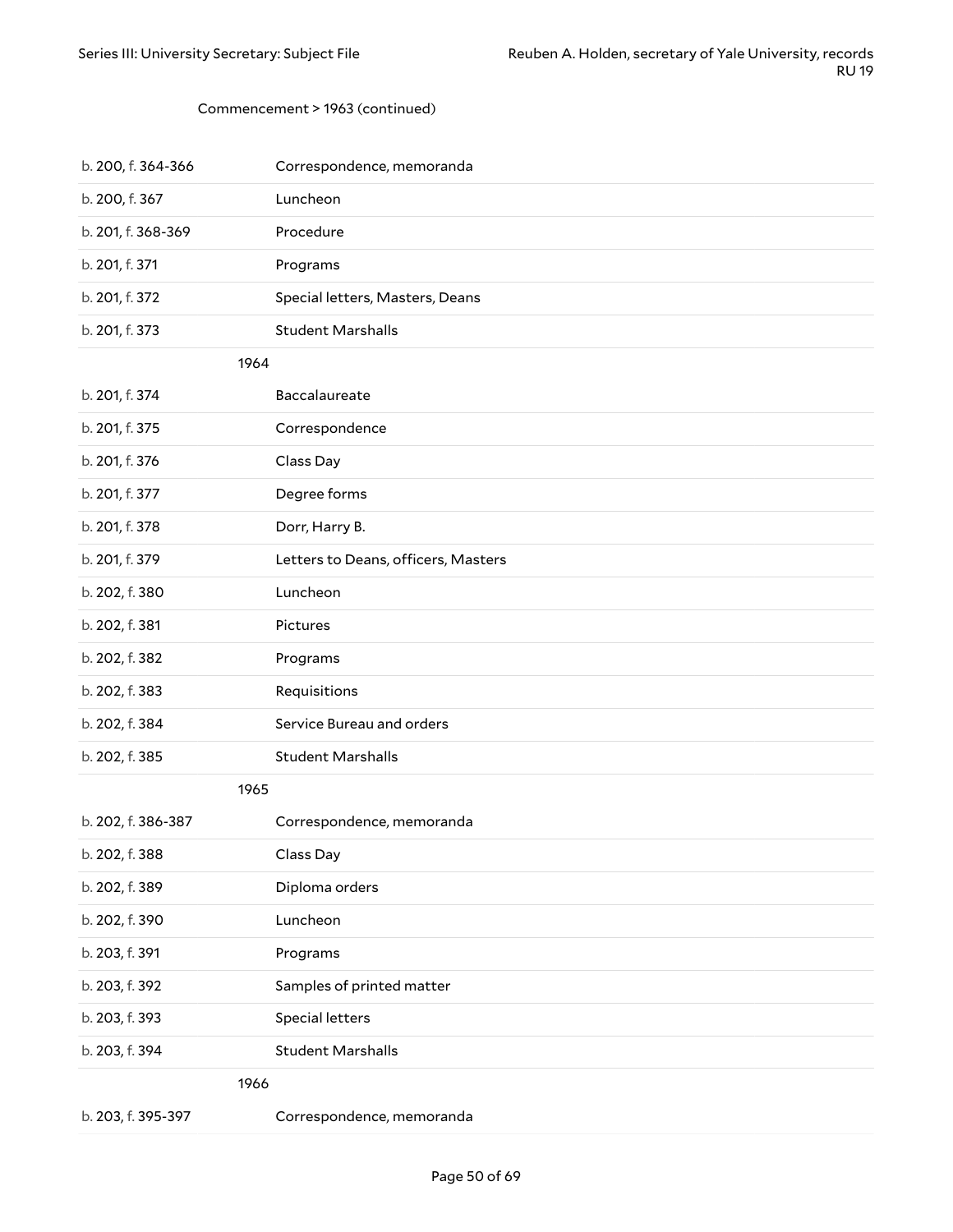#### Commencement > 1966 (continued)

| b. 203, f. 398        | Luncheon                                                     |
|-----------------------|--------------------------------------------------------------|
| b. 203, f. 399        | Miscellaneous: seating plans, honorary degree list, programs |
| b. 203, f. 400        | Programs                                                     |
| b. 203, f. 401        | Requisitions, orders                                         |
| b. 204, f. 402        | Samples, printed material                                    |
| b. 204, f. 403        | <b>Student Marshalls</b>                                     |
| 1967                  |                                                              |
| b. 204, f. 404        | Art & Architecture, School of                                |
| b. 204, f.<br>405-406 | Correspondence, memoranda                                    |
| b. 204, f. 407-411    | Degrees                                                      |
| b. 204, f. 412        | Divinity School                                              |
| b. 204, f. 413        | Dorr, Harry B.                                               |
| b. 204, f. 414        | Drama School                                                 |
| b. 204, f. 415        | Engineering, Forestry: School of                             |
| b. 204, f. 416        | Graduate School                                              |
| b. 204, f. 417-418    | Honorary degrees                                             |
| b. 204, f. 419        | Law School                                                   |
| b. 204, f. 420        | Medicine, School of                                          |
| b. 204, f. 421        | Military                                                     |
| b. 204, f. 422        | Music School, Nursing School                                 |
| b. 204, f. 423        | Procedure                                                    |
| b. 205, f. 424        | Procession, programs                                         |
| b. 205, f. 425        | Programs                                                     |
| b. 205, f. 426        | Requisitions                                                 |
| b. 205, f. 427        | University Council>                                          |
| 1968                  |                                                              |
| b. 205, f. 428        | Calendar, memoranda                                          |
| b. 205, f. 429        | Correspondence, memoranda                                    |
| b. 206, f. 430        | Correspondence, memoranda                                    |
| b. 206, f. 431        | Class Day                                                    |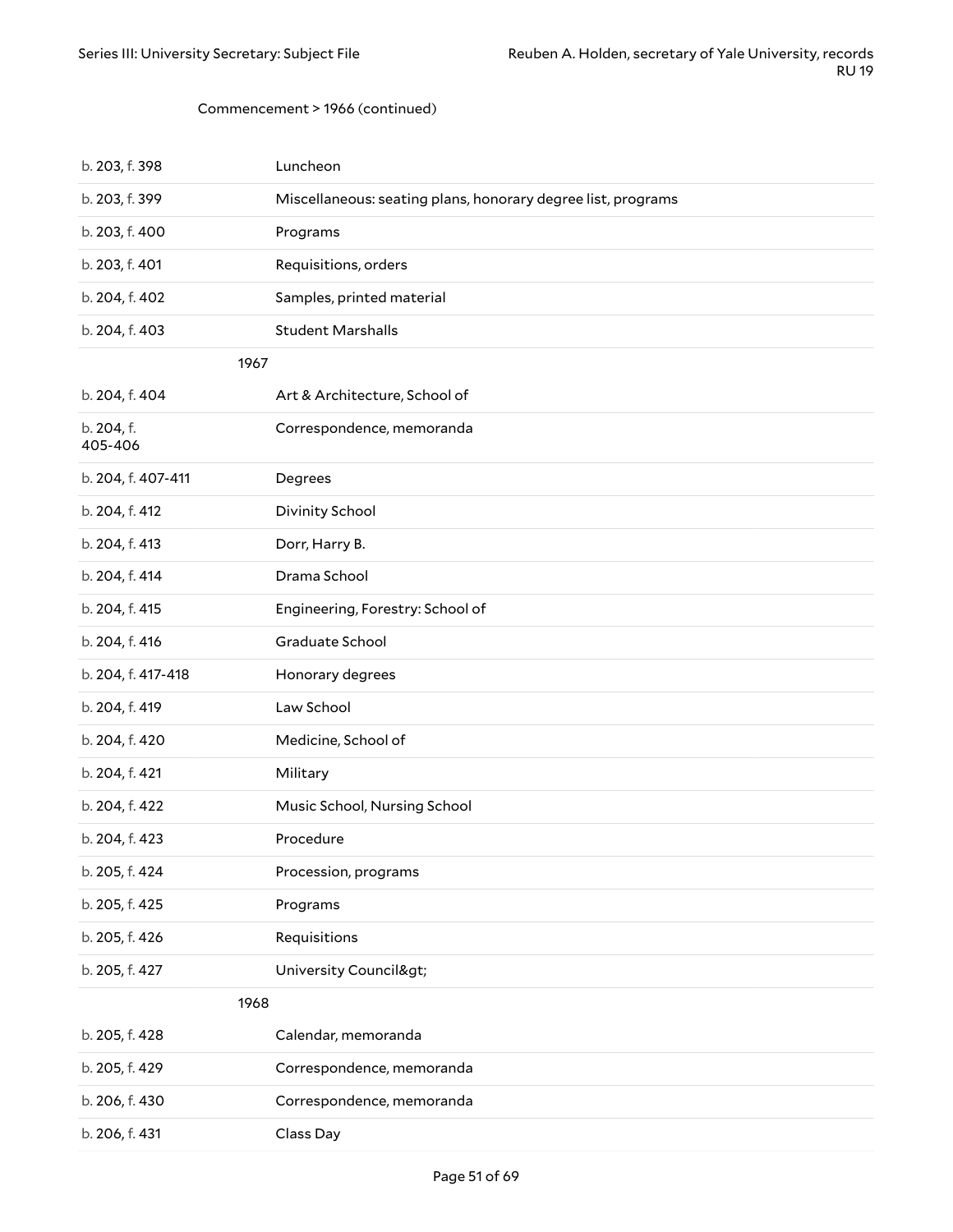#### Commencement > 1968 (continued)

| b. 206, f. 432                | Programs                                           |           |
|-------------------------------|----------------------------------------------------|-----------|
|                               | 1969                                               |           |
| b. 206, f. 433                | Class Day                                          |           |
| b. 206, f. 434                | Correspondence, memoranda                          |           |
| b. 206, f. 435                | Miscellaneous, correspondence, procedure, programs |           |
| b. 206, f. 436                | Procedure, memoranda                               |           |
| b. 206, f. 437                | Programs                                           |           |
| b. 207, f. 438-444 Crank file |                                                    | 1953-1966 |
| b. 208, f.<br>445-448         | Crank file                                         | 1967      |
| b. 208, f. 448-A              | Cross, Wilbur, Medal                               | 1966-1971 |
| b. 209, f. 449                | Degrees: correspondence                            | 1966-1968 |
| b. 209, f.<br>450-452         | Duplicate diplomas                                 | 1965-1967 |
|                               | Henry Fellowships                                  |           |
| b. 209, f. 453-455            | 1948-1952                                          | 1948-1952 |
| b. 210, f. 456-459            | 1956-1957                                          | 1956-1957 |
| b. 210, f. 460-466            | 1956-1966                                          | 1956-1966 |
| b. 211, f. 467-472            | 1957-1959                                          | 1957-1959 |
| b. 212, f. 473-476            | information for directory                          | 1959      |
| b. 212, f. 477                | questionnaires: Harvard                            | 1959      |
|                               | Honorary Degrees                                   |           |
| b. 213, f. 478-481            | A-W                                                | 1953-1954 |
| b. 213, f. 482-483            | A-H                                                | 1955      |
| b. 214, f. 484-485            | $\mathsf{I}\text{-}\mathsf{W}$                     | 1955      |
| b. 214, f. 486-490            | $A-R$                                              | 1956      |
| b. 215, f. 491                | S-W                                                | 1956      |
| b. 215, f. 492                | Miscellaneous                                      | 1956      |
| b. 215, f. 493-495            | A-W                                                | 1957      |
| b. 215, f. 496                | Miscellaneous                                      | 1957      |
| b. 215, f. 497                | $A-E$                                              | 1958      |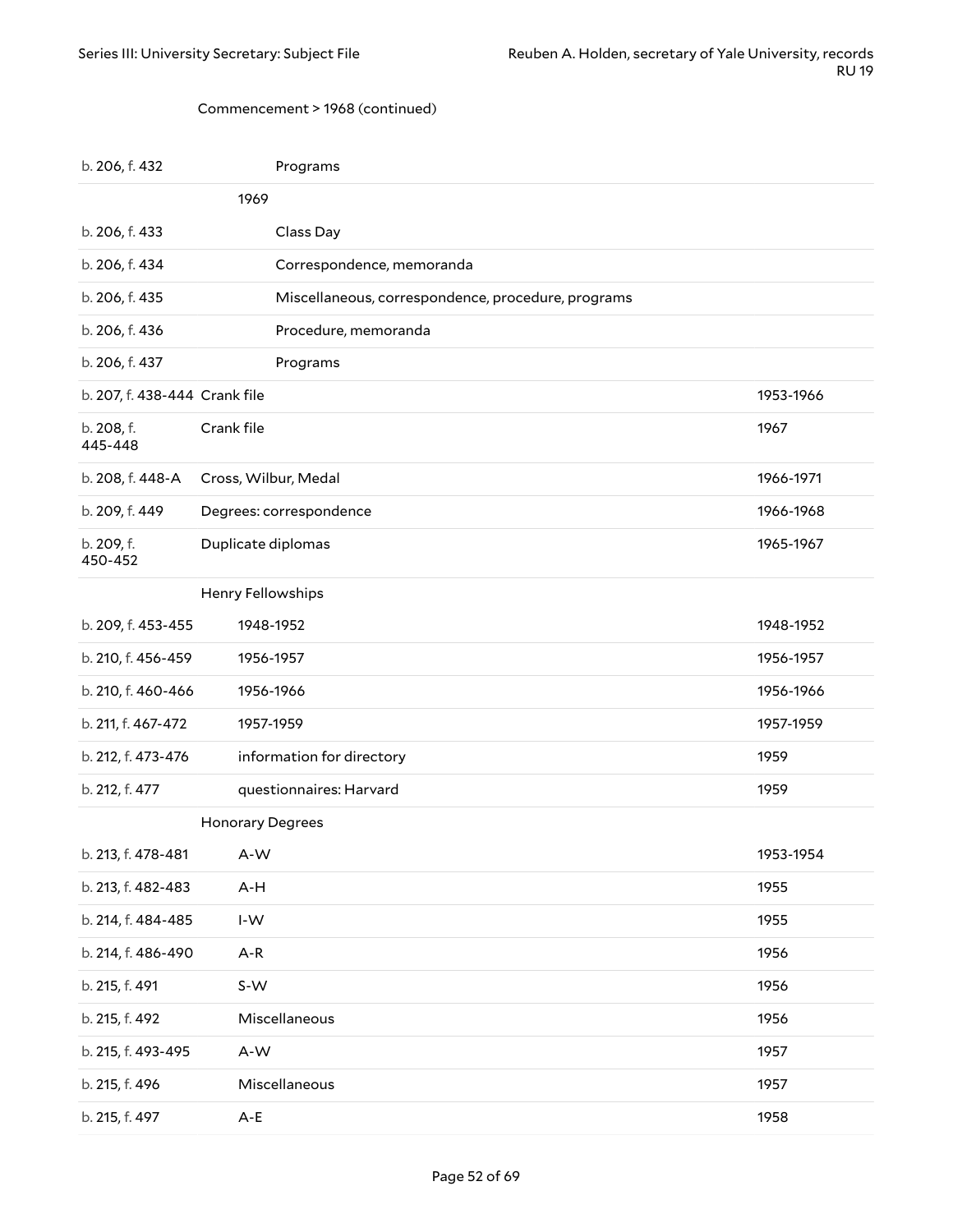#### Honorary Degrees (continued)

| b. 216, f. 498-499 | F-W            | 1958 |
|--------------------|----------------|------|
| b. 216, f. 500-501 | Miscellaneous  | 1958 |
| b. 216, f. 502-503 | A-W            | 1959 |
| b. 216, f. 504-505 | Miscellaneous  | 1959 |
| b. 217, f. 506-508 | A-W            | 1960 |
| b. 217, f. 509-511 | Miscellaneous  | 1960 |
| b. 217, f. 512     | $A-D$          | 1961 |
| b. 217, f. 513     | $E-N$          | 1961 |
| b. 218, f. 514     | O-W            | 1961 |
| b. 218, f. 515     | Miscellaneous  | 1961 |
| b. 218, f. 516-517 | A-W            | 1962 |
| b. 218, f. 518-520 | Miscellaneous  | 1962 |
| b. 219, f. 521-523 | A-W            | 1963 |
| b. 219, f. 524-526 | Miscellaneous  | 1963 |
| b. 220, f. 527-529 | A-W            | 1964 |
| b. 220, f. 530-531 | Correspondence | 1964 |
| b. 220, f. 532     | Miscellaneous  | 1964 |
| b. 220, f. 533     | $A-L$          | 1965 |
| b. 221, f. 534     | M-W            | 1965 |
| b. 221, f. 535-536 | Correspondence | 1965 |
| b. 221, f. 537-538 | Miscellaneous  | 1965 |
| b. 221, f. 539-540 | A-M            | 1966 |
| b. 222, f. 541-542 | $N-Y$          | 1966 |
| b. 222, f. 543     | Correspondence | 1966 |
| b. 222, f. 544     | Miscellaneous  | 1966 |
| b. 222, f. 545-546 | A-W            | 1967 |
| b. 222, f. 547     | Awards: past   | 1967 |
| b. 223, f. 548     | Correspondence | 1967 |
| b. 223, f. 549-550 | Miscellaneous  | 1967 |
| b. 223, f. 551-555 | A-Y            | 1968 |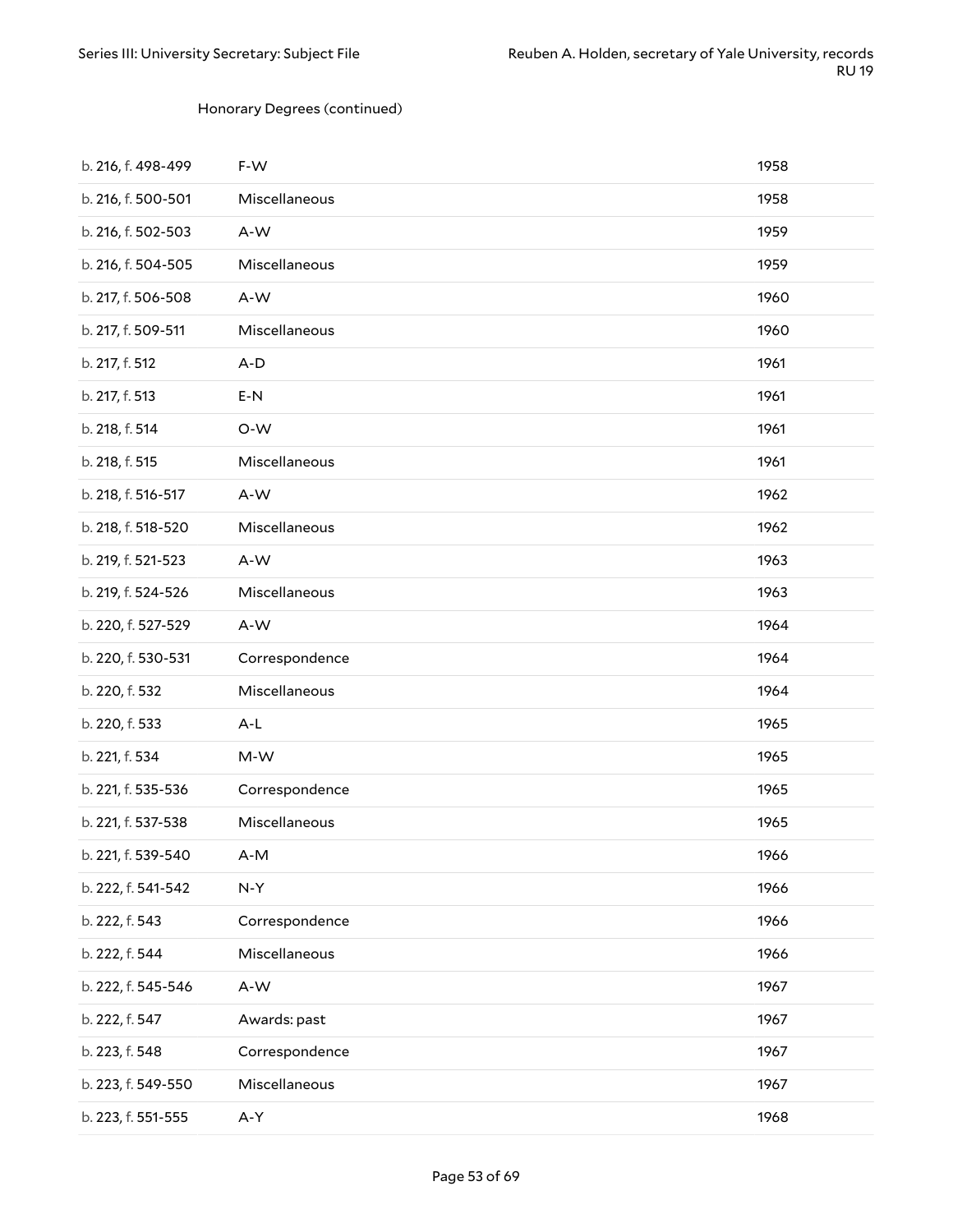#### Honorary Degrees (continued)

| b. 223A, f.<br>556-559 | Miscellaneous                                                     | 1968-1971 |
|------------------------|-------------------------------------------------------------------|-----------|
|                        | Inaugurations                                                     |           |
| b. 224, f. 560-565     | Griswold, Alfred W.                                               | 1950      |
| b. 224, f. 566-569     | Brewster, Kingman, Jr.                                            | 1964      |
| b. 225, f. 570-577     | Brewster, Kingman, Jr.                                            | 1964      |
| b. 226, f. 578-587     | Brewster, Kingman, Jr.                                            | 1964      |
|                        | b. 227, f. 591-597 Inaugurations (old): Convocations, Dedications | 1899-1953 |
|                        | Invitations for Yale Representation                               |           |
| b. 228, f. 598-601     | $A-Z$                                                             | 1953-1954 |
| b. 228, f.<br>602-604  | $A-R$                                                             | 1954-1955 |
| b. 229, f. 605         | $S-Z$                                                             | 1954-1955 |
| b. 229, f. 606-609     | $A-Z$                                                             | 1955-1956 |
| b. 230, f. 610-613     | $A-Z$                                                             | 1957-1958 |
| b. 230, f. 614-615     | $A-G$                                                             | 1957-1958 |
| b. 230A, f.<br>616-619 | $H-Z$                                                             | 1957-1958 |
| b. 230A, f.<br>620-621 | $A-C$                                                             | 1958-1959 |
| b. 231, f. 622-625     | $D-R$                                                             | 1958-1959 |
| b. 232, f. 626-627     | $S-Z$                                                             | 1958-1959 |
| b. 232, f. 628-629     | A-G                                                               | 1956-1960 |
| b. 233, f. 630-632     | $H-M$                                                             | 1956-1960 |
| b. 233, f. 633-634     | $N-Z$                                                             | 1959-1960 |
| b. 234, f. 635-638     | $N-Z$                                                             | 1959-1960 |
| b. 234, f. 639         | A-M                                                               | 1960-1961 |
| b. 235, f. 640-644     | A-M                                                               | 1960-1961 |
| b. 236, f. 645-647     | $N-Z$                                                             | 1960-1961 |
| b. 237, f. 648-652     | A-M                                                               | 1961-1962 |
| b. 238, f. 653-656     | $N-Z$                                                             | 1961-1962 |
| b. 239, f. 657-661     | $A-Z$                                                             | 1962-1963 |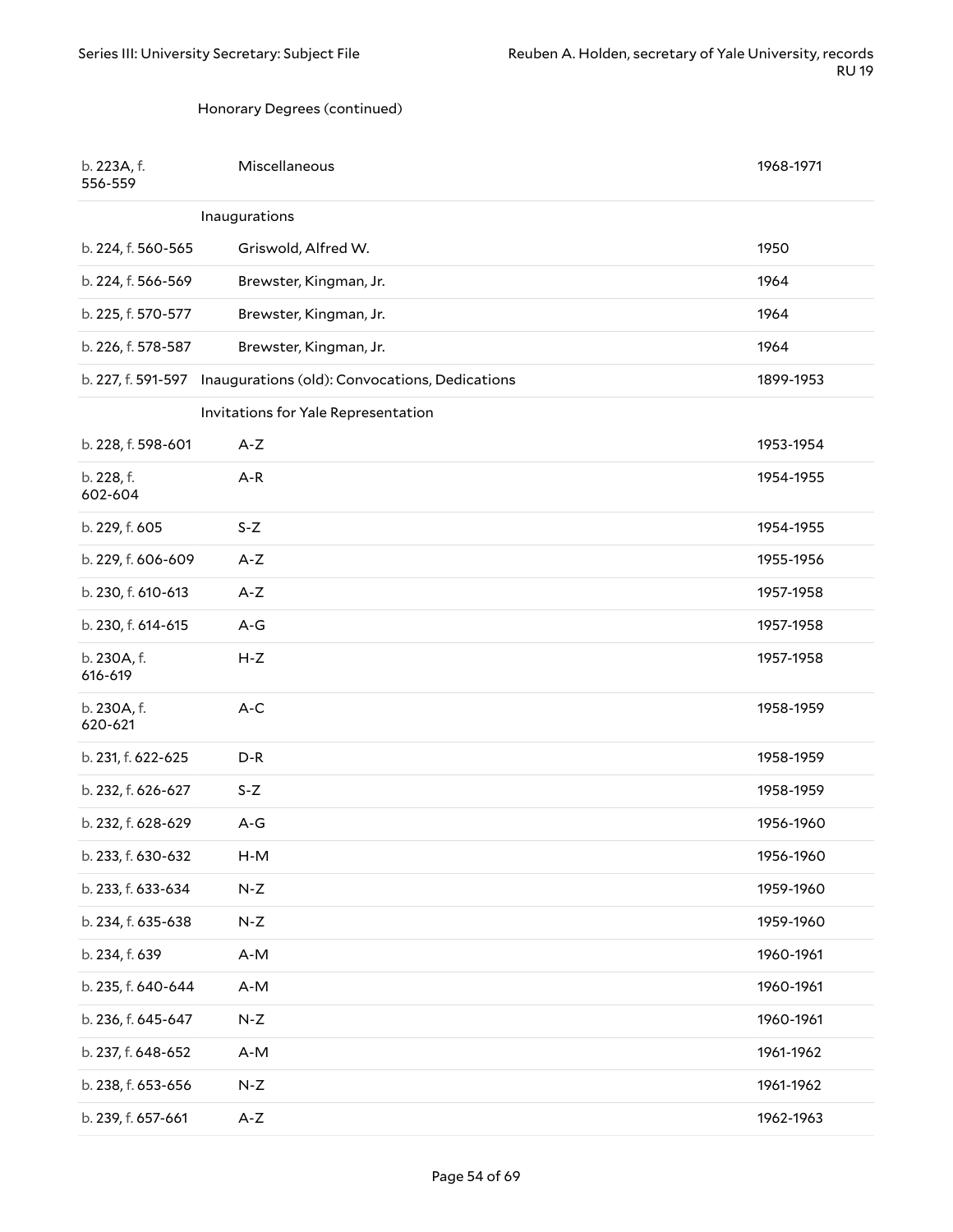#### Invitations for Yale Representation (continued)

| b. 239, f. 662     | Miscellaneous                       | 1962-1963 |
|--------------------|-------------------------------------|-----------|
| b. 240, f. 663-667 | $A-Z$                               | 1963-1964 |
| b. 240, f. 668     | Miscellaneous                       | 1963-1964 |
| b. 241, f. 669-672 | $A-N$                               | 1964-1965 |
| b. 242, f. 673-674 | $O-Z$                               | 1964-1966 |
| b. 243, f. 675-678 | $A-R$                               | 1965-1966 |
| b. 244, f. 679-680 | $S-Z$                               | 1965-1966 |
| b. 245, f. 681-688 | $A-N$                               | 1966-1967 |
| b. 246, f. 689-693 | $N-Z$                               | 1966-1967 |
| b. 247, f. 694-695 | $N-Z$                               | 1966-1967 |
| b. 248, f. 696     | Japan and Yale                      | 1965      |
| b. 248, f. 697     | Japan and Yale                      | 1967-1968 |
|                    | Lectures                            |           |
| b. 249, f. 698-706 | General                             | 1952-1966 |
| b. 250, f. 707-712 | Bergen                              | 1953-1963 |
| b. 250, f. 713     | <b>Bromley</b>                      | 1955-1965 |
| b. 250, f. 714-715 | Chubb Fellowship                    | 1954-1965 |
| b. 250, f. 716     | Embree                              | 1951-1956 |
| b. 250, f. 717     | Gooch                               | 1955-1965 |
| b. 250, f. 718-719 | Harvard                             | 1958-1965 |
| b. 250, f. 720     | Hendrickson                         | 1960-1963 |
| b. 250, f. 721     | Hoyt Fellow                         | 1955-1965 |
| b. 251, f. 722-723 | Hume, Edward H.                     | 1957-1965 |
| b. 251, f. 724     | Lamont                              | 1954-1965 |
| b. 251, f. 725-730 | Lectureships and visitors           | 1952-1961 |
| b. 251, f. 731     | <b>Political Science Conference</b> | 1955      |
| b. 252, f. 732     | Ray, Isaac                          | 1953      |
| b. 253, f. 733     | Records                             | 1957-1963 |
| b. 253, f. 734-747 | Silliman                            | 1929-1966 |
| b. 253, f. 748-755 | Terry                               | 1953-1966 |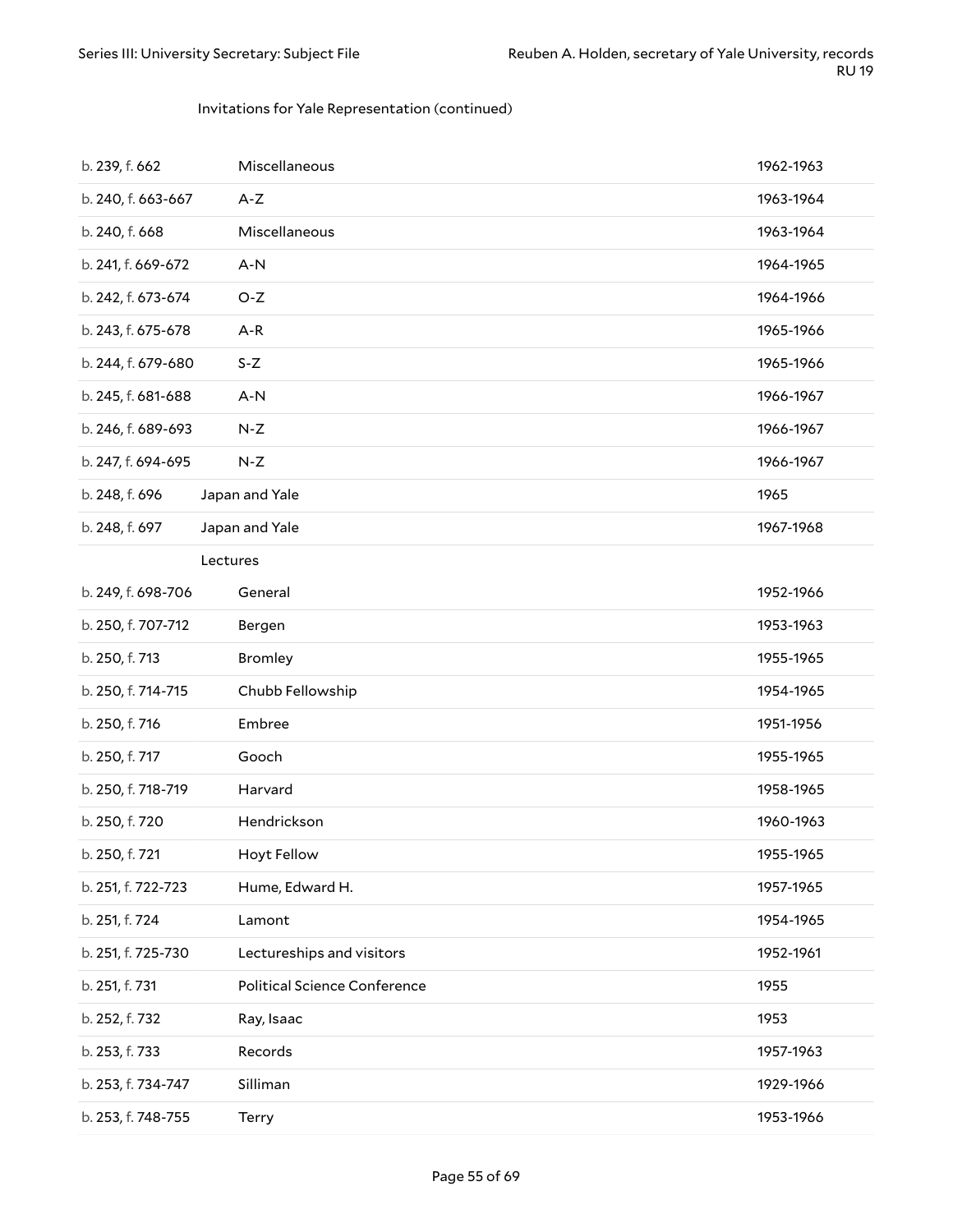#### Lectures (continued)

| b. 253, f. 756                             | Thomas, Ralph Hill                 | 1956-1965 |
|--------------------------------------------|------------------------------------|-----------|
| b. 253, f. 757                             | Trends in science                  | 1955-1961 |
| b. 254, f. 758-767                         | Trumbull                           | 1953-1966 |
| b. 254, f. 768-772                         | University                         | 1965-1966 |
| b. 255, f.<br>773-778b. 256, f.<br>779-784 | Woodward                           | 1953-1966 |
| b. 257, f. 785-789 Library bookplates      |                                    | undated   |
|                                            | May Day Week-End                   | 1970      |
| b. 258, f. 790-795                         | Correspondence                     |           |
| b. 258, f. 796-797                         | <b>Broadsides</b>                  |           |
| b. 258, f. 798                             | Burns: fair trial for a black man  |           |
| b. 259, f. 799                             | Faculty alumni support             |           |
| b. 259, f. 800-801                         | Film project                       |           |
| b. 259, f. 802                             | Information packet                 |           |
| b. 259, f. 803-804                         | Law School memoranda               |           |
| b. 259, f. 805                             | Letters to the Corporation         |           |
| b. 259, f. 806                             | Miscellaneous documents            |           |
| b. 259, f. 807                             | Miscellaneous newspaper duplicates |           |
| b. 259, f. 808                             | Operation watchdog                 |           |
| b. 260, f. 809-811                         | Outside press                      |           |
| b. 260, f. 812                             | President Brewster's statements    |           |
| b. 260, f. 813                             | Strike: newspaper duplicates       |           |
| b. 260, f. 814                             | University Preparations and Plans  |           |
| b. 260, f. 815                             | Yale Daily News duplicates         |           |
| b. 261, f. 816-818                         | Yale publications                  |           |
|                                            | Prizes, Scholarships [extinct]     |           |
| b. 262, f. 819                             | Administrative Science             | 1971      |
| b. 262, f. 820                             | Art and Architecture, School of    | 1953-1958 |
| b. 262, f. 821                             | Barnes, John Hampton               | 1957      |
| b. 262, f. 822                             | Carnegie-Yale                      | 1958      |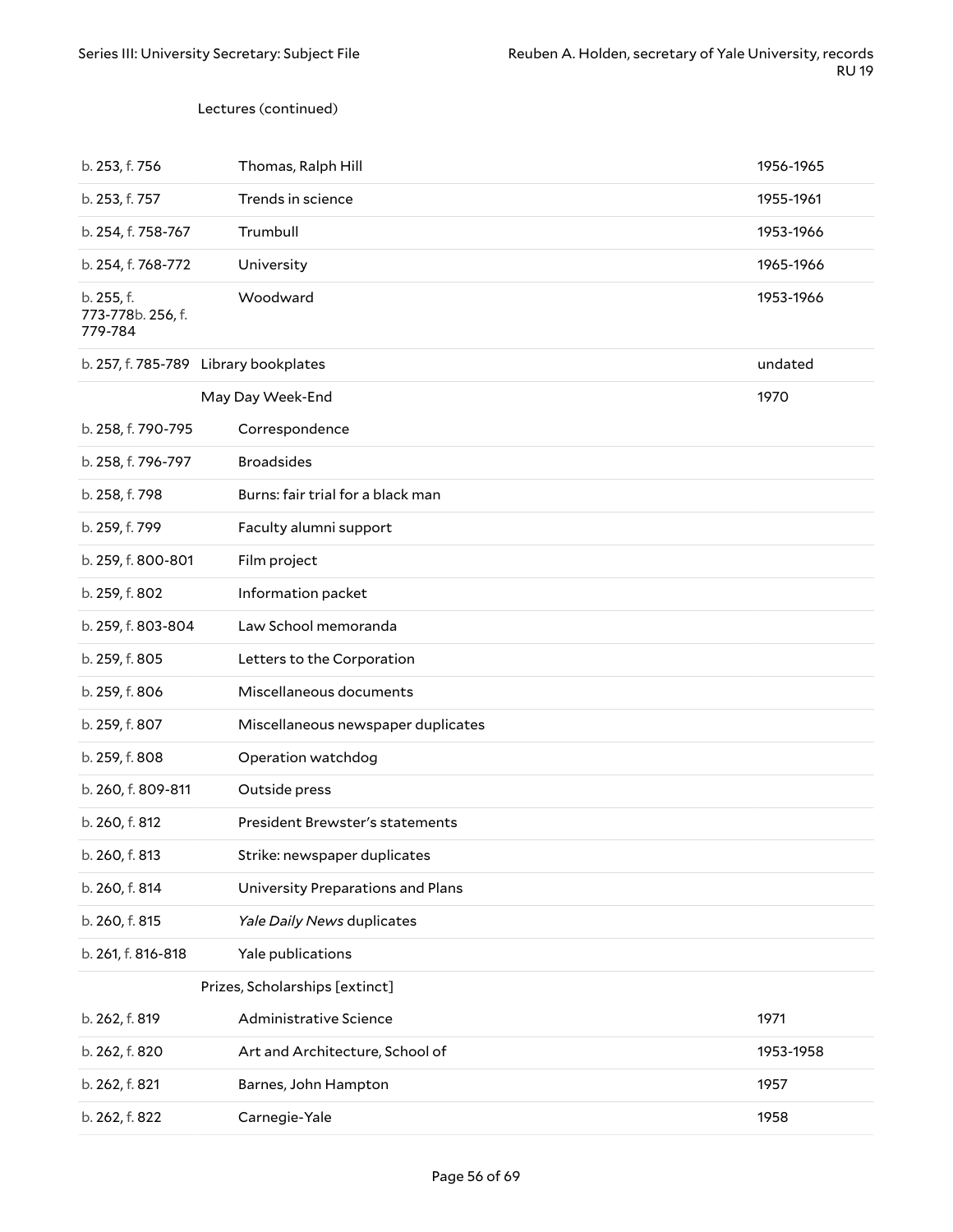#### Prizes, Scholarships [extinct] (continued)

| b. 262, f. 826     | Dante                                            | 1955      |
|--------------------|--------------------------------------------------|-----------|
| b. 262, f. 827     | <b>Engineering School</b>                        | 1954-1966 |
| b. 262, f. 828-831 | German                                           | 1957-1963 |
| b. 263, f. 832-833 | Green, C.W. Douglass                             | 1966-1968 |
| b. 263, f. 834     | Letters on prizes                                | 1969      |
| b. 263, f. 835     | Metcalf                                          | 1965      |
| b. 263, f. 836     | Miscellaneous material                           | 1950-1966 |
| b. 263, f. 837     | Mitchell, Sidney Knox                            | 1961-1966 |
| b. 263, f. 838     | New York Yale Club                               | 1952-1966 |
| b. 263, f. 839     | Overbrook                                        | 1960-1968 |
| b. 263, f. 840     | Plimpton, Chester Harding                        | 1953-1966 |
| b. 263, f. 842     | Scherrill, Henry Knox                            | 1960-1968 |
| b. 263, f. 843     | Von Humboldt, Alexander                          | 1960-1962 |
| b. 263, f. 844     | Webb, Gertie Emily Gorman                        | 1952      |
| b. 263, f. 845-846 | Yale-Heidelberg                                  | 1952-1959 |
|                    |                                                  |           |
|                    | Reserve Officer Training Corps [ROTC]            |           |
| b. 264, f. 847-853 | Advisory panel                                   | 1969-1971 |
| b. 265, f. 854-855 | Advisory panel                                   | 1969-1971 |
| b. 265, f. 856     | American Universities Survey, The Association of | 1970      |
| b. 265, f. 857-861 | Army                                             | 1968-1970 |
| b. 266, f. 862     | Army and Navy                                    | 1970-1971 |
| b. 266, f. 863     | Brewster, President: special report of alumni    | 1969      |
| b. 266, f. 864-867 | Meetings                                         | 1966-1969 |
| b. 267, f. 868-871 | Miscellaneous                                    | 1969      |
| b. 268, f. 872     | National Guard Plan                              | undated   |
| b. 268, f. 873     | Naval Science, Department of                     | 1968-1969 |
| b. 268, f. 874     | Navy                                             | 1969-1970 |
| b. 268, f. 875     | Navy agreement                                   | 1969      |
| b. 268, f. 876     | New Senior Program                               | 1969      |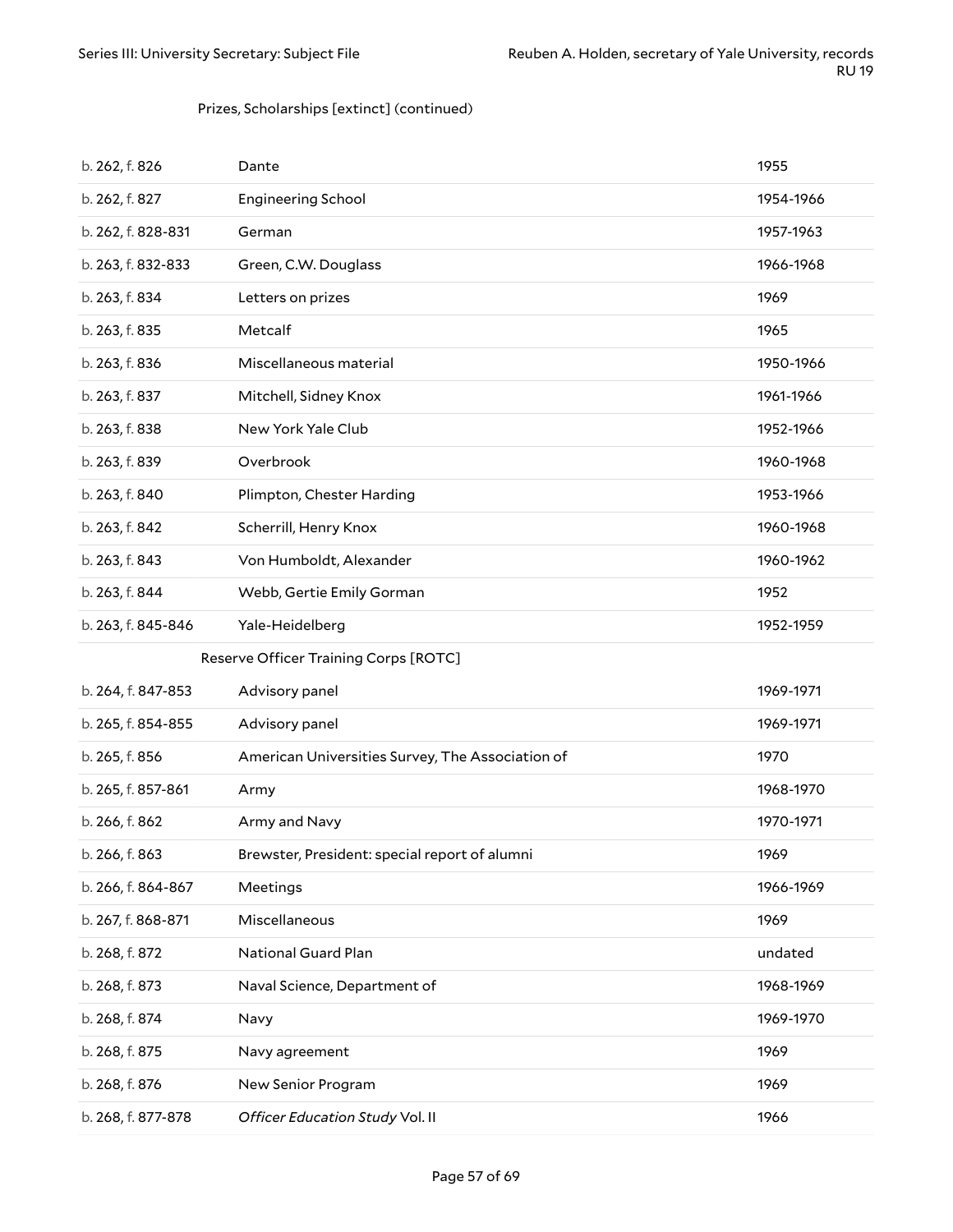### Reserve Officer Training Corps [ROTC] (continued)

| b. 269, f. 879                             | Pamphlets, clippings                          | 1969      |
|--------------------------------------------|-----------------------------------------------|-----------|
| b. 269, f. 880                             | World War II training                         | 1941-1942 |
|                                            | Russian Exchange                              |           |
| b. 269, f. 881-882                         | Correspondence                                | 1959-1963 |
| b. 269, f. 883                             | Heidelberg affiliation                        | 1953-1955 |
| b. 269, f. 884-885                         | Newspaper clippings on Russian education      | 1957-1961 |
| b. 269, f. 886                             | Post-doctoral studies and correspondence      | 1959-1963 |
| b. 270, f. 887-895 Senior Class Day        |                                               | 1959-1970 |
| b. 270, f. 896-897 Services of remembrance |                                               | 1950-1967 |
|                                            | <b>Special Events</b>                         |           |
| b. 272, f. 903                             | Angell: 100th birthday                        | 1969      |
| b. 272, f. 904                             | Barghoorn incident                            | 1963      |
| b. 272, f. 905                             | Becton Center: dedication                     | 1970      |
| b. 272, f. 906                             | Becton cornerstone                            | 1968      |
| b. 272, f. 907                             | <b>Becton Laboratory</b>                      | 1969-1970 |
| b. 272, f. 908                             | Blair, Edwin Foster dinner                    | 1970      |
| b. 272, f. 909                             | Breit symposium                               | 1968      |
| b. 272, f. 910                             | Brewster, Kingman, Jr.: election as president | 1963      |
| b. 272, f. 911                             | Brewster, Kingman, Jr.: fifth anniversary     | 1968      |
| b. 272, f. 912                             | Carillon dedication                           | 1966      |
| b. 272, f. 913                             | Chase, Betsy reception                        | 1970      |
| b. 273, f. 914                             | Dante's birth: 700th anniversary              | 1965-1966 |
| b. 273, f. 915                             | DeVane bust unveiling                         | 1968      |
| b. 273, f. 916                             | DeVane memorial service                       | 1965      |
| b. 273, f. 917                             | Devane: Phi Beta Kappa banquet in honor of    | 1966      |
| b. 273, f. 918                             | Drama School 40th anniversary                 | 1965-1966 |
| b. 273, f. 919                             | Eisenhower memorial service                   | 1969      |
| b. 273, f. 920-921                         | Ezra Stiles and Morse College dedication      | 1962      |
| b. 274, f. 922                             | Fisher, Irving Centennial                     | 1967      |
| b. 274, f. 923                             | Golf course: watering system                  | 1968      |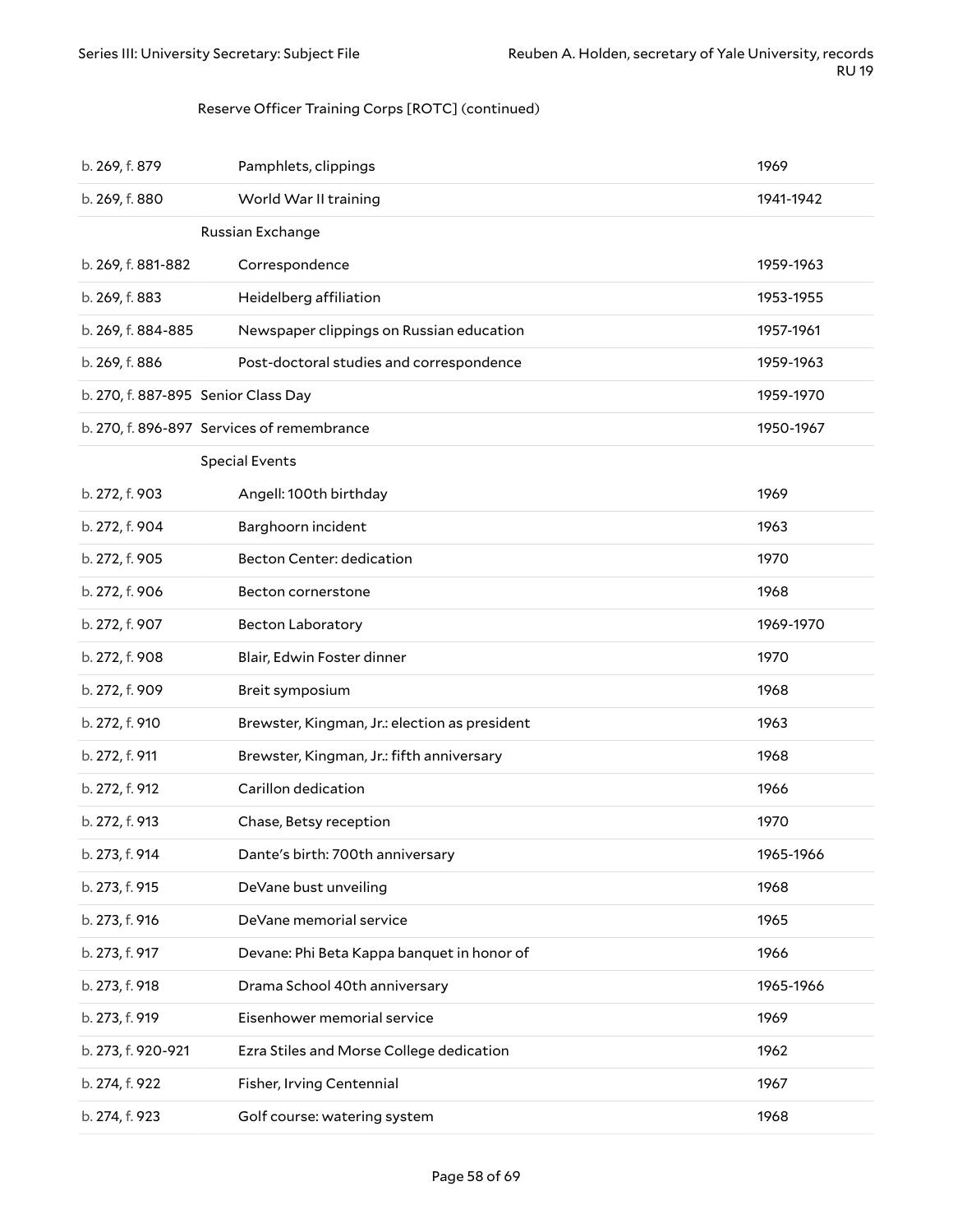#### Special Events (continued)

| b. 274, f. 924     | Graduate and professional schools assembly       | 1953-1954 |
|--------------------|--------------------------------------------------|-----------|
| b. 274, f. 925     | Griswold, A. Whitney                             | 1963      |
| b. 274, f. 926     | Griswold plaque                                  | 1968      |
| b. 274, f. 927-928 | Harvard ceremony for President Pusey             | 1954      |
| b. 274, f. 929     | Harvard weekend thank-you letters                | 1954      |
| b. 274, f. 930     | Hunter Radiation Center: addition                | 1965-1966 |
| b. 274, f. 931     | King, Martin Luther death                        | 1968      |
| b. 274, f. 932     | Kiphuth memorial                                 | 1968      |
| b. 274, f. 933     | Kline Biology Tower: dedication                  | 1966      |
| b. 275, f. 934     | Laboratory of Clinical Investigation: dedication | 1965      |
| b. 275, f. 935     | Medical Library plaque unveiling                 | 1969      |
| b. 275, f. 936     | Memorial service for eight students              | 1962      |
| b. 275, f. 937     | Mental Health, Connecticut, dedication           | 1966      |
| b. 275, f. 938     | Morse and Ezra Stiles: new residential colleges  | 1962-1963 |
| b. 275, f. 939     | Music Centennial                                 | 1954-1955 |
| b. 275, f. 940     | Music School: 75th anniversary                   | 1969-1970 |
| b. 275, f. 941     | National Historic Landmarks                      | 1967      |
| b. 275, f. 942     | New Haven Symphony: 75th anniversary             | 1969      |
| b. 275, f. 943     | Nuclear Structure Laboratory dedication          | 1966      |
| b. 275, f. 944     | Obookiah ceremony                                | 1968      |
| b. 275, f. 945     | Ore, Oystein Symposium                           | 1968      |
| b. 276, f. 946-947 | Peabody Museum Centennial                        | 1966      |
| b. 276, f. 948     | Pediatric facility on Hunter 4 dedication        | 1966      |
| b. 276, f. 949     | Pharmacology dedication                          | 1967      |
| b. 276, f. 950     | Phelps Hall                                      | 1967      |
| b. 276, f. 951     | Phi Beta Kappa dinner                            | 1968      |
| b. 276, f. 952     | Sizer memorial service                           | 1967      |
| b. 276, f. 953     | Stagg, A.A.: 100th birthday                      | 1962      |
| b. 276, f. 954     | <b>Students for a Democratic Society</b>         | 1969      |
| b. 277, f. 955     | Trumbull Stamp ceremony                          | 1968      |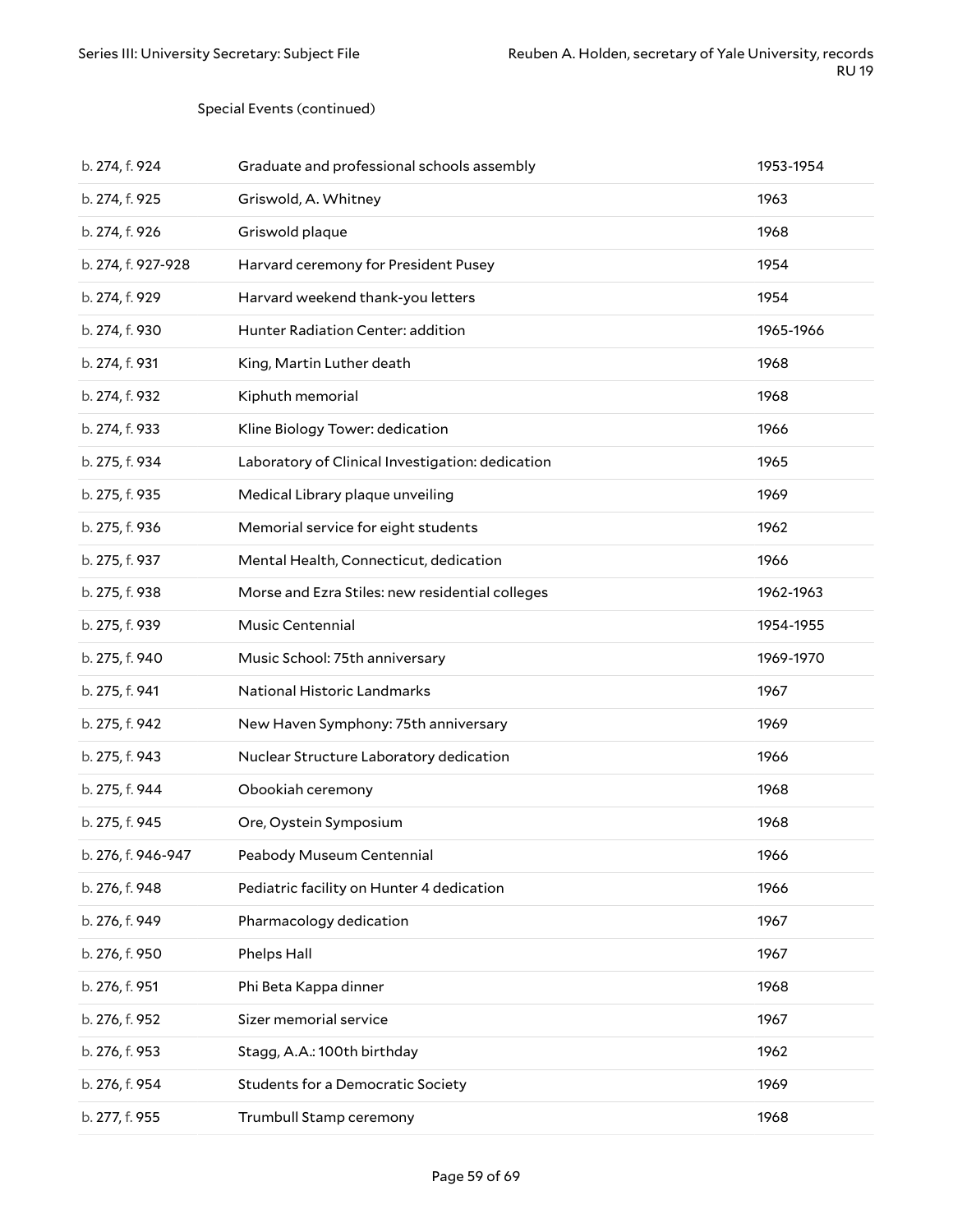#### Special Events (continued)

| b. 277, f. 956 | Wallace incident                                                      | 1963             |
|----------------|-----------------------------------------------------------------------|------------------|
| b. 277, f. 957 | Webster, Noah: 200th anniversary                                      | 1958             |
| b. 277, f. 958 | Wetlands Committee Inc.                                               | 1968-1969        |
| b. 277, f. 959 | Wittstein, Eddie: presentation                                        | 1967             |
| b. 277, f. 960 | Yale Daily News: memorial edition of the                              | 1965             |
| b. 277, f. 961 | Yale in New Haven: 250th anniversary                                  | 1966             |
| b. 277, f. 962 | Yale Shakespeare Festival                                             | 1954             |
|                | <b>Special Reports</b>                                                |                  |
| b. 278, f. 963 | Alumni Affairs: Study of the report of the commission                 | 1971             |
| b. 278, f. 964 | Audio-Visual Center: memoranda                                        | undated          |
| b. 278, f. 965 | Bachelor of Arts: Annual report on the experimental five-year program | 1969-1970        |
| b. 278, f. 966 | Capital funds for university's libraries                              | 1964             |
| b. 278, f. 967 | Class of 1965: profile of                                             | 1965             |
| b. 278, f. 968 | Committee on Discipline Report of the President's                     | 1968             |
| b. 278, f. 969 | "Computers for the Humanities?,"                                      | 1965             |
| b. 278, f. 970 | Council, Yale University                                              |                  |
| b. 278, f. 971 | Development Board Convocation: Yale transcript                        | 1970             |
| b. 278, f. 972 | Drug Dependent Institute for Training and Research                    | 1970-1971        |
| b. 278, f. 973 | <b>Educational planning</b>                                           | $[1970 - 1971?]$ |
| b. 278, f. 974 | Employment Program Committee: undergraduate                           | 1971             |
| b. 278, f. 975 | Engineering education at Yale University                              | 1961             |
| b. 278, f. 976 | Film Committee                                                        | 1965             |
| b. 279, f. 978 | Foreign Student Institute                                             | 1964             |
| b. 279, f. 979 | Foreign students and post doctoral fellows                            | 1970-1971        |
| b. 279, f. 980 | Fulbright Scholars, a report on the conference of                     | 1962             |
| b. 279, f. 981 | Hall Report, The                                                      | 1968             |
| b. 279, f. 982 | International studies, ten year plan                                  | 1960             |
| b. 279, f. 983 | Junior Faculty research support proposal                              | 1962             |
| b. 279, f. 984 | Junior Science and Humanities Symposium                               | 1967             |
| b. 279, f. 985 | Needs of Yale, The Ten year                                           | 1966-1967, 1967  |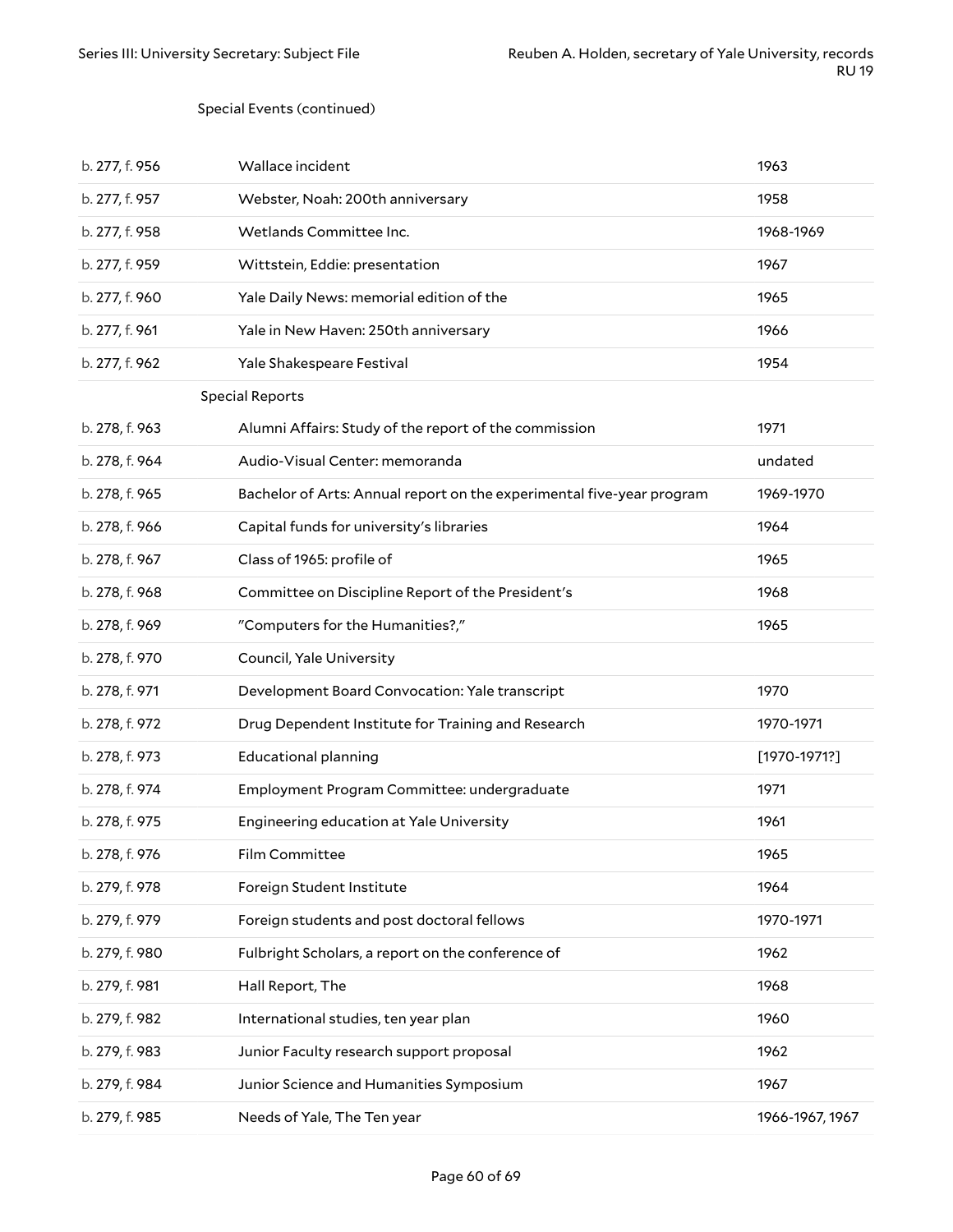#### Special Reports (continued)

| b. 279, f. 986          | Nursing Education, Yale and                                   | undated   |
|-------------------------|---------------------------------------------------------------|-----------|
| b. 279, f. 987          | Obligations for Yale University, A Bill of                    | 1968      |
| b. 279, f. 988          | Ophthomology: Report of Activity                              | 1968-1970 |
| b. 279, f. 989          | Peace Corps: Senior Year Training Program                     | 1964      |
| b. 280, f. 990          | President's Special Committee, Summary of Recommendations by  | 1959      |
| b. 280, f. 991          | Sex descrimination at Yale                                    | 1971      |
| b. 280, f. 992          | Simpson Report on University Administration                   | 1958      |
| b. 280, f. 993          | Social Science, Institute of                                  | 1970      |
| b. 280, f. 994          | Social Studies, Twelfth Yale Conference on the Teachings of   | 1967      |
| b. 280, f. 995          | Steering Committee Report to Faculty                          | 1965      |
| b. 280, f. 996          | Sterling Library: Selective Book Retirement Program           | undated   |
| b. 280, f. 997          | Study of 221 students who dropped out of college and returned | 1961-1964 |
| b. 280, f. 998          | Summer High School: Yale                                      | 1965      |
| b. 280, f. 999          | Urban Studies Program                                         | 1967      |
| b. 280, f. 1000         | Volunteer Services, Office of                                 | 1970-1971 |
| b. 280, f. 1001         | Women at Yale, Status of                                      | 1971      |
| b. 280, f. 1002         | Yale and the Schools                                          | undated   |
|                         | <b>Student Activities</b>                                     | 1969      |
| b. 281, f. 1003         | Brewster, Kingman, Jr.: statements                            |           |
| b. 281, f. 1004         | Campus fliers                                                 |           |
| b. 281, f. 1005         | Coalition for a new university                                |           |
| b. 281, f. 1006         | Disturbances                                                  |           |
| b. 281, f. 1007         | Press coverage                                                |           |
| b. 281, f. 1008         | Protests                                                      |           |
| b. 281, f. 1009         | <b>Statements</b>                                             |           |
| b. 281, f. 1010         | Student activism                                              |           |
| b. 281, f. 1011         | University general meetings                                   |           |
|                         | "Town and Gown"                                               |           |
| b. 282, f.<br>1012-1014 | Community based projects                                      | 1960-1968 |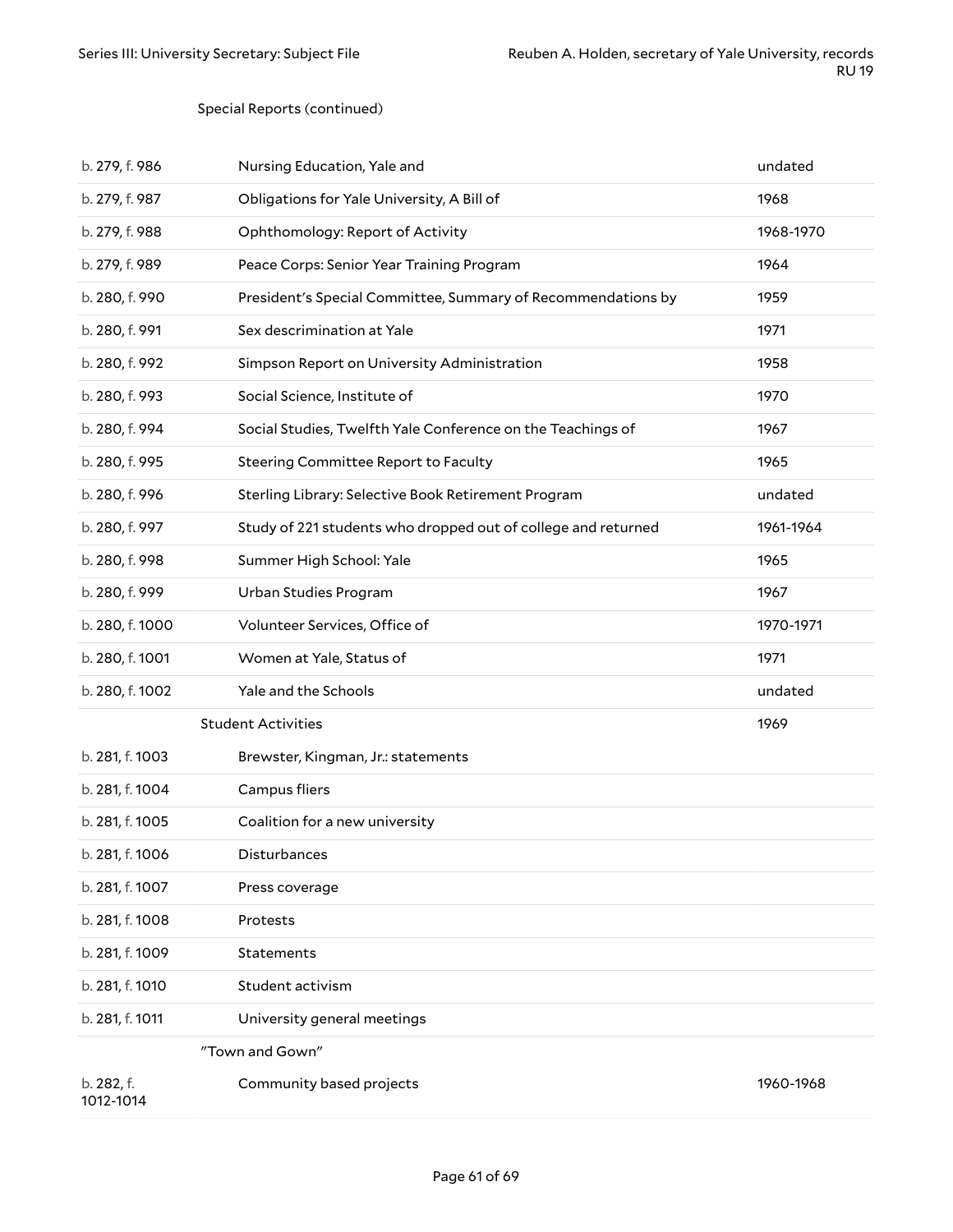#### "Town and Gown" (continued)

| b. 282, f.<br>1015-1016 | Meetings                                  | 1959-1962 |
|-------------------------|-------------------------------------------|-----------|
| b. 282, f. 1017         | Police Science and Administration Program | undated   |
| b. 282, f. 1018         | "Yale Your Neighbor": Radio Station WELI  | 1961      |
| b. 282, f. 1019         | Youth Welfare, Committee on               | 1959-1960 |
|                         | University Council Correspondence         |           |
| b. 283, f. 1020         | <b>Advisory Council</b>                   | 1947      |
| b. 283, f. 1021         | Affairs, University Committee on          | 1947-1948 |
| b. 283, f. 1022         | Aldrich, Malcolm P.                       | 1957-1958 |
| b. 283, f. 1023         | Altschul, Frank                           | 1955-1959 |
| b. 283, f. 1024         | Alumni Organizations: Committee on        | 1948-1954 |
| b. 283, f. 1025         | Ashburn, Frank                            | 1951-1954 |
| b. 283, f. 1026         | <b>Brochure</b>                           | 1947      |
| b. 283, f. 1027         | Commbe, Reginald G.                       | 1953-1955 |
| b. 283, f. 1028         | Cooper, James W.                          | 1958-1959 |
| b. 283, f.<br>1029-1030 | Data and suggestions                      | 1948-1950 |
| b. 284, f.<br>1031-1033 | Development                               | 1946-1951 |
| b. 284, f. 1034         | Early                                     | 1947-1948 |
| b. 284, f.<br>1035-1036 | <b>Executive Committee</b>                | 1947-1951 |
| b. 284, f.<br>1037-1039 | Forestry School, Committee on             | 1947-1955 |
| b. 285, f. 1040         | Given, William B., Jr.                    | 1947-1948 |
| b. 285, f. 1041         | Humanities, Committee on the              | 1947-1952 |
| b. 285, f.<br>1042-1043 | Invitations, Listening Posts              | 1948-1950 |
| b. 285, f. 1044         | Members at large                          | 1948-1950 |
| b. 285, f.<br>1045-1046 | Medical Affairs, Committee on             | 1948-1953 |
| b. 286, f. 1047         | Military and Naval Affairs, Committee on  |           |
| b. 286, f.<br>1048-1050 | Miscellaneous                             | 1959-1961 |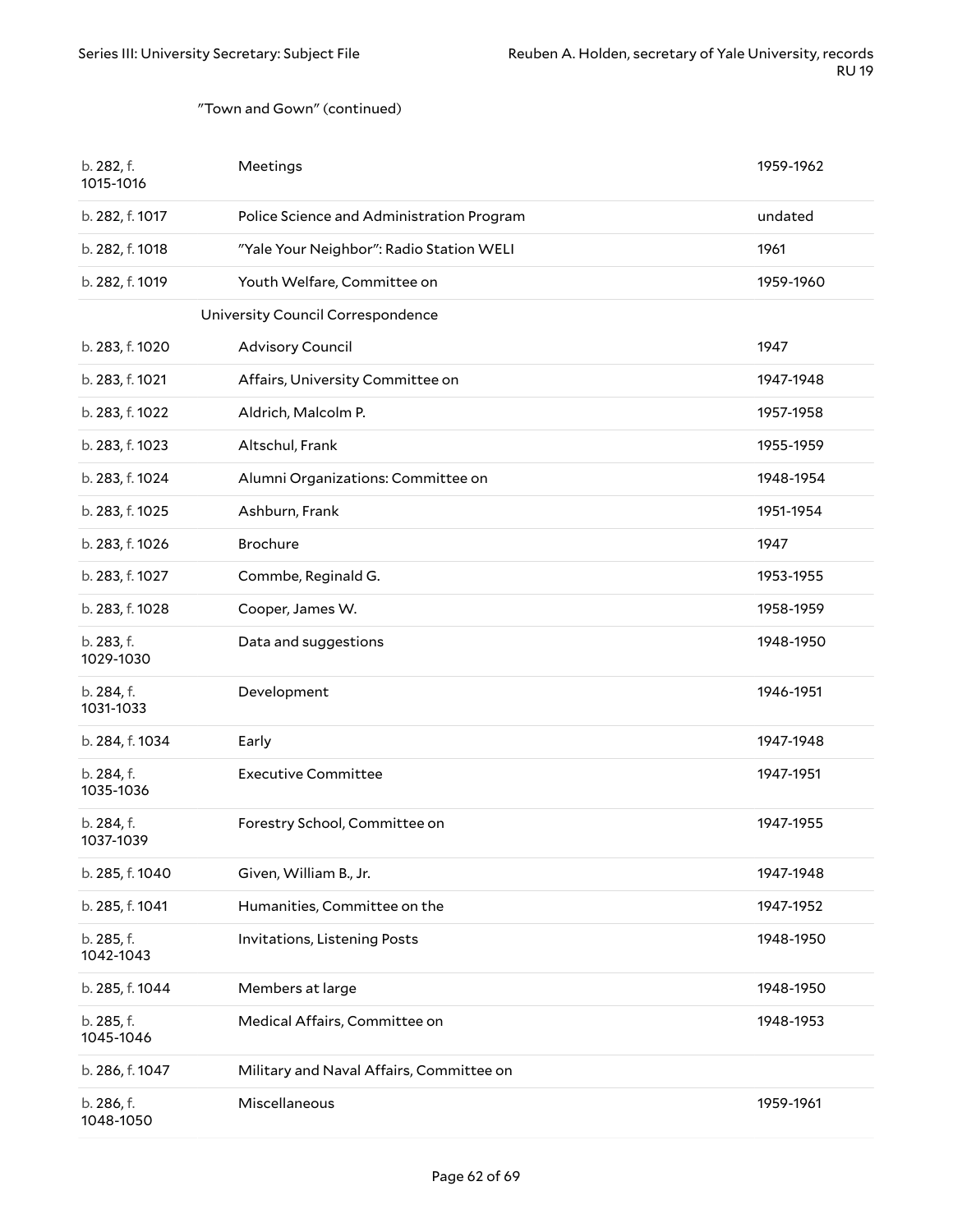#### University Council Correspondence (continued)

| b. 286, f. 1051         | Olds, Irving S.                    | 1959-1960                       |
|-------------------------|------------------------------------|---------------------------------|
| b. 286, f. 1052         | Pictures                           | undated                         |
| b. 286, f. 1053         | Planning and Developing            | 1940-1948                       |
| b. 286, f. 1054         | Publicity                          | 1948                            |
| b. 287, f.<br>1055-1056 | Religious Life and Study           | 1948-1955                       |
| b. 287, f. 1057         | Robinson, Jucius F., Jr.           | 1959-1961                       |
| b. 287, f.<br>1058-1059 | Sciences, Committee on             | 1947-1957                       |
| b. 287, f.<br>1060-1061 | Social Studies, Committee on       | 1949-1957                       |
| b. 287, f. 1062         | Suggestions for the presidency     | 1947-1950                       |
| b. 287, f. 1063         | "Yale News" editorial              | 1948                            |
|                         | <b>University Council Meetings</b> |                                 |
| b. 288, f. 1064         | First                              | 1948 February<br>22             |
| b. 288, f. 1065         | Second                             | 1948 May 15                     |
| b. 288, f. 1066         | Third                              | 1949 November<br>20             |
| b. 288, f. 1067         | Fourth                             | 1949 May 6-7                    |
| b. 288, f. 1068         | Fifth                              | 1949 October 28                 |
| b. 288, f. 1069         | Sixth                              | 1950 May 5                      |
| b. 288, f. 1070         | Seventh                            | 1950 November<br>3              |
| b. 288, f. 1071         | Eighth                             | 1951 May 4                      |
| b. 288, f. 1072         | Ninth                              | 1951 November<br>$\overline{2}$ |
| b. 288, f. 1073         | Tenth                              | 1952 May 16                     |
| b. 288, f. 1074         | Eleventh                           | 1952 December<br>5              |
| b. 288, f. 1075         | Twelfth                            | 1953 May 15                     |
| b. 288, f. 1076         | Thirteenth                         | 1953 November<br>20             |
| b. 288, f. 1077         | Fourteenth                         | 1954 May 14                     |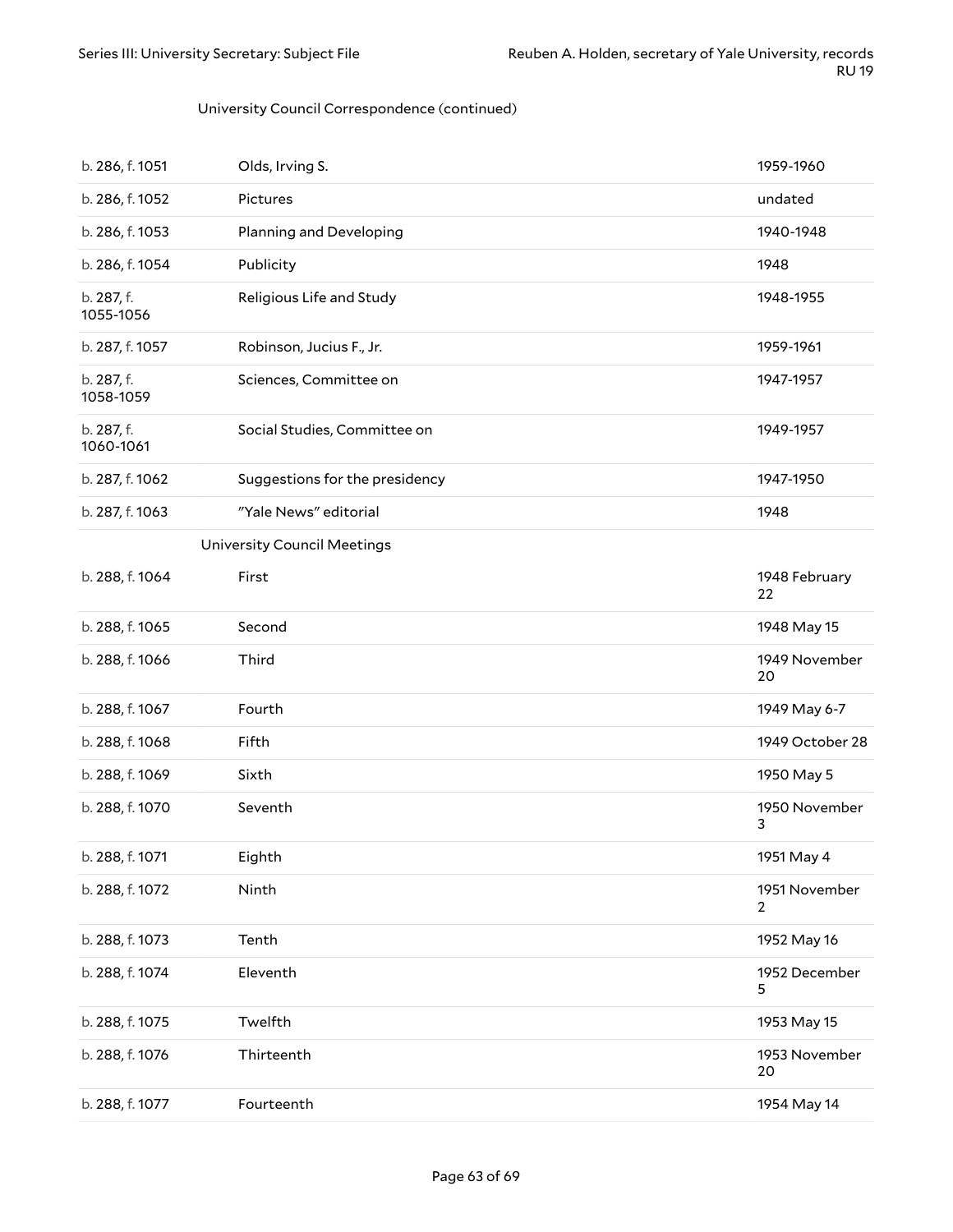#### University Council Meetings (continued)

| b. 288, f. 1078         | Fifteenth                                               | 1954 December<br>3 |
|-------------------------|---------------------------------------------------------|--------------------|
| b. 289, f.<br>1079-1983 | <b>University Council Reports</b>                       | 1951-1952          |
| b. 290, f.<br>1084-1987 | <b>University Council Reports</b>                       | 1952-1953          |
| b. 291, f.<br>1088-1096 | Ushers                                                  | 1956-1964          |
|                         | Visitors                                                |                    |
| b. 292, f. 1097         | 1951-1952                                               | 1951-1952          |
| b. 292, f.<br>1098-1104 | $A-Z$                                                   | 1953-1955          |
| b. 292, f. 1105         | $A-C$                                                   | 1955-1956          |
| b. 293, f.<br>1106-1108 | D-Z                                                     | 1955-1956          |
| b. 293, f. 1109         | The nine Russian priests                                | 1956               |
| b. 293, f.<br>1110-1113 | $A-Z$                                                   | 1956-1957          |
| b. 294, f.<br>1114-1118 | $A-Z$                                                   | 1957-1958          |
| b. 294, f. 1119         | $A - B$                                                 | 1958-1959          |
| b. 294, f. 1120         | Association of Universities of The British Commonwealth | 1958               |
| b. 294, f. 1121         | <b>Business cards</b>                                   | 1958-1959          |
| b. 294, f. 1122         | $\mathsf C$                                             | 1958-1959          |
| b. 295, f.<br>1123-1131 | D-Z                                                     | 1958-1959          |
| b. 296, f.<br>1132-1138 | $A-Z$                                                   | 1959-1960          |
| b. 297, f.<br>1139-1146 | A-Ha                                                    | 1960-1961          |
| b. 298, f.<br>1147-1154 | $Hi-Z$                                                  | 1960-1961          |
| b. 299, f.<br>1155-1162 | $A-P$                                                   | 1961-1962          |
| b. 300, f.<br>1163-1164 | $Q-Z$                                                   | 1961-1962          |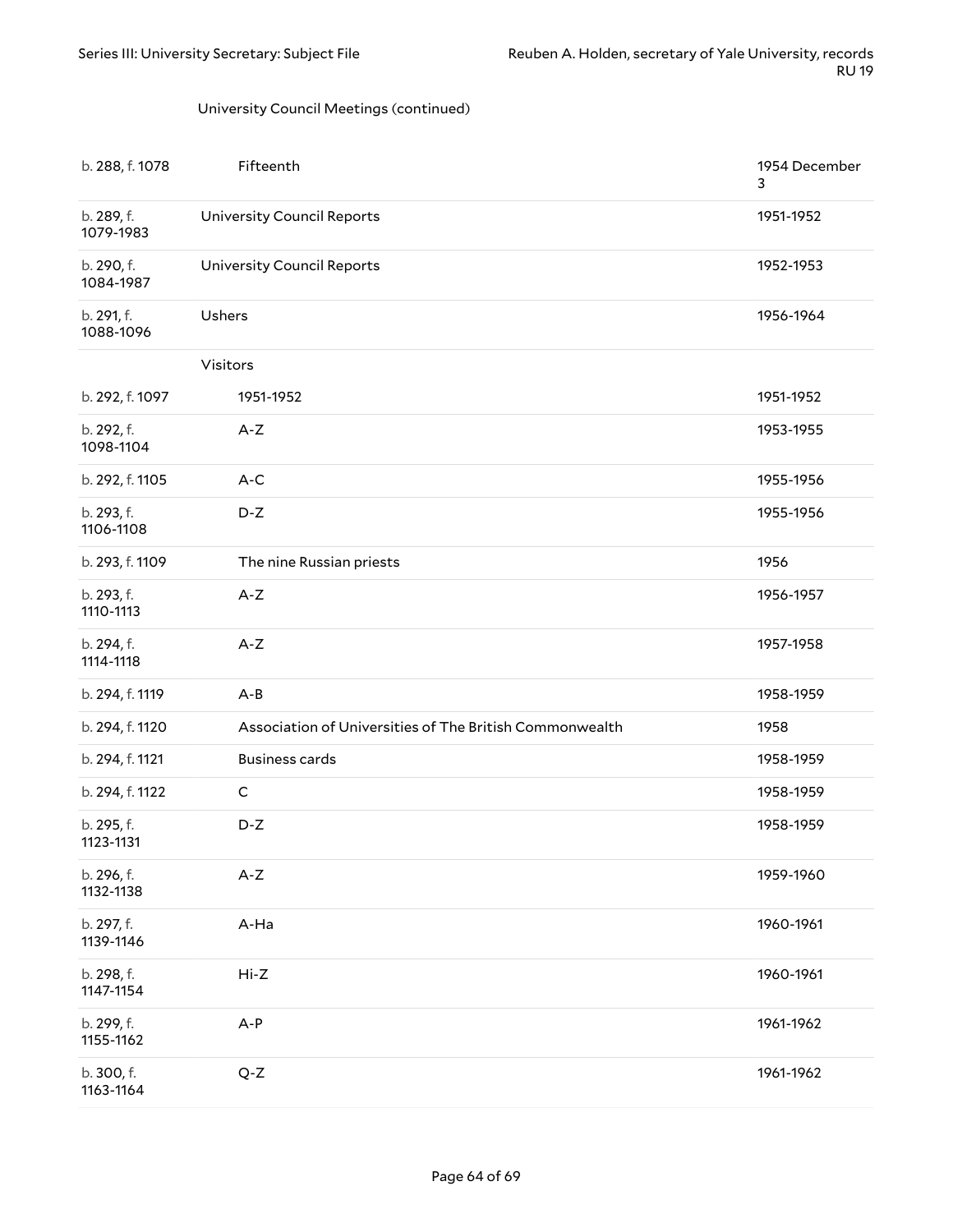#### Visitors (continued)

| b. 300, f.<br>1165-1170 | A-P                                                                  | 1962-1963                     |
|-------------------------|----------------------------------------------------------------------|-------------------------------|
| b. 301, f.<br>1171-1174 | P-Z                                                                  | 1962-1963                     |
| b. 302, f.<br>1175-1183 | Weekly Calendar                                                      | 1970<br>September-1971<br>May |
| b. 303, f.<br>1184-1191 | World War II: letters of approval from families for memorial tablets | 1947-1948                     |
| b. 304, f.<br>1192-1194 | Yale, Elihu                                                          | 1874-1966                     |
| b. 304, f. 1195         | Yale, Elihu: genealogy                                               | 1843                          |
| b. 304, f.<br>1196-1197 | Yale, Elihu: Royal and Noble heritage of                             | undated                       |
| b. 304, f.<br>1198-1199 | Yale, Elihu and Madras, India                                        | 1961-1968                     |
| b. 304, f.<br>1201-1202 | Yale and industry                                                    | 1959-1965                     |
| b. 305, f.<br>1203-1207 | Yale and New Haven                                                   | 1933-1967                     |
|                         | Yale and Wales                                                       |                               |
| b. 305, f. 1208         | Brewster, Kingman, Jr.                                               | 1968                          |
| b. 305, f. 1209         | <b>British Rail</b>                                                  | 1968                          |
| b. 305, f. 1210         | Brown, Bruce                                                         | 1968                          |
| b. 305, f. 1211         | Eli International                                                    | 1968                          |
| b. 305, f. 1212         | Henning, Basil D.                                                    | 1968                          |
| b. 305, f. 1213         | Holden, Reuben A.                                                    | 1968                          |
| b. 305, f. 1214         | Maps                                                                 | 1968                          |
| b. 305, f. 1215         | Miscellaneous                                                        | 1967-1969                     |
| b. 306, f. 1216         | Morley-Smith, David                                                  | 1968                          |
| b. 306, f. 1217         | Myers, Edward D.                                                     | 1967-1968                     |
| b. 306, f. 1218         | Pias Gronow, Wrexham                                                 | 1968                          |
|                         | Yale and Wales                                                       |                               |
| b. 306, f. 1219         | Poet Laureate                                                        | 1968                          |
| b. 306, f. 1220         | Prince of Wales                                                      | 1968                          |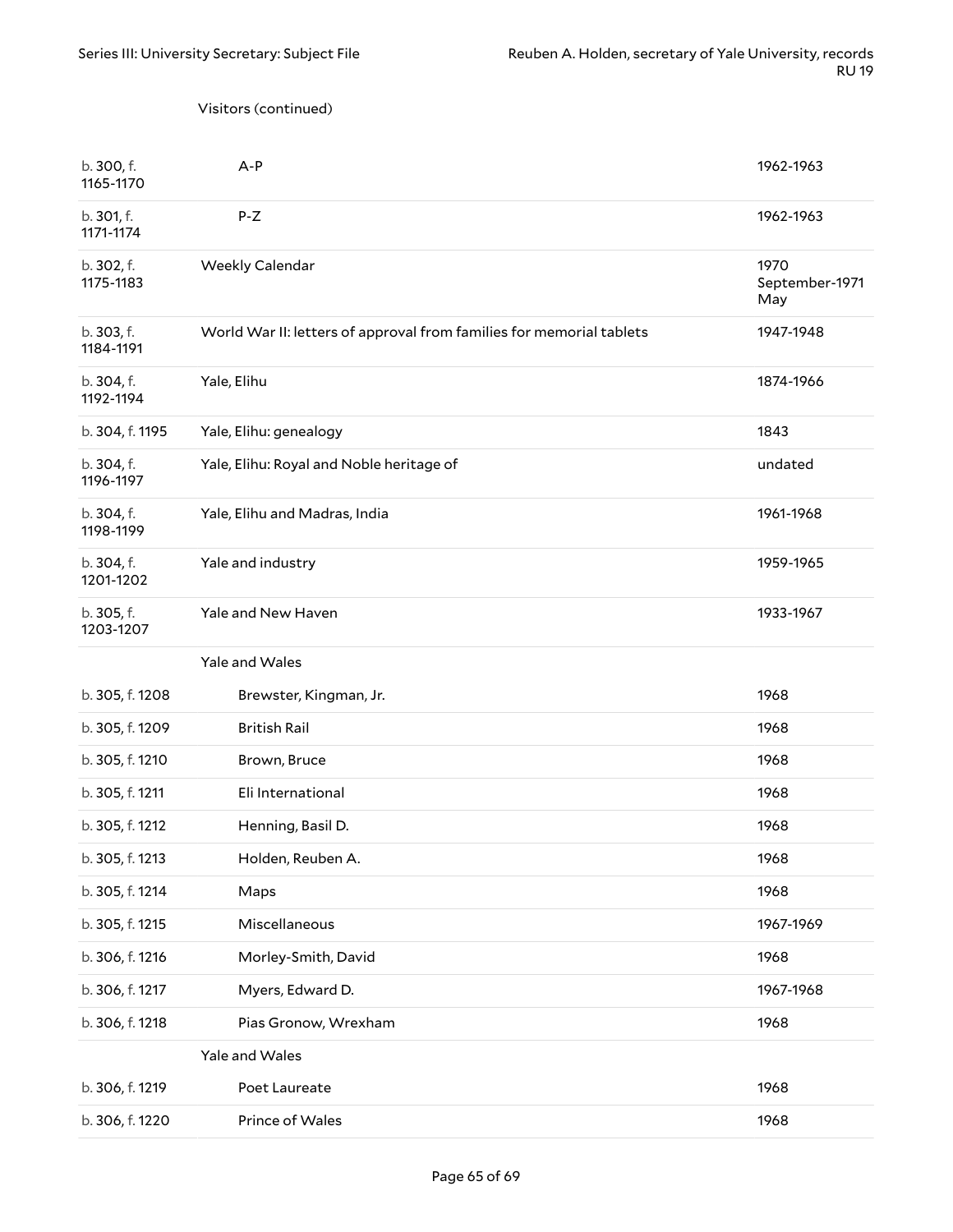#### Yale and Wales (continued)

| b. 306, f. 1221         | Programs                                        | 1968      |
|-------------------------|-------------------------------------------------|-----------|
| b. 306, f. 1222         | Publicity                                       | 1968      |
| b. 306, f. 1223         | Publicity duplicates                            | 1968      |
| b. 306, f. 1224         | Seton nameplate                                 | 1968      |
| b. 306, f. 1225         | <b>Travel Guides</b>                            | 1968      |
| b. 306, f. 1226         | Trip expenses                                   | 1968      |
| b. 306, f. 1227         | University of Wales                             | 1968      |
| b. 306, f. 1228         | Walker, Patrick                                 | 1968      |
| b. 306, f.<br>1230-1232 | Wrexham                                         | 1968-1971 |
| b. 306, f. 1233         | Wrexham Church                                  | 1927-1968 |
| b. 306, f. 1234         | Wrexham history                                 | 1967-1968 |
| b. 307, f. 1235         | Wrexham Town Clerk                              | 1968      |
| b. 307, f. 1236         | Yale alumni near Wrexham                        | 1968      |
| b. 307, f. 1237         | Yale Band                                       | 1968      |
| b. 307, f. 1238         | Yale Club of London                             | 1968      |
| b. 307, f. 1239         | Yale Club of New Haven                          | 1968      |
| b. 307, f. 1240         | Yale Tomb restoration                           | 1968      |
|                         | Yale Manuscripts: Thomas, Herbert               |           |
| b. 307, f. 1241         | "Earthquake at Yale" and the Berkeley Donations | undated   |
| b. 307, f.<br>1242-1243 | Pioneers in Medicine at Yale                    | undated   |
| b. 307, f. 1244         | Samuel Seabury, Our First American Bishop       | undated   |
| b. 307, f.<br>1245-1248 | Yale Men and Landmarks                          | 1967-1970 |
| b. 308, f.<br>1249-1254 | Yale miscellaneous                              | 1948-1965 |
| b. 309, f.<br>1255-1261 | Zeta Psi                                        | 1948-1954 |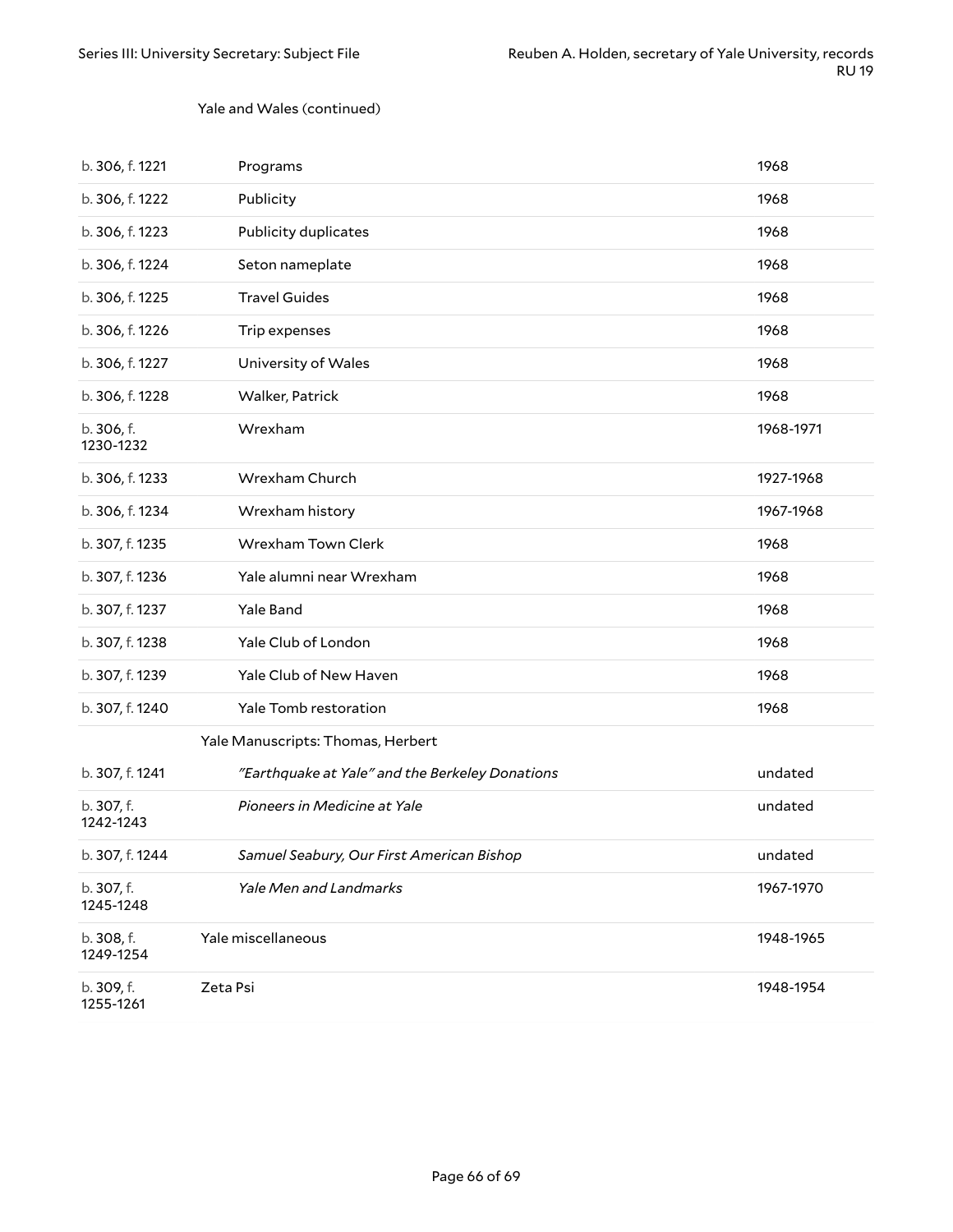### <span id="page-66-0"></span>**Series IV: General Correspondence and Subject File, 1901-1972, bulk 1953–1971**

The files in this series (1.75 linear feet) were removed as individual items or as entire folders primarily from series II. The sensitive topics addressed within the documents prevent them from being made available for research with the other administrative files in this record unit. The documents themselves address a variety of topics related to the operations and responsibilities of the Yale Secretary's Office, 1953-1971.

These records are available for research.

### Extracts from folders Restricted until January 1, 2045.

Admissions Office

| b. 1, f. 1-3   | 1963-1967                           | 1963-1967 |
|----------------|-------------------------------------|-----------|
| b. 1, f. 4-5   | 1969-1971                           | 1969-1971 |
| b. 1, f. 6     | Arts and Sciences, programs for the | 1961-1962 |
| b. 1, f. 7     | <b>Botany Department</b>            | 1956-1959 |
| b. 1, f. 8-10  | Graduate School                     | 1963-1967 |
| b. 1, f. 11    | <b>History Department</b>           | 1963-1968 |
| b. 1, f. 12-14 | Institute of Far Eastern Languages  | 1953-1961 |
|                | Law School                          |           |
| b. 1, f. 15    | 1954-1960                           | 1954-1960 |
| b. 1, f. 16-17 | 1965-1967                           | 1965-1967 |
| b. 1, f. 18-20 | <b>Medical School</b>               | 1953-1965 |
|                | Military Science Department         |           |
| b. 1, f. 21-22 | 1955-1962                           | 1955-1962 |
| b. 1, f. 23    | 1960-1962                           | 1960-1962 |
| b. 1, f. 24    | 1961-1963                           | 1961-1963 |
|                | Philosophy Department               |           |
| b. 1, f. 25    | 1951-1963                           | 1951-1963 |
| b. 1, f. 26    | 1968-1969                           | 1968-1969 |
| b. 1, f. 27    | Police, Campus                      | 1965-1970 |
| b. 1, f. 28    | <b>Political Science Department</b> | 1954-1962 |
| b. 1, f. 29    | Provost's office                    | 1953-1963 |
| b. 1, f. 30    | <b>Religion Department</b>          | 1963-1968 |
|                |                                     |           |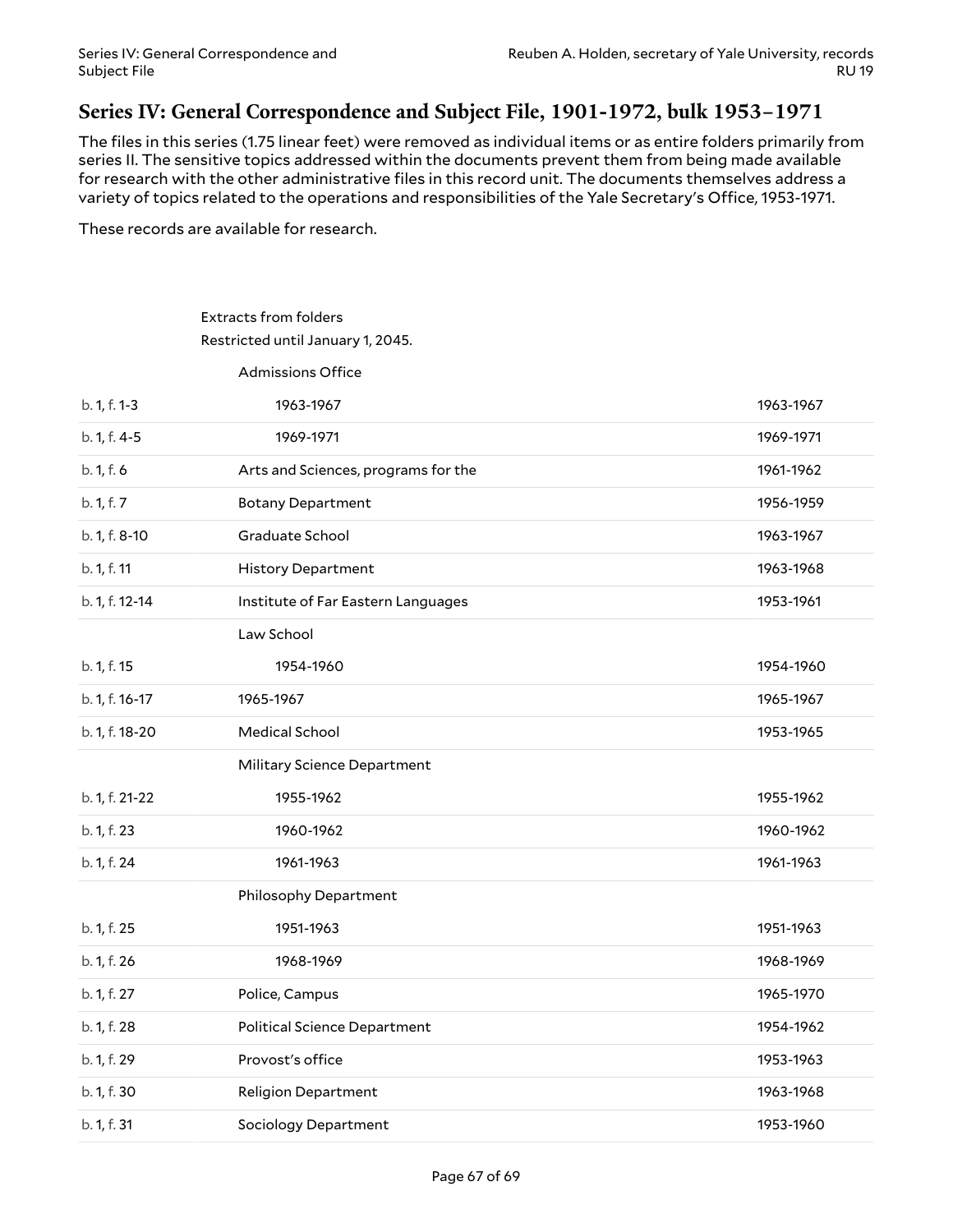#### Extracts from folders (continued)

| b. 1, f. 32    | Southeast Asia Studies             | 1964-1969 |
|----------------|------------------------------------|-----------|
|                | Entire folders                     |           |
|                | Institute of Far Eastern Languages |           |
| b. 2, f. 33    | 1959-1960                          | 1959-1960 |
| b. 2, f. 34-36 | 1962-1965                          | 1962-1965 |
| b. 2, f. 37    | Lee case                           | 1961-1962 |
| b. 2, f. 38    | Linguistics Department             | 1957-1967 |
| b. 2, f. 39    | Professorships                     | 1968      |
|                | Treasurer's Office                 |           |
| b. 3, f. 40    | 1953-1963                          | 1953-1963 |
| b. 3, f. 41-44 | 1963-1971                          | 1963-1971 |